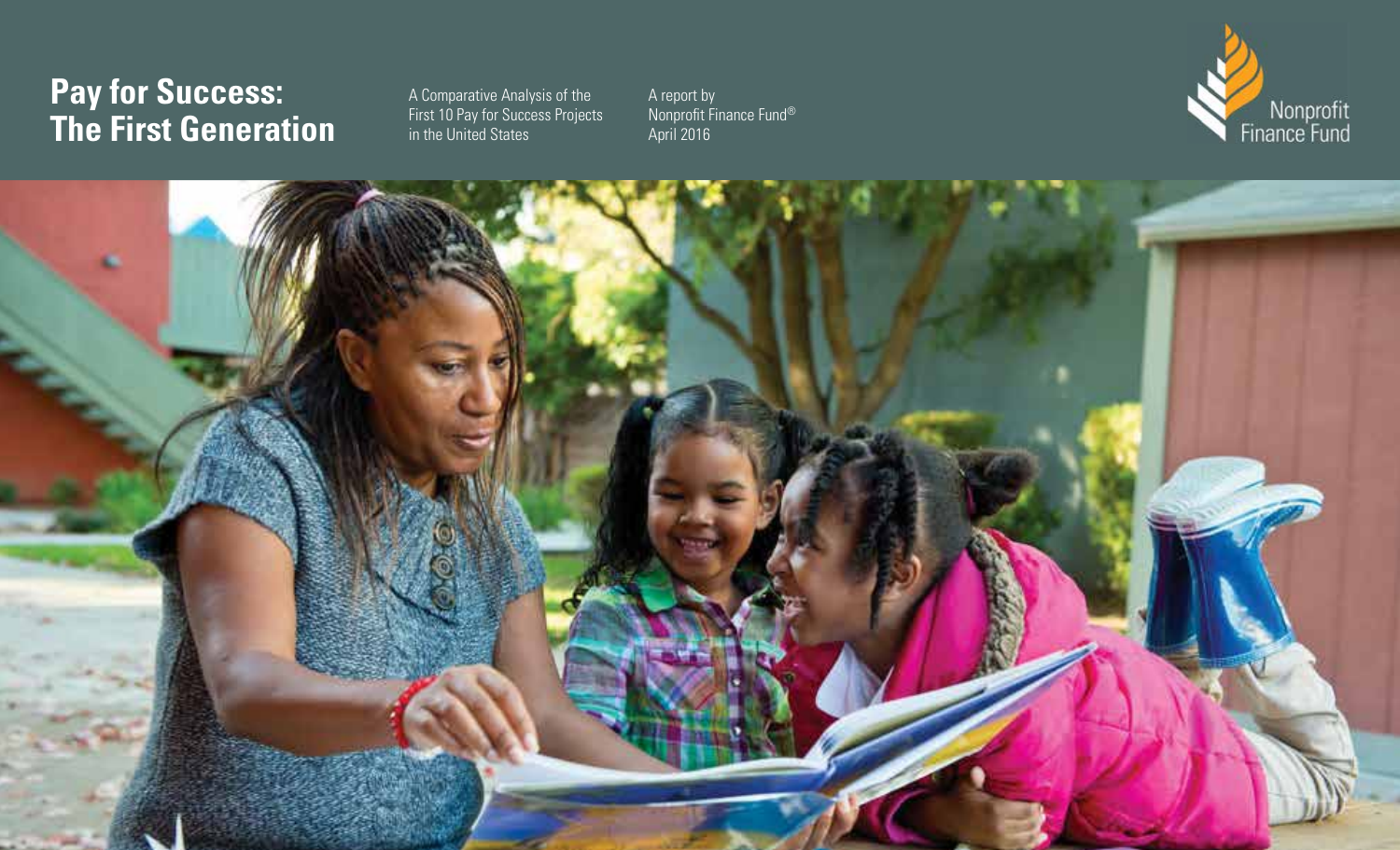Imagine a world where we were better able to direct resources to the programs doing the most good for people in need. Where nonprofits, philanthropists, governments and private-sector partners shared incentives to address our society's most pressing problems. Where our commitment to creating lasting change for those facing incredible challenges led to a better understanding of what is moving the needle, and why. Pay for Success (PFS) is part of a movement toward getting better at doing good. PFS is an approach to contracting that ties payment for service delivery to the achievement of measurable outcomes. All have been accompanied by a form of social innovation financing, often referred to as a Social Impact Bond, in which investors provide upfront financing for the delivery of services and are repaid only if the services achieve a pre-agreed upon set of positive outcomes.

**Pay for Success: The First Generation** provides a look at the ten Pay for Success projects that have launched in the United States–projects that have finalized contracts and financing, and initiated service delivery as of March 2016. It offers detailed comparison of U.S. PFS projects and synthesizes observations on the market's development to date. It is informed by Nonprofit Finance Fund's unique and central vantage point in the U.S. Pay for Success arena. This report pulls from PFS contracts and other publically available documents, interviews with stakeholders, and incorporates information and observations gleaned by NFF through its more than five years of experience as a field builder, funding intermediary for PFS project development, and investor. It examines project goals and project design; the partners and stakeholders involved; the underlying data, evidence, and evaluation plans; the governance and investment structures, including repayment terms and investor profiles; and project costs. The report also provides key definitions for some terms, in an effort to further a common language for the PFS field.

The ten projects summarized in this report are diverse. There are few generalizations or conclusions that can be made about them, or about the PFS field more broadly given its early and rapidly evolving nature. Still, after almost five years of market development, it is an opportune moment to reflect on how these projects are coming to life in various communities, and to do so in a way that allows for comparison across projects. We have developed this report for anyone looking to understand the PFS model, as well as those actively exploring or developing PFS projects. We hope that this report spurs ongoing conversations about early lessons learned, and how these lessons might inform the evolution of PFS and the broader shift toward linking funding to outcomes.

**As a Community Development Financial Institution with more than 35 years of experience financing mission-driven organizations, Nonprofit Finance Fund is committed to improving the financial health of nonprofit organizations so that they can sustainably deliver high-quality services to enhance lives and communities across the Unites States. NFF has been a field builder in the Pay for Success space in the U.S. since 2010. NFF's work in this area is focused on helping service providers, investors, and governments understand and build readiness for productive participation in a U.S. social sector where providing and accessing capital is increasingly tied to the achievement of meaningful and measurable outcomes. To this end, Nonprofit Finance Fund administers the Pay for Success Learning Hub, www.payforsuccess.org, the leading national repository for education and information on Pay for Success. NFF also intermediates philanthropic and federal grant funds to support the exploration and development of PFS projects and has invested in PFS projects. NFF has conducted more than 200 PFS trainings, presentations, webinars, workshops, and convenings across the country for service providers, governments and investors.**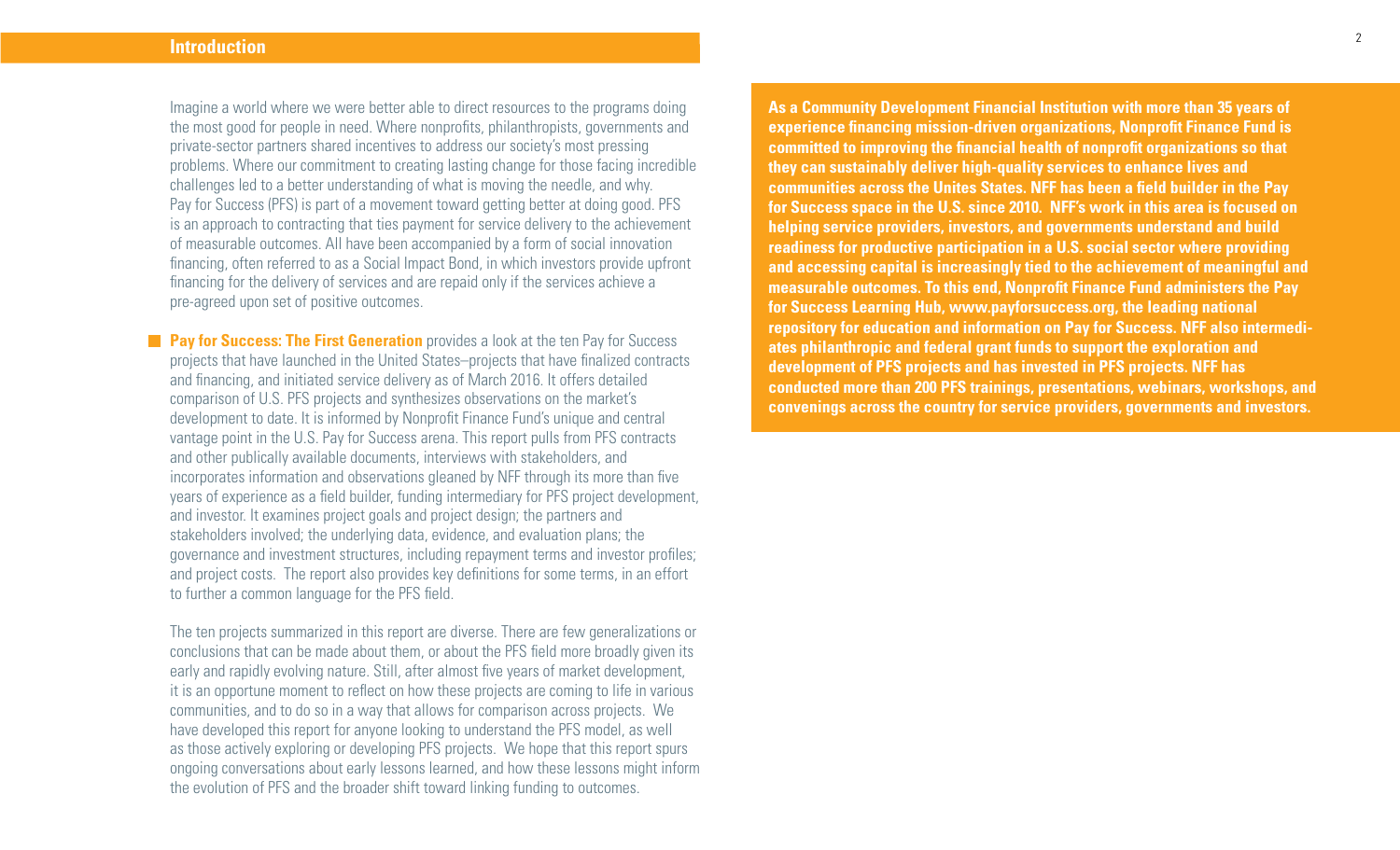**State of the PFS Market:** As of March 2016, ten Pay for Success Projects have launched in the United States. These projects are the fruits of PFS activity by early pioneers of the model who started exploring the use of PFS as early as 2011. To date, the project development timeline has been about two years, on average. After a flurry of activity near the end of 2014, 2015 was a slow year, with only one new project launched. But catalytic investments in project feasibility assessment and transaction structuring by the federal Social Innovation Fund's Pay for Success program in late 2014 should result in an invigorated pace of new project launches in 2016, 2017 and 2018.

**Leading issue areas:** Projects to date have clustered in three issue areas: criminal justice and recidivism; early childhood education; and homelessness. This reflects several characteristics of the PFS model, as it was originally framed: to provide upfront sources of capital to fund preventive or early intervention services with the potential to interrupt entrenched cycles of negative social and economic outcomes, and by doing so, realize cost savings to the public sector. Recidivism and homelessness have emerged as leading PFS issue areas because of the high cost associated with frequent and repetitive use of jail, prison, emergency rooms and shelters, and baseline outcomes which are bad enough that even marginal change would be notable. Early childhood education is widely recognized as one of very few interventions demonstrated to have a long-term impact on a range of educational and social outcomes. The prevalence of these issues in early PFS projects is likely also a response to increasing national attention to the persistent issues of income inequality, affordable housing crises, criminal justice reform, and calls for more effective and sustainable solutions than what the status quo offers.

**Project size:** There is great variation in the size of PFS projects, both by number of individuals served and size of investment raised. Nevertheless, there is emerging consensus in the field that somewhere between \$5 and \$10 million is appropriate minimum threshold for a PFS project, given both the relatively high transaction costs and the interest of investors (particularly commercial ones) in larger investment opportunities. The relatively small size of most projects, in terms of numbers of individuals served, has led some observers to question whether or not PFS is capable of addressing the issue of scale, a challenge endemic to many social service interventions. **Early results:** 2015 marked an important milestone for the field when the first two U.S. Pay for Success projects announced their first evaluation results and determined investor repayment. In July, after three years of service delivery the NYC ABLE Project for Incarcerated Youth announced that the evaluation of the first cohort of youth served at Rikers Island jail showed no difference from historical data in their rates of recidivism over the two year period following their enrollment in the PFS-funded program. As a result, no success payments were made to Goldman Sachs, the sole investor, which triggered the use of a 75 percent guarantee by Bloomberg Philanthropies, acting as the guarantor. Goldman Sachs decided not to continue funding for a fourth year of services, a right defined in the project contract. As a result, the project was ended. In contrast, in October the Utah High Quality Preschool Program announced the first set of interim results at the end of the kindergarten year for the first cohort of students served. The results demonstrated that all but one student of those evaluated as likely to require special education services when they entered preschool actually required those services. As a result, Goldman Sachs—also the senior investor in this project—received an interim repayment based on avoided cost per student. These overwhelmingly positive interim results raised many questions about the validity of the evaluation method, the project's costs and the appropriateness of the success metrics. Still, despite these criticisms and the different outcomes for investors in these projects, many observers of the PFS field took away the same message from both projects: that the Pay for Success model worked as intended, and risk was shifted to the private sector to the benefit of the taxpayer.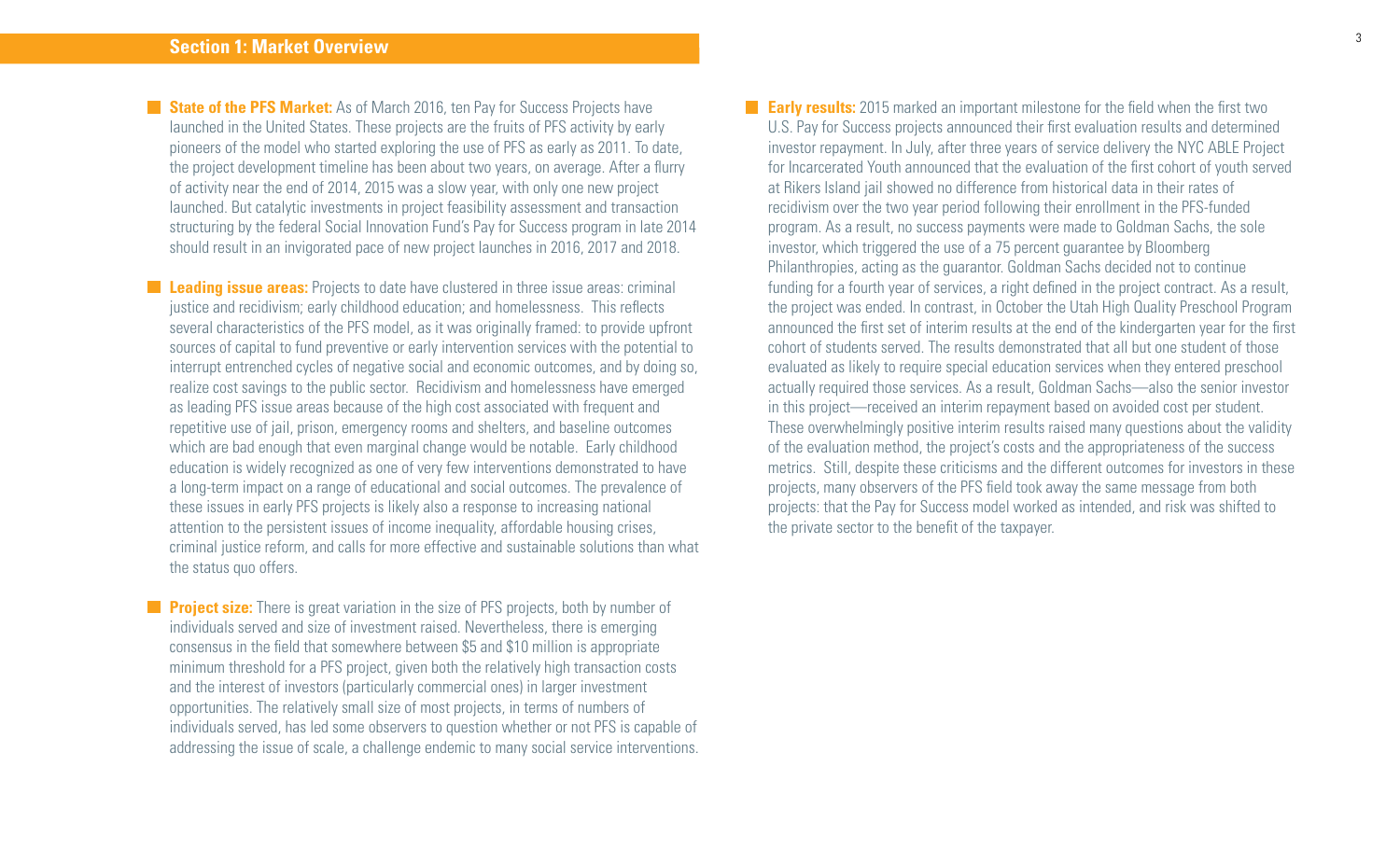# **Table 1: Market Overview**

|                                                                | <b>NYC ABLE</b><br><b>Project for</b><br><b>Incarcerated Youth</b>                                                                | <b>Utah High Quality</b><br>Preschool<br><b>Program</b>                                                            | <b>Increasing</b><br><b>Employment and</b><br><b>Improving Public</b><br><b>Safety</b>                                                                      | <b>Massachusetts</b><br>Juvenile Justice<br><b>PFS Initiative</b>                                                                                                                                                                             | <b>Child-Parent Center</b><br><b>Pay for Success</b><br><b>Initiative</b>                                                                                  | <b>Partnering for</b><br><b>Family Success</b><br>Program                                               | <b>Massachusetts</b><br><b>Chronic</b><br><b>Homelessness</b><br><b>Pay for Success</b><br><b>Initiative</b>                                                                                   | <b>Project Welcome</b><br>Home                                                                                                                            | <b>Housing to</b><br><b>Health Initiative</b>                                                                                                                                                                        | <b>South Carolina</b><br><b>Nurse-Family</b><br>Partnership                                                                                                                                                               |
|----------------------------------------------------------------|-----------------------------------------------------------------------------------------------------------------------------------|--------------------------------------------------------------------------------------------------------------------|-------------------------------------------------------------------------------------------------------------------------------------------------------------|-----------------------------------------------------------------------------------------------------------------------------------------------------------------------------------------------------------------------------------------------|------------------------------------------------------------------------------------------------------------------------------------------------------------|---------------------------------------------------------------------------------------------------------|------------------------------------------------------------------------------------------------------------------------------------------------------------------------------------------------|-----------------------------------------------------------------------------------------------------------------------------------------------------------|----------------------------------------------------------------------------------------------------------------------------------------------------------------------------------------------------------------------|---------------------------------------------------------------------------------------------------------------------------------------------------------------------------------------------------------------------------|
| <b>Year Launched</b>                                           | 2012                                                                                                                              | 2013                                                                                                               | 2013                                                                                                                                                        | 2014                                                                                                                                                                                                                                          | 2014                                                                                                                                                       | 2014                                                                                                    | 2014                                                                                                                                                                                           | 2015                                                                                                                                                      | 2016                                                                                                                                                                                                                 | 2016                                                                                                                                                                                                                      |
| <b>Service Delivery</b><br><b>Term (Years)</b>                 | 4 (projected)<br>3 (actual) [Note 1]                                                                                              | $5\phantom{.0}$                                                                                                    | $\overline{4}$                                                                                                                                              | $\overline{7}$                                                                                                                                                                                                                                | $\overline{4}$                                                                                                                                             | $\overline{4}$                                                                                          | $6\,$                                                                                                                                                                                          | $6\,$                                                                                                                                                     | 5                                                                                                                                                                                                                    | $\overline{4}$                                                                                                                                                                                                            |
| <b>Motivation for</b><br>Project                               | Nearly half of<br>all adolescents<br>incarcerated at Rikers<br>Island jail will return<br>within one year of<br>being discharged. | Children from<br>low-income families<br>have limited access<br>to high-quality early<br>childhood education.       | 44% of formerly<br>incarcerated individuals<br>who are under<br>community supervision<br>and without<br>employment return to<br>prison within two<br>years. | 55% of young adults<br>who age out of juvenile<br>justice system or are<br>on probation will return<br>to prison at least once<br>within three years. Only<br>30% are employed<br>within one year of their<br>release from prison<br>or jail. | Chicago Public Schools<br>serving low-income<br>families have a<br>shortage of publically-<br>funded, high-quality<br>pre-kindergarten seats<br>available. | Children of families<br>who struggle with<br>homelessness<br>experience longer<br>stays in foster care. | 1,500 chronically<br>homeless people in<br>Massachusetts lack<br>access to stable<br>housing and are<br>high-cost users of<br>temporary shelters,<br>Medicaid and other<br>emergency services. | More than 2,200<br>chronically homeless<br>individuals in Santa<br>Clara County lack<br>access to stable<br>housing and long-term<br>supportive services. | The City of Denver<br>spends \$7 million<br>annually on emergency<br>and criminal justice<br>services for 250<br>chronically homeless<br>people who lack access<br>to affordable housing<br>and supportive services. | 27 percent of children<br>in South Carolina live<br>in poverty, which can<br>be harmful to a child's<br>cognitive development,<br>health, school<br>performance and<br>social and emotional<br>well-being.                |
| Project<br>Objective(s)                                        | Reduce recidivism by<br>at least 10 percent                                                                                       | -Increase school<br>readiness and<br>academic performance<br>-Reduce the need<br>for special education<br>services | -Increase employment<br>by at least 5 percent<br>-Reduce recidivism by<br>at least 8 percent                                                                | -Reduce<br>incarceration by 40%<br>-Increase job readiness<br>and employment                                                                                                                                                                  | -Increase school<br>readiness and<br>academic<br>performance<br>-Reduce the need for<br>special<br>education services                                      | Reduce the length of<br>stay in foster care and<br>achieve permanency<br>and/or family<br>reunification | Provide 500 units of<br>stable supportive<br>housing for up to 800<br>chronically homeless<br>individuals                                                                                      | End homelessness.<br>increase stability and<br>improve health by<br>achieving 12 months<br>of housing stability                                           | -Achieve housing<br>stability<br>-Decrease jail bed<br>days                                                                                                                                                          | -Support the health<br>and development of<br>first-time mothers<br>and their children<br>-Build a pathway to<br>sustainability for NFP<br>in South Carolina<br>-Evaluate effectiveness<br>of efficiencies in NFP<br>model |
| <b>Individuals Served</b>                                      | 17,287 (projected)<br>4,000 (actual)                                                                                              | 3,500                                                                                                              | 2,000                                                                                                                                                       | 929                                                                                                                                                                                                                                           | 2,620                                                                                                                                                      | 135 caregivers and<br>their families                                                                    | 800                                                                                                                                                                                            | 150-200                                                                                                                                                   | 250                                                                                                                                                                                                                  | 3,200 mothers and<br>their children                                                                                                                                                                                       |
| Geography                                                      | New York City, NY                                                                                                                 | Salt Lake County, UT                                                                                               | New York City and<br>Rochester, NY                                                                                                                          | Boston, Chelsea and<br>Springfield, MA                                                                                                                                                                                                        | Chicago, IL                                                                                                                                                | Cuyahoga County, OH                                                                                     | Commonwealth of<br>MA                                                                                                                                                                          | Santa Clara County,<br>CA                                                                                                                                 | Denver, CO                                                                                                                                                                                                           | South Carolina                                                                                                                                                                                                            |
| <b>Issue Area</b>                                              | Recidivism                                                                                                                        | Early Childhood<br>Education                                                                                       | Recidivism                                                                                                                                                  | Recidivism                                                                                                                                                                                                                                    | Early Childhood<br>Education                                                                                                                               | Child Welfare                                                                                           | Homelessness                                                                                                                                                                                   | Homelessness                                                                                                                                              | Homelessness                                                                                                                                                                                                         | Maternal and Child<br>Health                                                                                                                                                                                              |
| <b>Initial Private</b><br>Investment<br>(\$ millions) [Note 2] | \$9.6                                                                                                                             | \$7.0                                                                                                              | \$13.5                                                                                                                                                      | \$21.7                                                                                                                                                                                                                                        | \$16.7                                                                                                                                                     | \$4.0                                                                                                   | \$3.50                                                                                                                                                                                         | \$6.9                                                                                                                                                     | \$8.7                                                                                                                                                                                                                | \$17.5                                                                                                                                                                                                                    |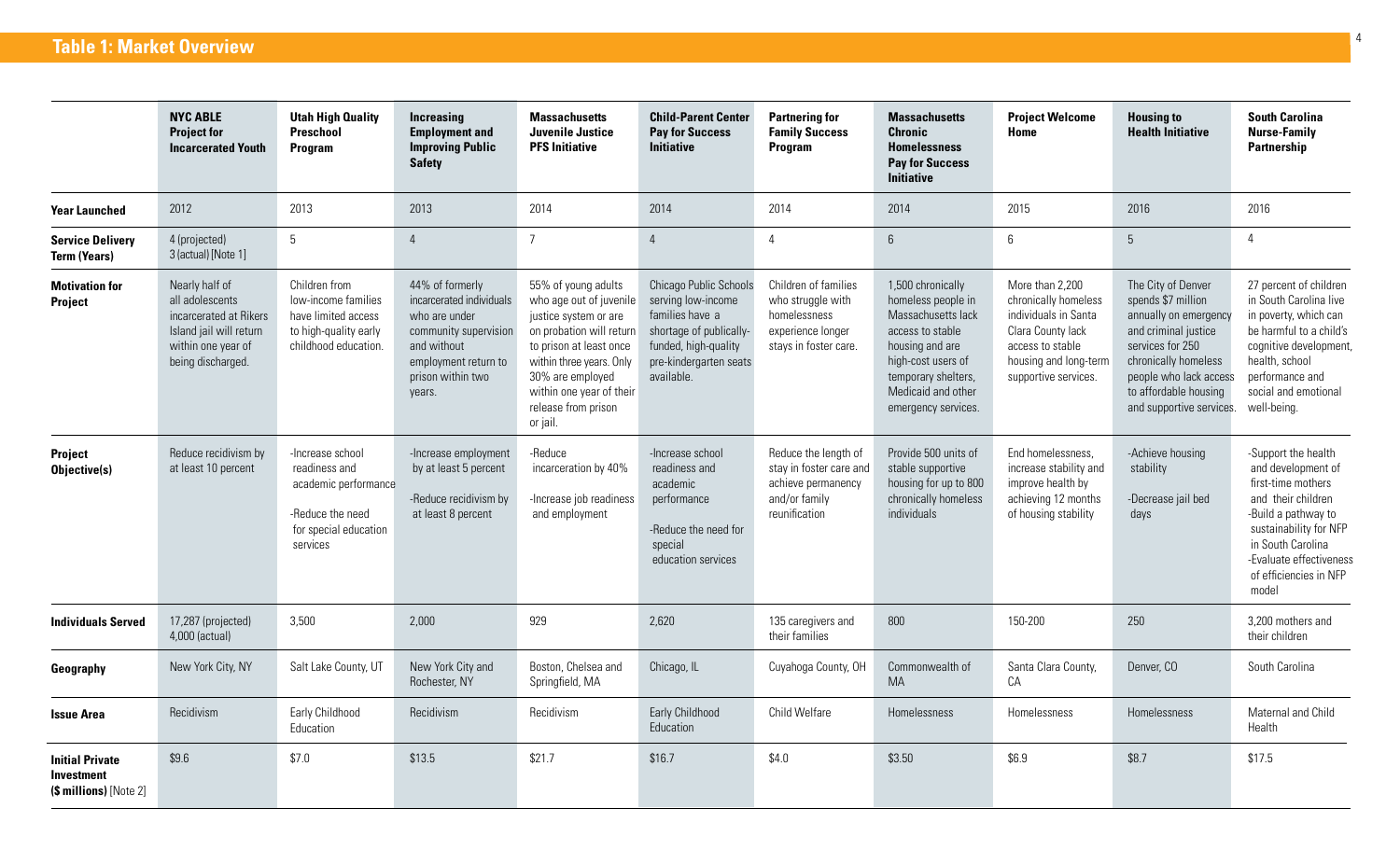### **Table 1: Notes**

**[1]** The NYC ABLE project was designed as a four year project, but gave the investor the option to continue funding for the fourth year based on results for the first year of participants after a two-year evaluation period. This interim evaluation demonstrated no impact on recidivism, so the program was ended after the third year of service delivery. **[2]** This category captures the initial private investment raised to support the project that has the potential to be repaid if the project achieves its pre-determined outcomes. Many projects, particularly those in the supportive housing and health arenas, leverage existing public resources, such as subsidized housing and health insurance, to achieve program impact; the value of these resources is not included in these dollar values but are discussed in more detail in Sections 7, 8 and 9 of this report.

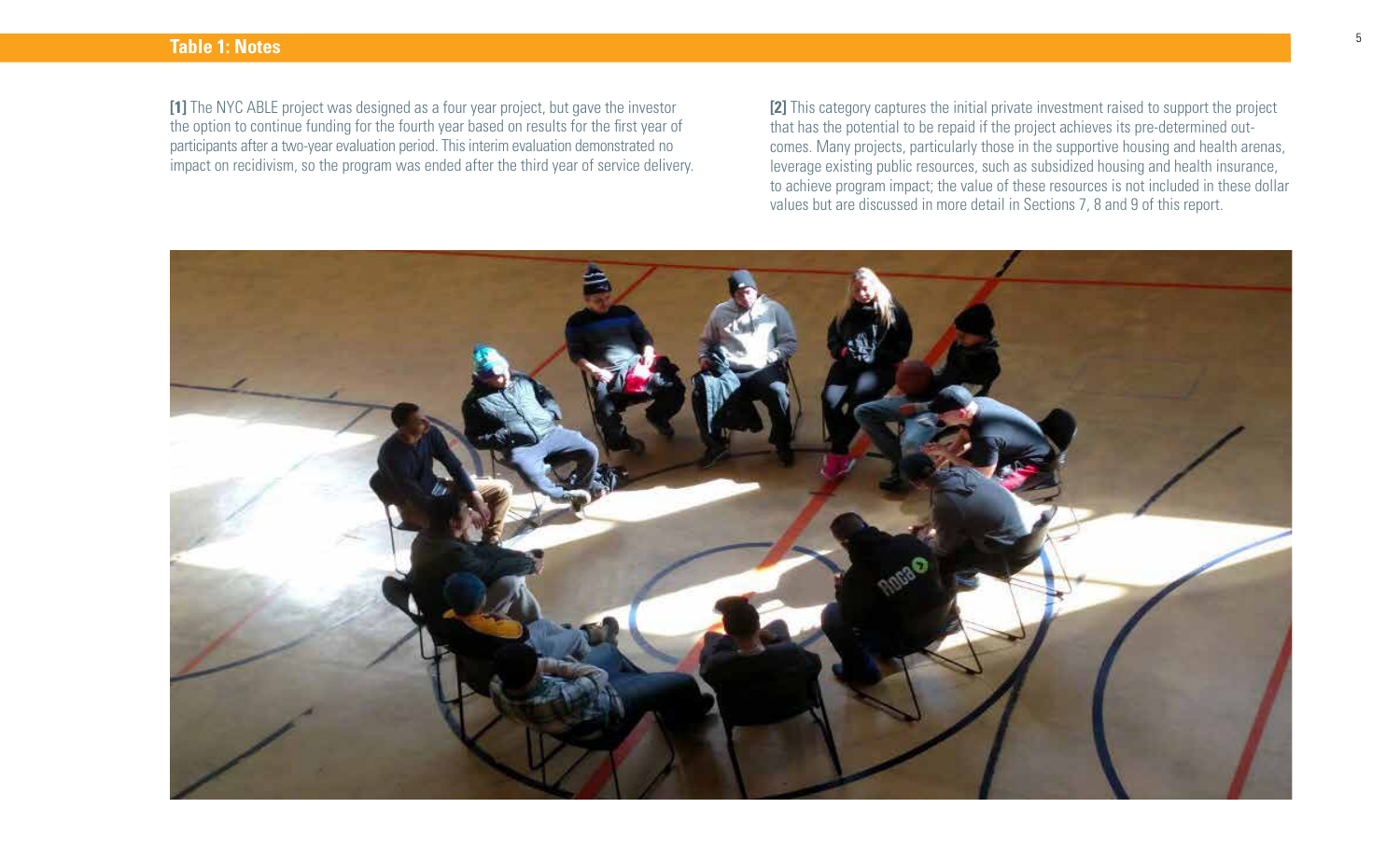**Multi-stakeholder partnerships present an opportunity for cross-sector** 

**collaboration.** PFS projects are, by nature, multi-stakeholder partnerships, with each type of stakeholder fulfilling a distinct set of roles and responsibilities (as defined in Table 2 and below). PFS projects also rely on the partnership and robust participation of many sectors: government, nonprofit, private, philanthropic, and academic. Most project roles are filled by organizations or companies with expertise or experience that translates directly to the PFS project, but there is a significant learning curve for all parties involved when it comes to understanding the PFS model and its applicability in the local context, establishing shared goals, and finding a common language to negotiate project terms.

**Stakeholders must reconcile different, and sometimes shifting, motivations.** 

PFS projects are only possible when the diverse stakeholders involved can find alignment in their goals and priorities, and the project development process (including earlier exploration and feasibility assessment phases) is the process through which this alignment emerges, or is negotiated. Nevertheless, project participants are motivated by different elements of the PFS model, and these motivations can change during the life of the project. For service providers, the initial draw to PFS is often the opportunity to access unrestricted, multi-year funding—a powerful alternative to the cycle of annual or biannual contract negotiations with government funders. Alternately, or over the life of the project, service providers may see PFS as an opportunity change how government buys social services, in both what they prioritize and what they pay for these services. For example, Center for Employment Opportunities hopes that PFS will lead it to a pay-for-performance contract with the state Department of Corrections and Community Supervision that covers their full cost of services, so for them the PFS experience is a chance to pilot this potential arrangement and demonstrate its value to state partners. Also, while initial conversations about the PFS model in the United States emphasized the model's suitability for services that can realize cost savings to government, Santa Clara County has been explicit that their chronic homelessness project may not achieve savings over the course of the project term. Nonetheless, achieving stability and improved health for the chronically homeless population is valuable, and more important, the project will demonstrate that the permanent supportive housing model is more effective than the status quo of services the county provides. Thus, the county was willing to assign a dollar value to a successful outcome.

Still, for most governments cost savings and avoided costs remain a powerful motivation for governments for pursuing PFS, though over the course of project development and implementation, they may come to value the opportunity that PFS projects offer to address chronic community needs in a data-driven and results-oriented way.

### **Transaction coordinators manage the complex project development process.**

The scope of duties of a transaction coordinator can include: general project management and stakeholder engagement; definition and valuation of target outcomes and success payments; evaluation design; investment capital structuring and raising; development and negotiation of project contracts and investment agreements; and development of program operational plans and repayment schedules. Transaction coordinators also often conduct the initial feasibility assessment to determine the viability of the PFS model for a particular issue area, organization or geography. Social Finance US and Third Sector Capital Partners are both early proponents of the PFS model in the United State and have developed their business models around filling the transaction coordinator role. But the transaction coordinator role has also been filled, in whole or part, by community development financial institutions (Enterprise, IFF and CSH), a research and evaluation organization (MDRC), and philanthropy (United Way organizations in Utah and Massachusetts). Several projects have also had partnerships of several organizations fulfilling the transaction coordinator role. The diversity of organizations acting as transaction coordinators is a reflection of the scope of tasks and responsibilities captured in the transaction coordinator role. It also demonstrates that there are skill sets and expertise from other sectors that PFS project development requires. For example, CDFIs and other funding intermediaries can bring experience in capital raising and structured finance, while a research and evaluation organizations can bring experience with program design and monitoring.

### **In the project implementation phase, most projects retain an intermediary**

**organization as a project manager.** Generally speaking, the project manager is the lead contractor with the payor and contracts directly with the other parties providing services or funding to the PFS project: the service provider, the investors, the technical assistance provider, legal counsel, and/or evaluator. In most cases, the project manager is the same entity that served as the transaction coordinator. Project managers are responsible for reporting to both the investors and the payor, and play a leadership role in convening the committees and working groups that make up the project's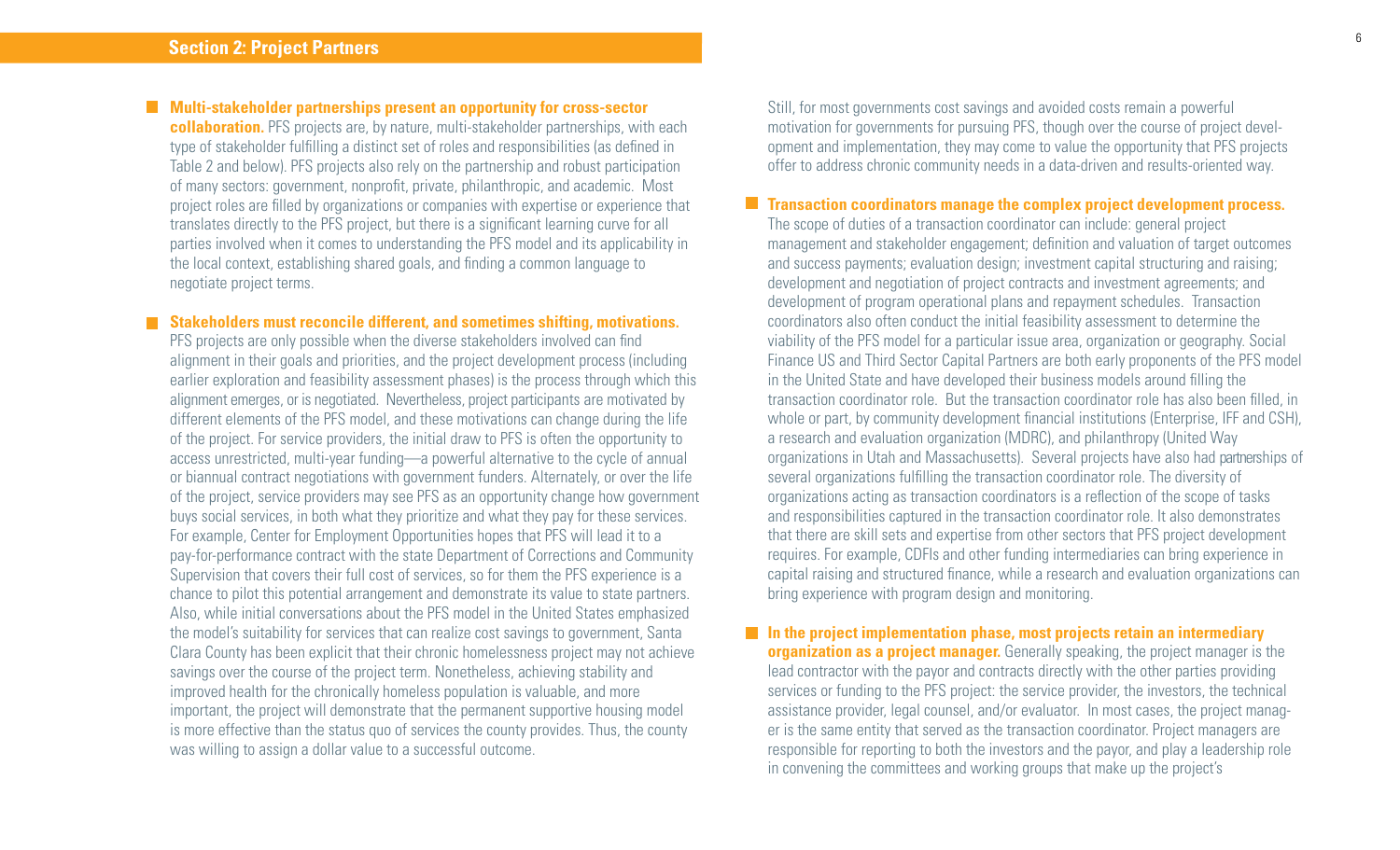governance and monitoring structure. Some project managers also play an active role in performance management. For example, in the New York State Increasing Public Safety and Employment Project, Social Finance US meets with the service provider and the parole bureau on a regular basis to review key program outputs, such as referrals and enroll ments, and identifies and supports implementation of possible course corrections. Project managers may also play the role of fiscal sponsor, or may contract for these services. The fiscal sponsor manages the project's cash flow and accounting.

### **Most PFS activity is at state or county level, with government at that level acting as the payor for outcomes at the end of the project service delivery period.**

To date, no project has had a federal agency as the payor, though federal government played a catalytic role in two early projects: the New York State Increasing Public Safety and Employment Project, and the Commonwealth of Massachusetts Juvenile Justice PFS Program. In both cases, the state received grant funds through the Workforce Innovation Fund, a competitive process sponsored by the U. S. Department of Labor to incentivize the use of PFS to address the related issues of recidivism and unemployment. Grant funds received through this process are being used in whole or part to fund outcome payments, in combination with resources committed by the states themselves

### **Technical assistance is a critical part of the project development and**

**implementation phases.** In particular, support from the Government Performance Lab has been integral to most early projects. The Government Performance Lab (formerly the Harvard Kennedy School SIB Lab) offers a technical assistance model that embeds a full-time staffer within government to provide expertise on the PFS model as well as added capacity for data analysis, project design and evaluation. Government Performance Lab fellows also act as the liaison and coordinator for day-to-day activity during the exploration, feasibility assessment and/or transaction structuring phases of project development, thus providing critical focus to the project in the capacity-constrained environment of government where competing political priorities can make it difficult for staff to devote time to PFS. The work of the Government Performance Lab and its fellows has been supported by philanthropy since its inception, and more recently, by the federal Social Innovation Fund, and has acted as an in-kind contribution to early projects. In the project implementation phase, technical assistance is mostly directed to service providers for the purposes of ensuring fidelity to an evidence-based program model and/or maintaining a culture of performance management and continuous improvement in order to deliver on project outcomes. This type of assistance has a role in projects that are scaling existing programs, or transplanting programs from other locations or service providers.

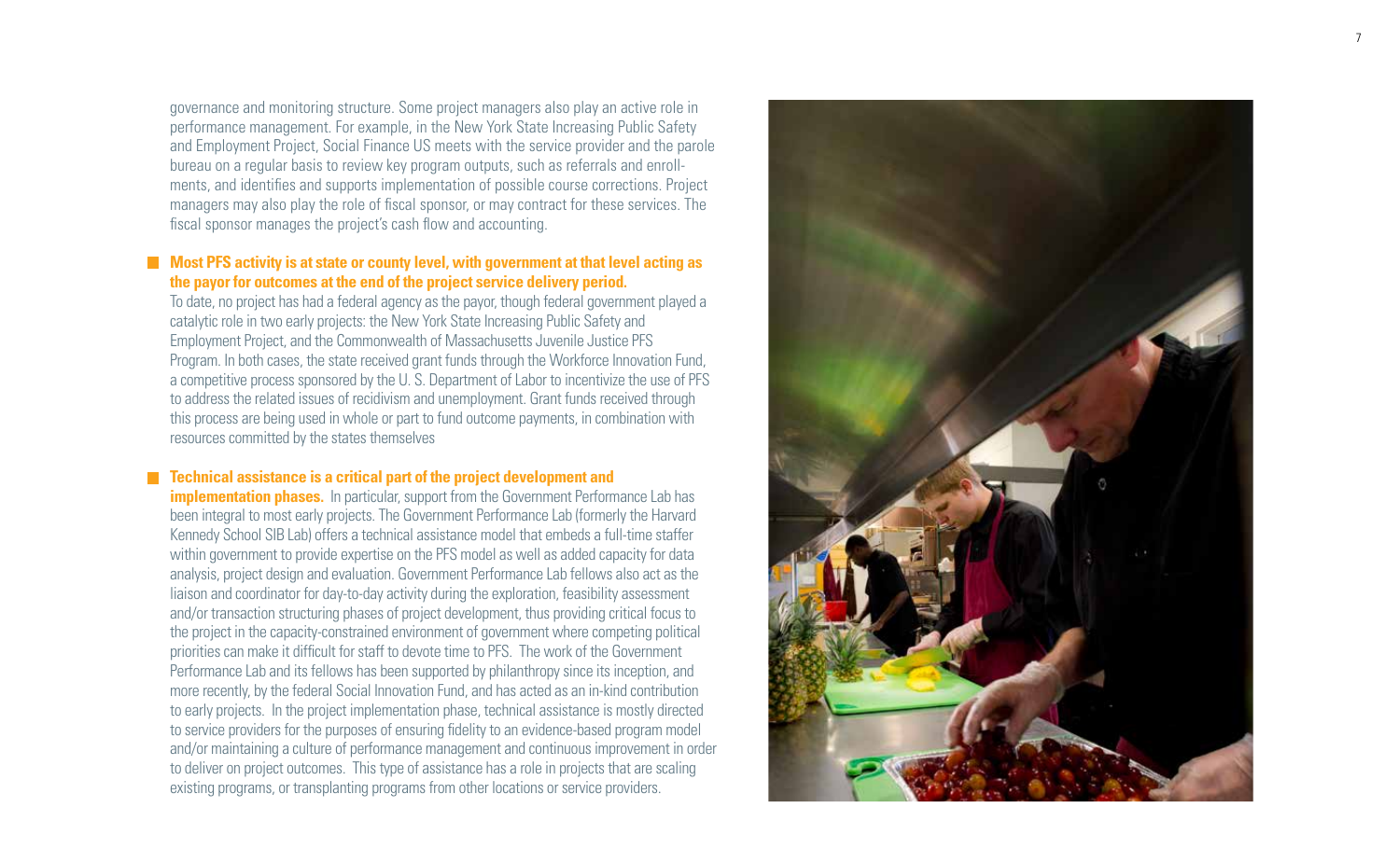|                                                                  | <b>NYC ABLE</b><br><b>Project for</b><br><b>Incarcerated Youth</b> | <b>Utah High Quality</b><br><b>Preschool Program</b>                                                                                                  | <b>Increasing</b><br><b>Employment and</b><br><b>Improving Public</b><br><b>Safety</b> | <b>Massachusetts</b><br><b>Juvenile Justice</b><br><b>PFS Initiative</b>                   | <b>Child-Parent Center</b><br><b>Pay for Success</b><br><b>Initiative</b> | <b>Partnering for</b><br><b>Family Success</b><br>Program       | <b>Massachusetts</b><br><b>Chronic</b><br><b>Homelessness</b><br><b>Pay for Success</b><br><b>Initiative</b>               | <b>Project</b><br><b>Welcome Home</b>                                               | <b>Housing to Health</b><br><b>Initiative</b>                                           | <b>South Carolina</b><br><b>Nurse-Family</b><br><b>Partnership</b> |
|------------------------------------------------------------------|--------------------------------------------------------------------|-------------------------------------------------------------------------------------------------------------------------------------------------------|----------------------------------------------------------------------------------------|--------------------------------------------------------------------------------------------|---------------------------------------------------------------------------|-----------------------------------------------------------------|----------------------------------------------------------------------------------------------------------------------------|-------------------------------------------------------------------------------------|-----------------------------------------------------------------------------------------|--------------------------------------------------------------------|
| <b>Service Provider(s)</b><br>[Note 1]                           | -Friends of Island<br>Academy<br>-The Osborne Asso-<br>ciation     | -Granite School District<br>-Park City School<br>District<br>-Guadalupe School<br>-YMCA of<br>Northern Utah<br>-Children's Express<br>-Lit'l Scholars | Center for<br>Employment<br>Opportunities                                              | Roca Inc.                                                                                  | Chicago<br>Public Schools<br>Child-Parent Center                          | FrontLine                                                       | <b>Massachusetts</b><br>Housing<br>and Shelter Alliance<br>[Note 11]                                                       | Abode Services                                                                      | -Colorado Coalition<br>for the Homeless<br>-Mental Health<br>Center of Denver           | Nurse-Family<br>Partnership [Note 12]                              |
| Payor(s)<br>[Note 2]                                             | New York City<br>Department of<br>Corrections                      | United Way of Salt<br>Lake; Salt Lake<br>County (cohort 1)<br>State of Utah<br>(cohorts 2-5)                                                          | New York State<br>Department of Labor<br>US Department of<br>Labor [Note 9]            | Commonwealth of<br>Massachusetts<br>US Department of<br>Labor [Note 9]                     | City of Chicago<br>Board of Education<br>of City of Chicago<br>[Note 10]  | Cuyahoga County,<br>Ohio                                        | Commonwealth of<br><b>Massachusetts</b>                                                                                    | Santa Clara<br>County, California                                                   | City/County of<br>Denver, Colorado                                                      | South Carolina<br>Department of Health<br>and Human Services       |
| <b>Transaction</b><br>Coordinator(s)<br>[Note 3]                 | <b>MDRC</b>                                                        | United Way of<br>Salt Lake                                                                                                                            | Social Finance US                                                                      | <b>Third Sector Capital</b><br>Partners                                                    | <b>IFF</b>                                                                | <b>Third Sector Capital</b><br>Partners                         | -Massachusetts<br>Housing and Shelter<br>Alliance<br>$-CSH$<br>-United Way of<br>Massachusetts Bay<br>and Merrimack Valley | <b>Third Sector</b><br><b>Capital Partners</b>                                      | -Enterprise<br><b>Community Partners</b><br>$-CSH$<br>-Social Impact<br>Solutions, Inc. | Social Finance US                                                  |
| <b>Evaluator</b><br>[Note 4]                                     | Vera Institute of<br>Justice                                       | Utah State<br>University                                                                                                                              | -NYS DOCCS<br>Research<br>-NYS DOL Research                                            | -Sibalytics LLC<br>-The Urban Institute                                                    | SRI International                                                         | Case Western Reserve<br>University                              | Root Cause Institute                                                                                                       | University of California,<br>San Francisco School of<br>Medicine                    | Urban Institute                                                                         | J-PAL<br>North America                                             |
| <b>Validator</b><br>[Note 5]                                     | none                                                               | none                                                                                                                                                  | Chesapeake Research<br>Associates                                                      | <b>Public Consulting</b><br>Group                                                          | none                                                                      | none                                                            | none                                                                                                                       | none                                                                                | TBD                                                                                     | none                                                               |
| Project<br><b>Manager</b><br>[Note 6]                            | <b>MDRC</b>                                                        | United Way of Salt<br>Lake                                                                                                                            | Social Finance                                                                         | <b>Third Sector Capital</b><br>Partners                                                    | IFF                                                                       | Enterprise<br><b>Community Partners</b>                         | Massachusetts<br>Alliance for<br>Supportive Housing<br>[Note 12]                                                           | none                                                                                | -Enterprise<br><b>Community Partners</b><br>$-CSH$                                      | Social Finance US<br>[Note 14]                                     |
| <b>External</b><br><b>Legal Counsel</b><br>[Note 7]              | Debevoise                                                          | -Holland & Hart LLP<br>-Mannatt                                                                                                                       | Jones Day                                                                              | -Goulston & Storrs P.C.<br>-Nixon Peabody LLC<br>-Goodwin Procter LLC<br>-Ropes & Gray LLC | -Kirkland & Ellis LLP<br>-DLA Piper<br>-Chapman and<br>Culler LLP         | Kutak Rock                                                      | -Nixon Peabody LLC<br>-Goulston & Storrs<br>-Weil, Gotshal &<br>Manges LLP                                                 | -Fenwick & West LLP<br>-Gibson, Dunn &<br>Crutcher LLP<br>-Miles & Stockbridge P.C. | Kutak Rock                                                                              | -WilmerHale<br>-Nelson Mullins<br>-Riley &<br>Scarborough LLP      |
| <b>Technical</b><br><b>Assistance</b><br>Provider(s)<br>[Note 8] | -MDRC<br>-Correctional<br>Counseling, Inc.                         | -Voices for Utah<br>Children<br>-Granite School<br>District                                                                                           | Government<br>Performance Lab                                                          | -Government<br>Performance Lab<br>-Chapin Hall                                             | -Government<br>Performance Lab<br>-Metropolitan Family<br>Services        | -University of<br>Maryland<br>-Third Sector Capital<br>Partners | -Government<br>Performance Lab<br>-CSH                                                                                     | -Third Sector Capital<br>Partners<br>-Palantir<br>Technologies                      | Government<br>Performance Lab                                                           | Government<br>Performance Lab                                      |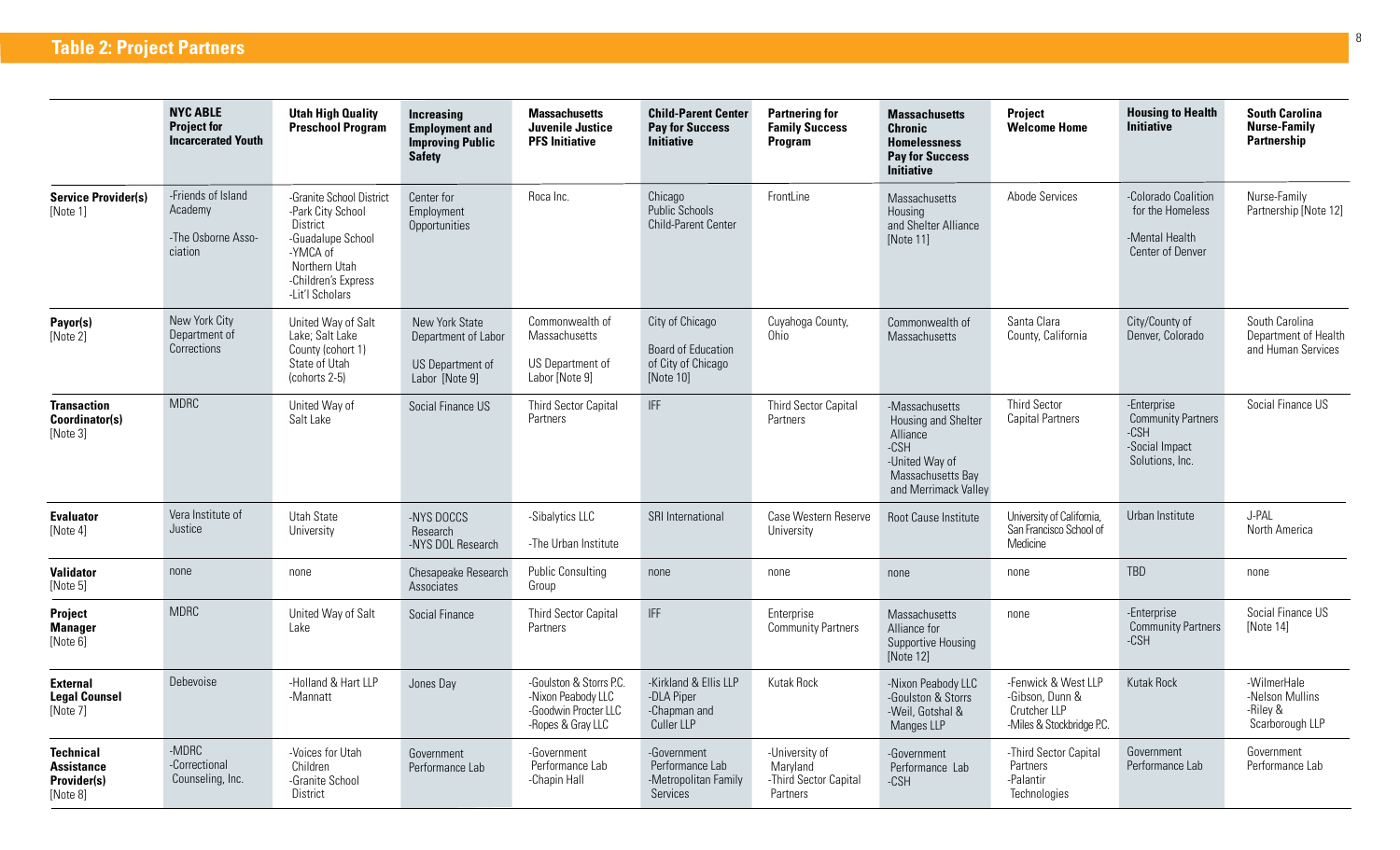### **Table 2: Notes**

**[1]** Delivers program interventions to target population over the course of the PFS contract

**[2]** Makes payments when pre-determined outcomes have been met

**[3]** Designs and structures PFS project and financing model; raises capital; manages stakeholders

**[4]** Design and implement plan for determining whether outcomes have been met

**[5]** Verify accuracy of data used in evaluation plan, or evaluation plan itself

**[6]** Intermediary during service delivery phase, and/or fiscal sponsor for project funds

**[7]** Provide assistance in drafting, reviewing and negotiating PFS contracts

**[8]** Provide support and expertise to project stake-holders in the project development and/or project implementation phases

**[9]** Both New York State and the Commonwealth of Massachusetts were the recipients of grant funds from the United States Department of Labor, awarded through a competitive process through the Workforce Innovation Fund. Grant funds received through this process are being used in whole or part to fund outcome payments, in combination with resources committed by the states themselves. In both cases, the PFS contract is held by the state, so the federal agency is not the payor of record.

**[10]** The City of Chicago and the Board of Education of the City of Chicago (Chicago Public Schools) are both payors but are paying for different success outcomes. City of Chicago is paying for outcomes related to kindergarten readiness and third-grade literacy, while Chicago Public Schools is paying for an outcome related to avoided special education costs.

**[11]** Massachusetts Housing and Shelter Alliance is the lead service provider, responsible for contracting with a number of its member organizations for PFS project implementation. Organizations eligible to participate are named in the contract with the Commonwealth of Massachusetts and include: Action, Inc.; Boston Public Health Commission; Commonwealth Land Trust, Inc.; Eliot Human Services; Father Bill's & Mainspring; Friends of the Homeless; Heading Home, Inc.; Hearth, Inc.; HomeStart, Inc.; Housing Assistance Corporation/Duffy Health Center; Lynn Shelter Association; Mental Health Associates; Pine Street Inn; and South Middlesex Opportunity Council.

**[12]** Massachusetts Alliance for Supportive Housing (MASH) is a wholly-owned subsidiary of the Massachusetts Housing and Shelter Alliance with its own staff and governance board. MASH contracts with the United Way of Massachusetts Bay and Merrimack Valley as the fiscal agent for the project and CSH as the technical assistance provider; both organizations are members of MASH.

**[13]** Implementing agencies for the South Carolina project are: Spartanburg Regional Health Care System; Greenville Health System; Carolina Health Centers, Inc.; SC DHEC Low Country Region; SC DHEC Pee Dee Region; SC DHEC Midlands Region; SC DHEC Upstate Region; McLeod Home Health; SC Office of Rural Health Orangeburg Healthy Start.

**[14]** The Children's Trust Fund of South Carolina is the fiscal agent for the project.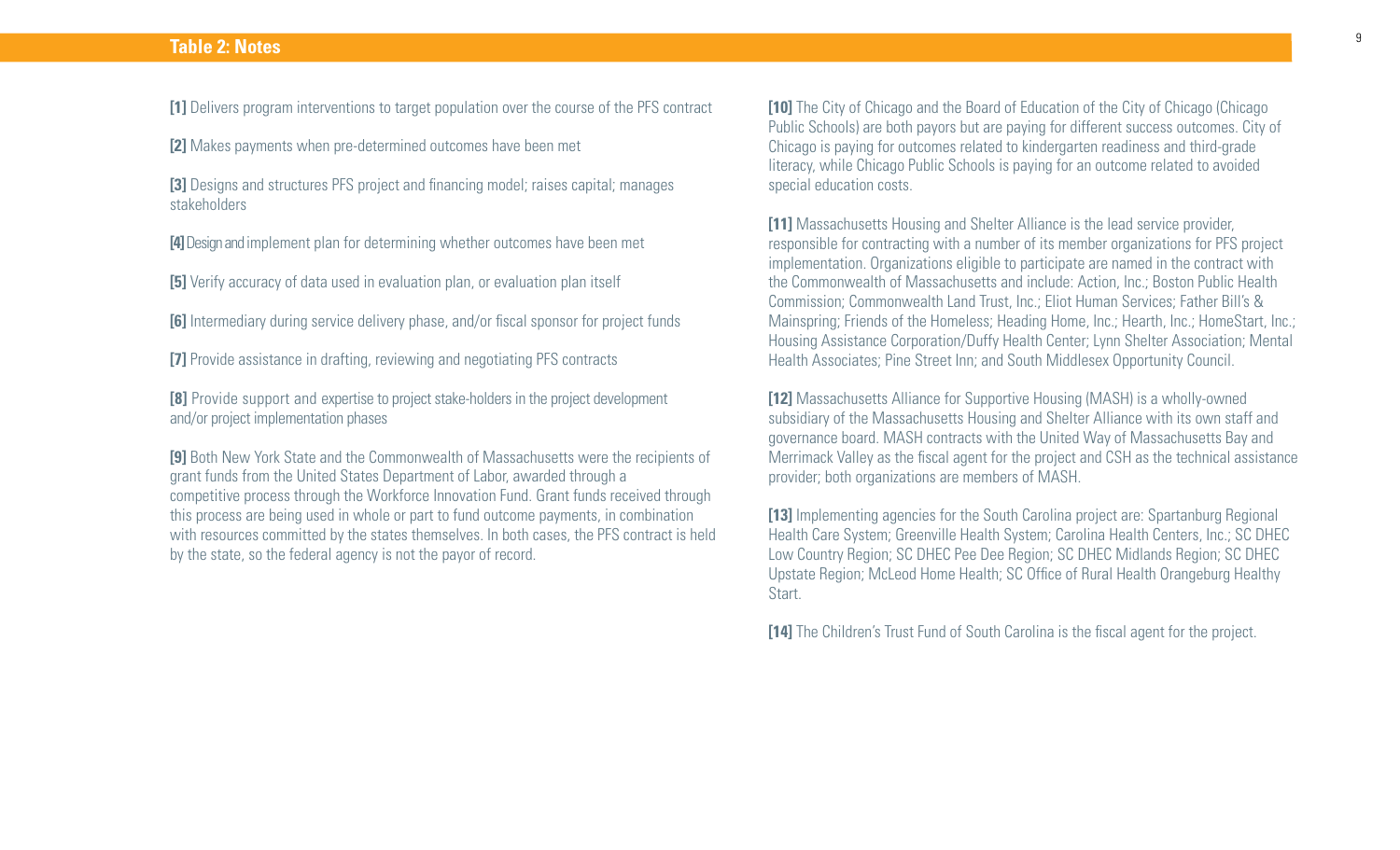**Early conversations about the PFS model defined it as a tool to scale proven programs,** or programs with some degree of evidence demonstrating their effectiveness. To date, most PFS projects have fit this model: all but three projects have used PFS funding to finance an increase in the number of people served by a particular program or service provider. In this way, PFS can be a powerful tool to address a trend that many service providers report in Nonprofit Finance Fund's State of the Nonprofit Sector Survey: that demand for services in their communities exceeds their capacity to respond.

**In several cases, PFS projects have introduced new services.** The most notable example of this is the NYC ABLE Project for Incarcerated Youth, the first-ever PFS project in the United States. This project introduced a therapeutic intervention to juvenile offenders held at Rikers Island jail; previously, there were no therapeutic services available to this population while in jail. The intervention, a type of cognitive behavioral therapy called Moral Reconation Therapy (MRT), had been used and studied with other demographics and in other settings. Transplanting what are considered best or promising practices from other locations and target populations speaks to an appetite in the social and public sectors to replicate and refine existing programs instead of designing new ones. This philosophy is at the heart of the federal Social Innovation Fund, a catalytic supporter of PFS activity, which describes its goal as "finding what works, and making it work for more people."

**In other cases. PFS projects have combined services.** In Cuvahoga County, the Partnering for Family Success program combines a set of services, all of which had evidence of effectiveness supporting them but which had never been studied in combination. The core intervention that all participants receive is Critical Time Intervention, which has been subject to two randomized control trials for similar, but not identical, target populations; the other interventions, which are to be provided based on the unique needs of each participant, are also supported by different levels of evidence. Similarly, in Denver, the Housing to Health initiative uses two well-researched interventions, permanent supportive housing and Assertive Community Treatment, in combination. Both projects rely on very specific and intentional identification of the target population, so an added element of what is being demonstrated through the PFS model is the effectiveness of this targeting in achieving the target outcomes for the project.

### **PFS projects can allow for rare flexibility in program design and delivery.** In the NYC, Cuyahoga County and Denver projects, a PFS model allowed for flexibility in designing and delivering services that standard government contracts for social services do not usually allow for. This speaks to a large, and unmet, demand for funding sources that can support transformation in social service delivery.

**There is an ongoing debate in the growing PFS community about whether PFS is most appropriate as a tool to scale or replicate proven models, or to introduce or adapt services to new settings.** Early experience suggests that there is room for both approaches and that the question of scaling versus transplanting will be resolved on a project-by-project basis as part of the process of project development. How the question is resolved is a reflection of local needs, service provider landscape and capacity, and government and investor priorities and risk tolerances. However, using PFS to transplant interventions or demonstrate the effect of new combinations of services underscores the need for robust feasibility assessment to determine the likelihood that an intervention can be implemented successfully with a new population or in a new location, and often some adjustment of expected outcomes to reflect a more conservative estimate of impact given the unknowns around the new target population or geography. This iterative analysis can lengthen project development timelines. PFS models which transplant practices from elsewhere also must consider the capacity of local service providers to implement service models with fidelity, which can involve technical assistance or monitoring from expert providers or consultants.

**For programs that are scaling using PFS, the level of evidence supporting the intervention varies.** Even the most studied social service interventions do not have more than a handful of rigorous experimental evaluations. This is a testament to the relative paucity of studies of social programs. And, it seems that payors still value data drawn from the local context above all else. For example, though there are several decades of research on the impacts of early childhood education, the Utah and Chicago projects used studies of their respective interventions to estimate impacts for their projects. Similarly, the Massachusetts Chronic Homelessness PFS project relied primarily on a longitudinal data on the Home and Healthy for Good program to model PFS program impact, though the permanent supportive housing model has many decades of research on its impacts and cost-effectiveness. To be sure, the larger bodies of evidence surrounding these interventions played a reinforcing role, but having local data on past performance can serve as a risk mitigation factor for government and investors. Given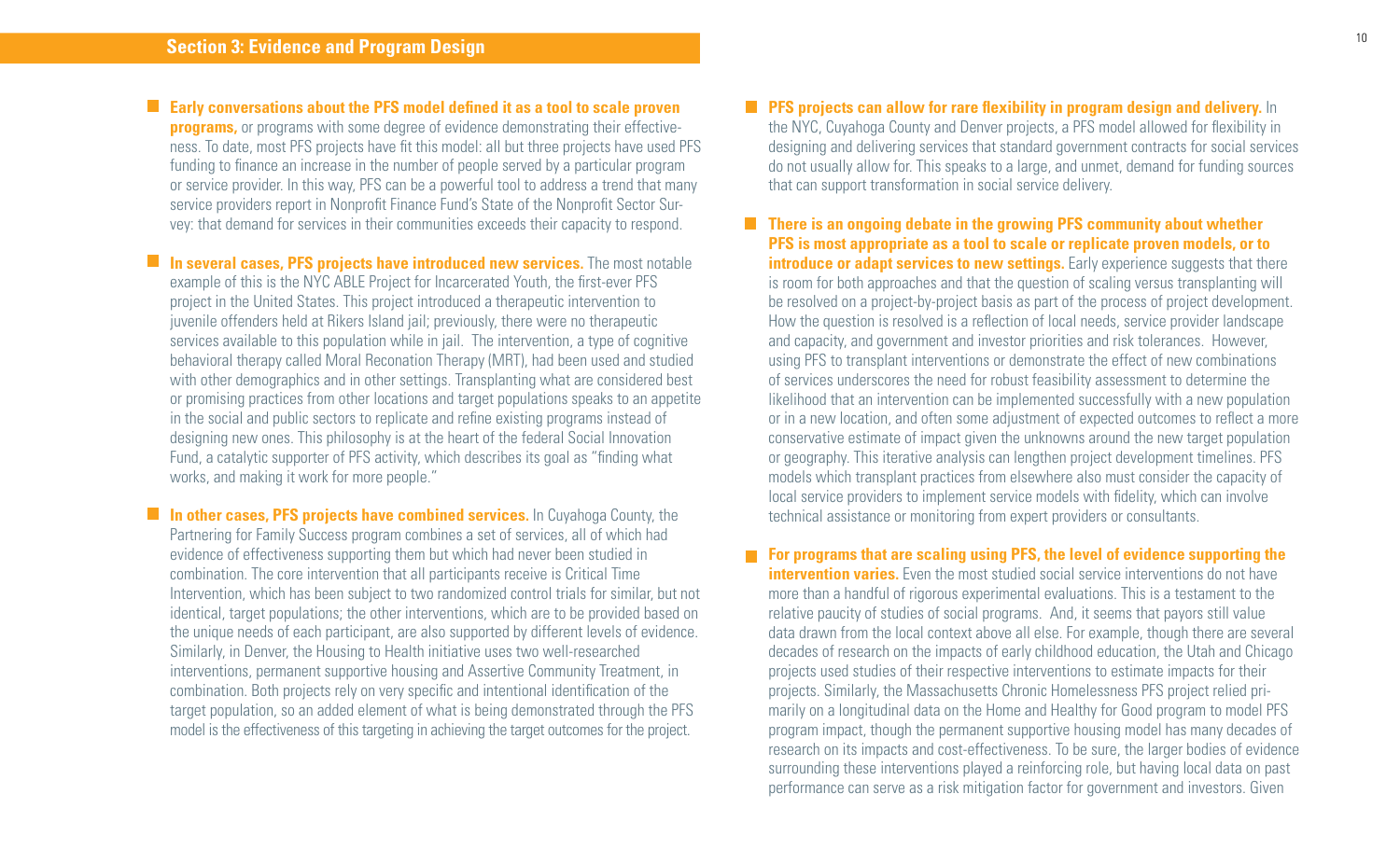the scarcity of studies on social programs, it will not be feasible in most settings and would exclude most service providers and programs from participating in PFS projects if having local evaluation data became a qualifying factor to developing projects and selecting partners.

**Project implementation necessitates a changed, and deepened, relationship between the public sector and the service provider.** This is an innovation in itself, and is a part of all PFS projects, regardless of the level of evidence underlying the project. Government must work closely with service providers to define, identify, and in many cases, refer the target population for services so that the outcomes and impacts prioritized by the payor have the greatest likelihood of being achieved. This partnership takes different forms: regular meetings of stakeholder working groups; government sending a list of priority individuals to a service provider for their outreach and recruit ment; or a dedicated staff member in government who coordinates the referral process. In any scenario, the resources and time dedicated by the government partner is critical to project success in a way that it is not in standard government contracts or grants to service providers.

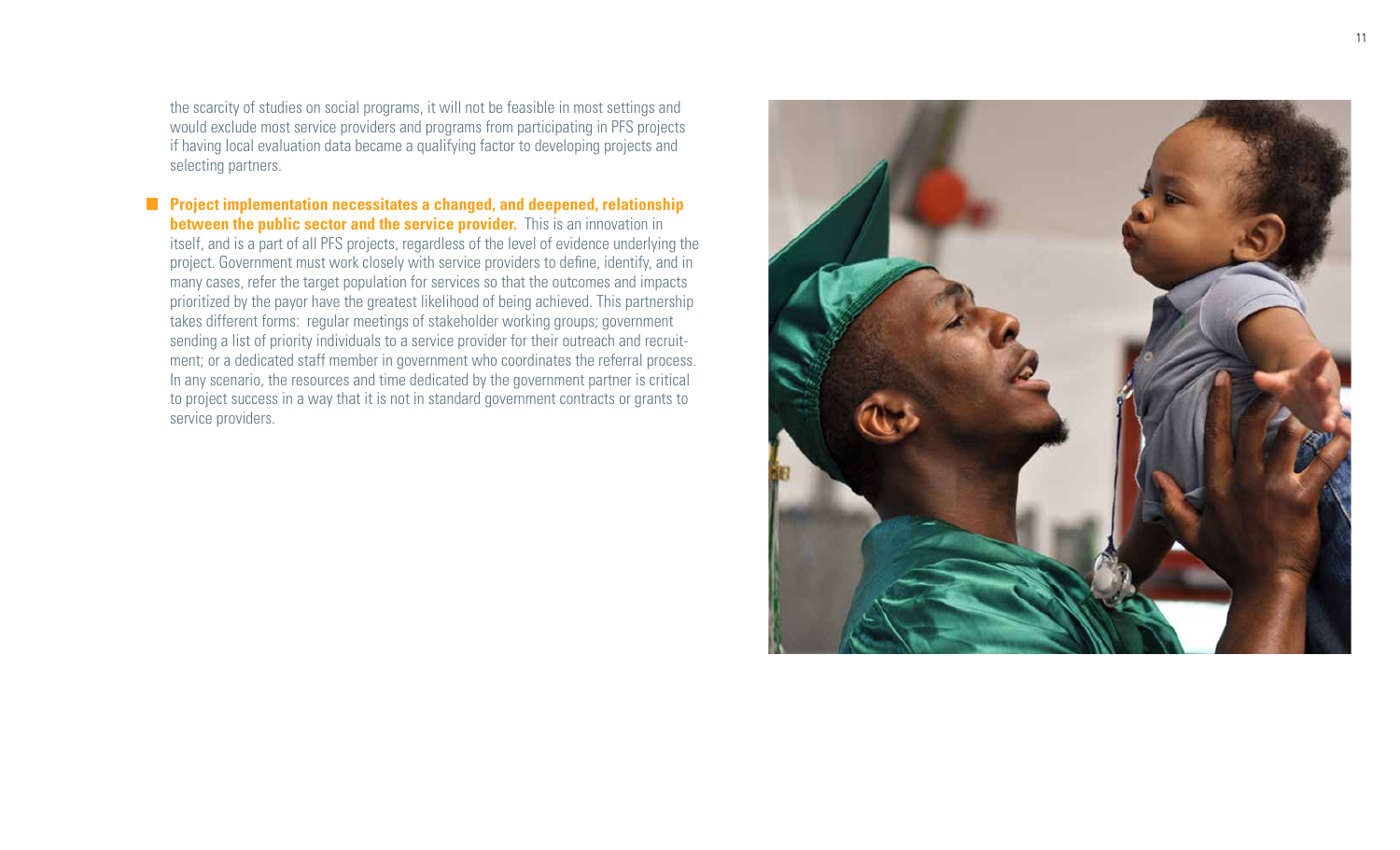| <b>NYC ABLE Project</b><br>for Incarcerated<br>Youth                | <b>Utah High Quality</b><br>Preschool<br><b>Program</b>                      | Increasing<br><b>Employment and</b><br><b>Improving Public</b><br><b>Safety</b> | <b>Massachusetts</b><br>Juvenile Justice<br><b>PFS Initiative</b>                            | <b>Child-Parent</b><br><b>Center Pay for</b><br><b>Success Initiative</b> | <b>Partnering for</b><br><b>Family</b><br><b>Success Program</b>                                                 | <b>Massachusetts</b><br><b>Chronic</b><br><b>Homelessness</b><br><b>Pay for Success</b><br><b>Initiative</b> | <b>Project</b><br><b>Welcome Home</b>                                                                                                                                                                     | <b>Housing to</b><br><b>Health Initiative</b>                                                                                                                                                             | <b>South Carolina</b><br><b>Nurse-Family</b><br>Partnership |
|---------------------------------------------------------------------|------------------------------------------------------------------------------|---------------------------------------------------------------------------------|----------------------------------------------------------------------------------------------|---------------------------------------------------------------------------|------------------------------------------------------------------------------------------------------------------|--------------------------------------------------------------------------------------------------------------|-----------------------------------------------------------------------------------------------------------------------------------------------------------------------------------------------------------|-----------------------------------------------------------------------------------------------------------------------------------------------------------------------------------------------------------|-------------------------------------------------------------|
| Cognitive Behavioral<br>Therapy: Moral<br><b>Reconation Therapy</b> | Half-day preschool:<br>Utah High Quality<br>Prekindergarten<br>Program model | Transitional Work:<br><b>CEO</b> Transitional<br>Work model                     | <b>Transitional Work</b><br>and Case<br>Management:<br>High Risk Youth<br>Intervention Model | Half-day preschool:<br>Child-Parent Center                                | -Critical Time<br>Intervention<br>-Child Parent<br>Psychotherapy<br>-Trauma Adapted<br><b>Family Connections</b> | Home and<br>Healthy for Good<br>Program                                                                      | -Permanent<br>supportive housing<br>-Assertive<br>Community<br>Treatment                                                                                                                                  | -Permanent<br>Supportive housing<br>-Assertive<br>Community<br>Treatment                                                                                                                                  | Nurse-Family<br>Partnership                                 |
| Meta-analysis of<br>Cognitive Behavioral<br>Therapy [Note 1]        | 2 comparative<br>studies [Note 2]                                            | $-1$ RCT<br>-Provider<br>performance data                                       | Provider<br>performance data                                                                 | 1 longitudinal study,<br>quasi-experimental<br>design                     | <b>Critical Time</b><br>Intervention: 2 RCTs,<br>1 experimental<br>research design<br>[Notes 4 and 5]            | -Provider<br>performance data<br>-Medicaid data<br>analysis [Note 6]                                         | -Permanent<br>Supportive Housing:<br>15 experimental/<br>quasi-experimental<br>studies [Note 7]<br>-Assertive<br><b>Community Treament:</b><br>27 experimental/<br>quasi-experimental<br>studies [Note 8] | -Permanent<br>Supportive Housing:<br>15 experimental/<br>quasi-experimental<br>studies [Note 7]<br>-Assertive<br><b>Community Treament:</b><br>27 experimental/<br>quasi-experimental<br>studies [Note 8] | 3 RCTs                                                      |
| No                                                                  | Yes                                                                          | Yes                                                                             | Yes                                                                                          | Yes                                                                       | Partly [Note 4]                                                                                                  | Yes                                                                                                          | Yes                                                                                                                                                                                                       | Yes                                                                                                                                                                                                       | Yes                                                         |
| No                                                                  | Partly [Note 3]                                                              | Yes                                                                             | Yes                                                                                          | Yes                                                                       | Partly [Note 5]                                                                                                  | Yes                                                                                                          | Yes                                                                                                                                                                                                       | Yes                                                                                                                                                                                                       | Yes                                                         |
| Transplanting                                                       | Scaling                                                                      | Scaling                                                                         | Scaling                                                                                      | Scaling                                                                   | Demonstrating;<br>Transplanting                                                                                  | Scaling                                                                                                      | Scaling                                                                                                                                                                                                   | Demonstrating;<br>Scaling                                                                                                                                                                                 | Scaling                                                     |
|                                                                     |                                                                              |                                                                                 |                                                                                              |                                                                           |                                                                                                                  |                                                                                                              |                                                                                                                                                                                                           |                                                                                                                                                                                                           |                                                             |
|                                                                     |                                                                              |                                                                                 |                                                                                              |                                                                           |                                                                                                                  |                                                                                                              |                                                                                                                                                                                                           |                                                                                                                                                                                                           |                                                             |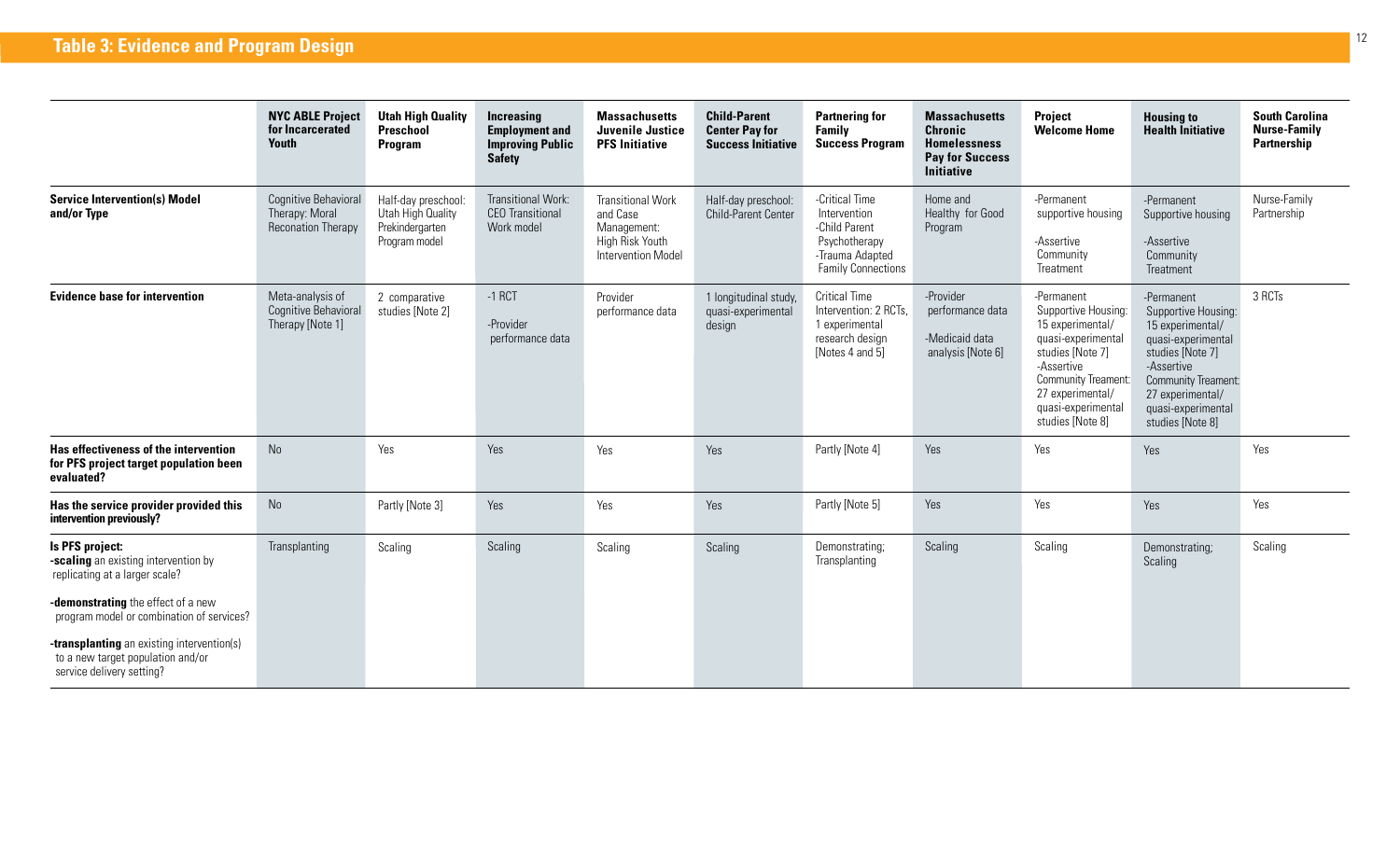**[1]** The estimated impact of the ABLE Program was based on a meta-analysis of 58 evaluations of different models of cognitive behavioral therapy programs serving different subsets of a criminal offender population in different settings. Moral Reconation Therapy (MRT), the intervention used by the ABLE Program, is a type of cognitive behavioral therapy. MDRC conducted a literature review that determined that all of the models of CBT achieved comparable results as long as they were implemented as originally intended by program designers. MRT was selected as the type of cognitive behavioral therapy to implement at Rikers Island based on existing evidence as well as fit of the model with the unique conditions and operational challenges of the jail setting. For more information, see MDRC's Financing Promising Evidence-Based Programs: early lessons from the New York City Social Impact Bond (http://www.mdrc.org/sites/ default/files/Financing\_Promising\_evidence-Based\_Programs\_FR.pdf).

**[2]** The Utah High Quality Preschool Program was evaluated as part of the U.S. Department of Education's Early Learning First program. The research design was a two-group comparative design with pre-, mid- and post-assessment, and compared students in 15 classrooms receiving the program with twelve classrooms deemed to be at a similar risk level. The project was conducted over three academic years, 2006-07 to 2008-09, with an independent evaluation each year of the project. Another study funded by the W.K. Kellogg Foundation compared students receiving the Utah High Quality Preschool Program with students not receiving preschool services in the 2012-12 school year.

**[3]** The Granite School District developed and has implemented the Utah High Quality Prekindergarten Program since 2006. Some of the independent service providers had been implementing the intervention prior to the PFS program with grant funding through Voices for Utah Children.

**[4]** Critical Time Intervention has been subject to two randomized control trials. Both studied the impact of C.T.I. on individuals with severe mental illness; one study population was exclusively male. A modified randomized trial studied the impact of C.T.I. on episodically homeless families. While none of these study groups is an exact match to the target population for the Partnering for Family Success program—caregivers experiencing homelessness whose children have been placed in foster care—there is some overlap with the populations served in the three studies.

**[5]** All of the participants in the Partnering for Family Success program receive C.T.I., which Frontline staff is experienced in providing. The other interventions are to be provided on as-needed basis to meet clients' specific needs; Frontline Staff is not experienced in implementing all of these interventions.

**[6]** The Home and Healthy for Good has been contracted to the Massachusetts Housing and Shelter Alliance by the Commonwealth of Massachusetts since 2006. As a condition of funding, MHSA reports on the self-reported usage of health and social services and quality of life outcomes for participants served by the program; participants are surveyed monthly, and in some cases, quarterly. State Medicaid analysts have also reviewed billing claims for a subset of participants to determine their actual Medicaid costs in the year prior to and after moving into housing. This local data informs the design of the Massachusetts PFS project, although the larger body of evidence supporting permanent supportive housing's cost-effectiveness and impact were also weighed in making the case for this project.

**[7]** The evidence base for permanent supportive housing is summarized by the Washington State Institute for Public Policy, which includes a cost-benefit analysis based on studies using a comparison and treatment group, available at: http://www. wsipp.wa.gov/BenefitCost/ProgramPdf/284/Supported-housing-for-chronically-homeless-adults

**[8]** The evidence base for assertive community treatment is summarized by the Washington State Institute for Public Policy, which includes a cost-benefit analysis based on studies using a comparison and treatment group, available at: http://www.wsipp. wa.gov/BenefitCost/ProgramPdf/283/Assertive-Community-Treatment. These studies are not all specific to a chronically homeless population.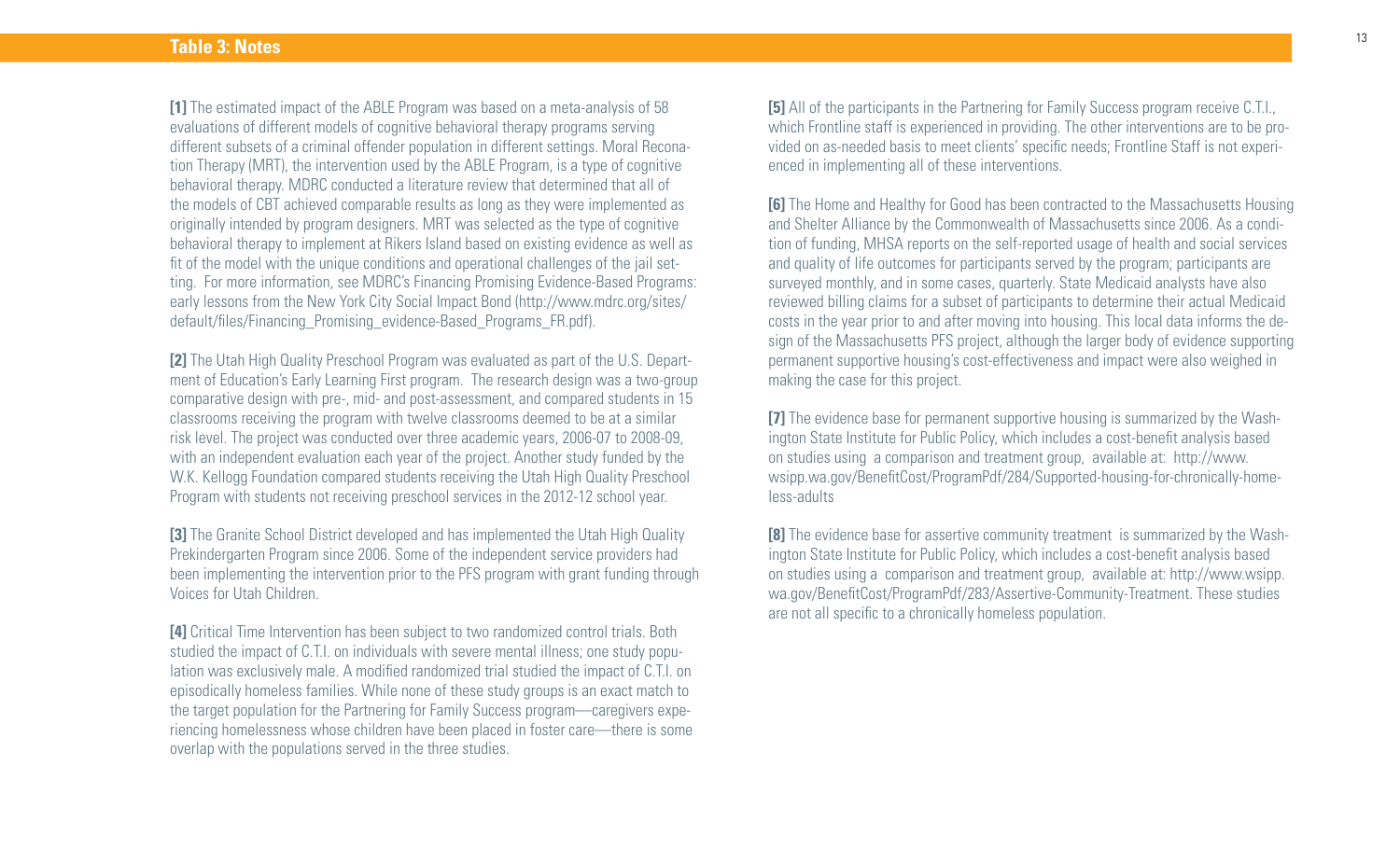**Evaluation is a central component of PFS.** Program evaluation, whether interim or final, triggers repayment of the initial PFS investment, and any additional payments tied to higher levels of impact or success. Evaluations can be paid for by either funds raised through the PFS financing process, or separately by philanthropy or government. In either scenario, payment for the evaluation must not be tied in any way to the achievement of the outcomes, nor can the evaluator have a financial interest or stake in the project.

**PFS offers the opportunity to build the evidence base for social service interventions.** Most social service interventions are unstudied or understudied, particularly with the level of rigor that is routine in other fields like medicine. Thus, PFS projects provide an important opportunity to build the base of research for existing programs. And, many hope that the use of rigorous experimental evaluation methodologies will go beyond answering the relatively simple question of whether or not an intervention works, and address questions of how, why and for whom it works.

**A** slight majority of projects to date have used a randomized control trial (RCT), considered the gold standard of evaluation design. An RCT relies on comparison to a group of individuals randomly assigned to a control group that does not receive the services being evaluated. For government, an RCT may be seen as the best possible way of ensuring that they are paying for outcomes that would not have been achieved otherwise; likewise, some investors and stakeholders in the PFS market feel strongly that the use of an RCT is critical in order to establish the rigor of the PFS model. Some service providers embrace the opportunity to undergo an RCT because they see it as a way of demonstrating their impact, confidence in their approach, and willingness to subject themselves to broader scrutiny.

**There is a growing consensus on how critical it is to involve the project evaluator as early as possible in the program design process.** An initial assessment of a program's evaluability, or its ability to be tied to a set of outcomes which can be observed in reasonable period of time, is often part of the feasibility assessment phase of project development. Projects which are not evaluable, for reasons of complexity, correlation, or lack of obvious concrete and measurable outcomes, are not a likely fit for PFS. Early engagement of an evaluator in program design comes at a cost, which adds to the overall cost of the project development process. In early 2016, the Urban Institute started providing in-kind support for early evaluation work to PFS

projects under development, through a grant from the Laura and John Arnold Foundation. Local and regional universities and research centers have also played a key role in early-stage evaluation design.

**Data used in evaluations tends to come from government, and in some cases service providers**. The use of administrative data, or data which is routinely collected or generated by government, in PFS evaluations is considered a promising practice for the field for several reasons. First, administrative data is critical to demonstrating the fiscal impact of PFS program success; for example, administrative data on jail bed days used can be document that there was reduced bed utilization, which results in cost savings or avoided costs. Second, use of administrative data is one way of reducing the cost of project evaluation, particularly for experimental or quasi-experimental designs which are longitudinal and/or rely on comparison to a control group; the alternative of collecting data from participant and control groups through surveys or interviews is much more time-consuming and expensive, and more likely to result in incomplete data sets. Concerns about the relatively high cost of evaluation (and RCTs in particular), and the diversion of PFS funds away from direct service delivery, have motivated exploration of low-cost approaches to RCT design and the use of administrative data is a key feature of these efforts.

**Access to administrative data is also required in the project development phase in order to establish baselines and model potential outcomes.** Often, this data is confidential or sensitive, and may be governed by regulations around privacy; for example, medical data is strictly governed by HIPAA requirements, and many states restrict access to wage data. In order to finalize project models, transaction coordinators must secure data-sharing agreements with government, often with several agencies or departments. In some cases, public agencies and departments must also enter into intra-governmental data sharing agreements. Securing the necessary data-sharing agreements has proven to be a source of delays to many projects under development. And, the magnitude of the task of extracting and sharing data should not be understated, even with the proper agreements in place. Access relies on partners within the government who understand what the goals of the project are, and have the capacity and time to pull the data and, if necessary, present it in a format that protects individuals' confidentiality.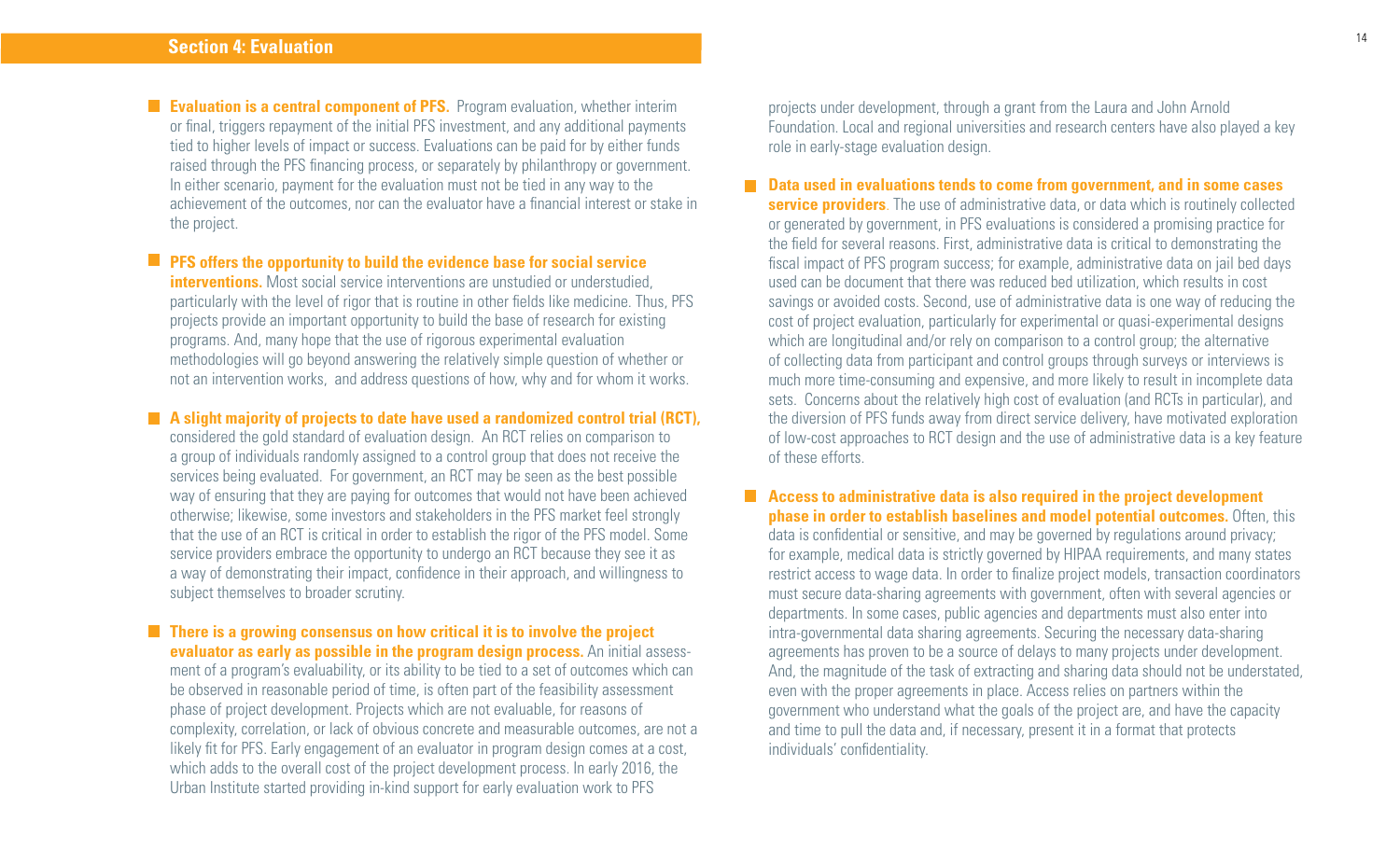## **Many projects are actually tracking multiple indicators and outcomes, though success payments have been tied to no more than four outcomes per project.**

Those outcomes tend to be ones that can be most easily tied to available administra tive data for the reasons cited above. Despite differences in projects, only a handful of outcomes have been used: namely, utilization of jail or prison beds; academic readiness and achievement; and stable tenancy in housing. Still, projects define these outcomes with different metrics and methods of measurement.

**PFS** program evaluations also have the potential to tell a more robust **story about program impact, beyond whether or not outcomes tied to success payments were achieved.** This is important given the limited universe of studies and evaluations of most social service interventions; PFS projects can be another way of building the evidence base and can hopefully provide valuable data and insight that al lows for deeper analysis of not just whether or not a project met its intended outcome, but perhaps, why it was or was not effective. Further, these evaluations can counterbal ance the concern that many service providers have about PFS or other outcomes-based financing mechanisms: that the impacts they have on their clients' lives will be reduced to just one or two measures, and that less tangible, or harder to measure, impacts will be ignored.

### **Being subject to any rigorous third-party evaluation bears considerable reputational risk for a service provider, and this risk is higher in a PFS**

**project.** Depending on how the evaluation is set up and how results from a PFS project are messaged and communicated, the failure of a project to repay investors can quickly be interpreted to mean that a service provider and/or intervention is ineffective. These labels or conclusions can carry forward without an appreciation for other effects produced by a service providers' work, even beyond those captured or tracked in the program evaluation. This further underscores the important role that program evalua tions can have in telling a full story about program effect, as well as the important and challenging work to be done by the field in developing messaging and communications around PFS program results.

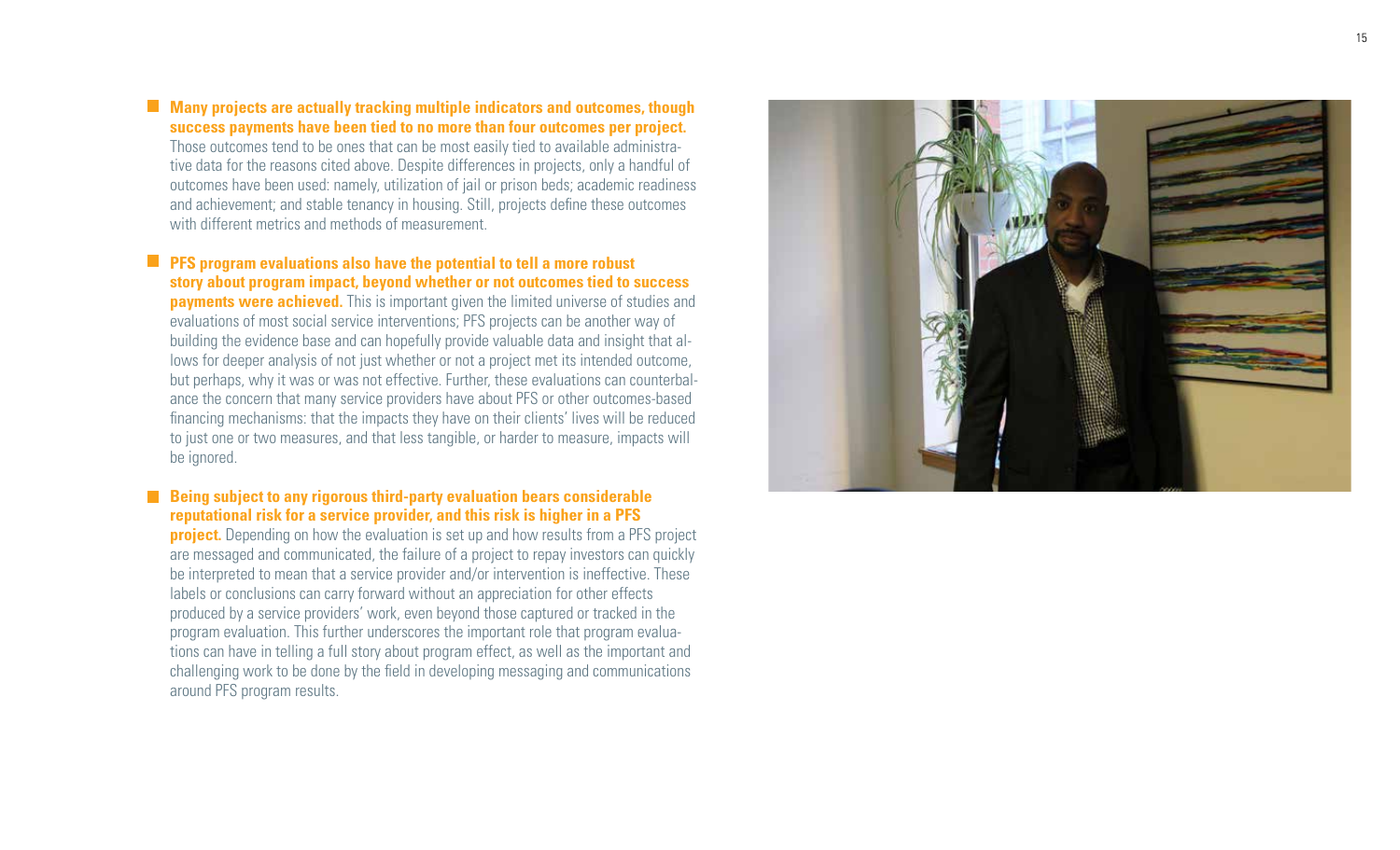|                                                                                     | <b>NYC ABLE Project for</b><br><b>Incarcerated Youth</b>                                                            | <b>Utah High Quality</b><br><b>Preschool Program</b>                                                                                                                              | Increasing<br><b>Employment and</b><br><b>Improving Public</b><br><b>Safety</b>                                                                | <b>Massachusetts</b><br>Juvenile Justice<br><b>PFS Initiative</b>                                               | <b>Child-Parent Center</b><br><b>Pay for Success</b><br><b>Initiative</b>                                                          | <b>Partnering for</b><br><b>Family Success</b><br><b>Program</b>                                                 | <b>Massachusetts</b><br><b>Chronic</b><br><b>Homelessness Pay</b><br>for Success Initiative               | <b>Project</b><br><b>Welcome Home</b>                                                                                                                                | <b>Housing to Health</b><br><b>Initiative</b>                                | <b>South Carolina</b><br><b>Nurse-Family</b><br>Partnership                                                                                                                                                                                                              |
|-------------------------------------------------------------------------------------|---------------------------------------------------------------------------------------------------------------------|-----------------------------------------------------------------------------------------------------------------------------------------------------------------------------------|------------------------------------------------------------------------------------------------------------------------------------------------|-----------------------------------------------------------------------------------------------------------------|------------------------------------------------------------------------------------------------------------------------------------|------------------------------------------------------------------------------------------------------------------|-----------------------------------------------------------------------------------------------------------|----------------------------------------------------------------------------------------------------------------------------------------------------------------------|------------------------------------------------------------------------------|--------------------------------------------------------------------------------------------------------------------------------------------------------------------------------------------------------------------------------------------------------------------------|
| <b>Evaluation Design</b><br>Methodology                                             | Quasi-experimental:<br>regression discontinuity<br>using historical baseline                                        | Longitudinal study                                                                                                                                                                | <b>RCT</b>                                                                                                                                     | <b>RCT</b>                                                                                                      | Quasi-experimental:<br><b>Propensity Score</b><br>matching                                                                         | <b>RCT</b>                                                                                                       | Validated data                                                                                            | -Validated service<br>provider data<br>-RCT [Note 4]                                                                                                                 | -Validated service<br>provider data<br>-RCT [Note 5]                         | <b>RCT</b>                                                                                                                                                                                                                                                               |
| Data Source(s) for<br><b>Evaluation</b>                                             | -New York City Department<br>of Corrections<br>-New York City Office of<br>Management and Budget                    | Granite School<br><b>District</b>                                                                                                                                                 | -New York State<br>unemployment<br>insurance database<br>-NYS Department of<br>Corrections and<br>Community<br>Supervsion<br>-Service provider | -Massachusetts<br>unemployment<br>insurance database<br>-Service provider                                       | Board of<br>Education of Chicago<br><b>Public Schools</b>                                                                          | - Homeless<br>Management<br>Information System<br>-Statewide<br>Automated Child<br>Welfare<br>Information System | Service providers                                                                                         | Santa Clara Valley<br>Health and Hospital<br>System, Homeless<br>Management<br>Information System;<br>Criminal Justice Infor-<br>mation Control; service<br>provider | -Service providers<br>-Denver Sherriff<br>Department                         | -Service providers<br>-State of South Carolina                                                                                                                                                                                                                           |
| <b>Outcomes Tied</b><br>to Success<br><b>Payments</b>                               | 1) Number of participants<br>served<br>2) Total jail days avoided                                                   | 1) Use of special<br>education and reme-<br>dial services                                                                                                                         | 1) Number of jail/<br>prison bed-days<br>2) Engagement in<br>transitional job<br>[Note 1]<br>3) Increases in<br>employment                     | 1) Number of jail/pris-<br>on bed-days avoided<br>2) Job readiness<br>[Note 2]<br>3) Increases in<br>employment | 1) Kindergarten<br>readiness<br>2) Avoided use of<br>special education<br>services<br>3) Third Grade<br>Literacy                   | 1) Days in out-of-<br>home placement for<br>children                                                             | 1) Stable housing for<br>at least one year                                                                | 1) Months of stable<br>tenancy                                                                                                                                       | 1) Housig stability<br>2) Jail bed days                                      | 1) Reduction in preterm<br>births<br>2) Reduction in childhood<br>hospitalization and<br>emergency department<br>use due to injury<br>3) Increase in health<br>spacing between births<br>4) Increase in number of<br>first-time moms served in<br>high-poverty ZIP codes |
| <b>Outcomes</b><br><b>Tracked, Not</b><br><b>Tied to Success</b><br><b>Payments</b> | -Intensity/dosage of<br>service and progress<br>through program stages;<br>-Number of safety<br>incidents/conflicts | -Math and reading<br>proficiency<br>-Secondary and<br>post-secondary school<br>completion<br>-College readiness<br>-Connection to health<br>insurance and health<br>care provider | None                                                                                                                                           | -GED/High School<br>completion<br>-College enrollment                                                           | -Student mobility<br>and retention<br>-Improvements in<br>social-emotional<br>learning<br>-Parent engagement<br>-School attendance | Family<br>reunification<br>(Note 3)                                                                              | -Health care service<br>usage<br>-Number of nights<br>spent in shelter<br>-Number of days<br>incarcerated | Health care, social<br>service and criminal<br>justice system<br>utilization                                                                                         | Emergency services,<br>shelter and<br>criminal justice<br>system utilization | TBD                                                                                                                                                                                                                                                                      |
| Length of<br><b>Evaluation Period</b>                                               | 4 years (projected)<br>3 years (actual)                                                                             | 12 years                                                                                                                                                                          | 5.5 years                                                                                                                                      | 7 years                                                                                                         | 17 years                                                                                                                           | 5 years                                                                                                          | 5.25 years                                                                                                | 6 years                                                                                                                                                              | 5.25 years                                                                   | 7 years                                                                                                                                                                                                                                                                  |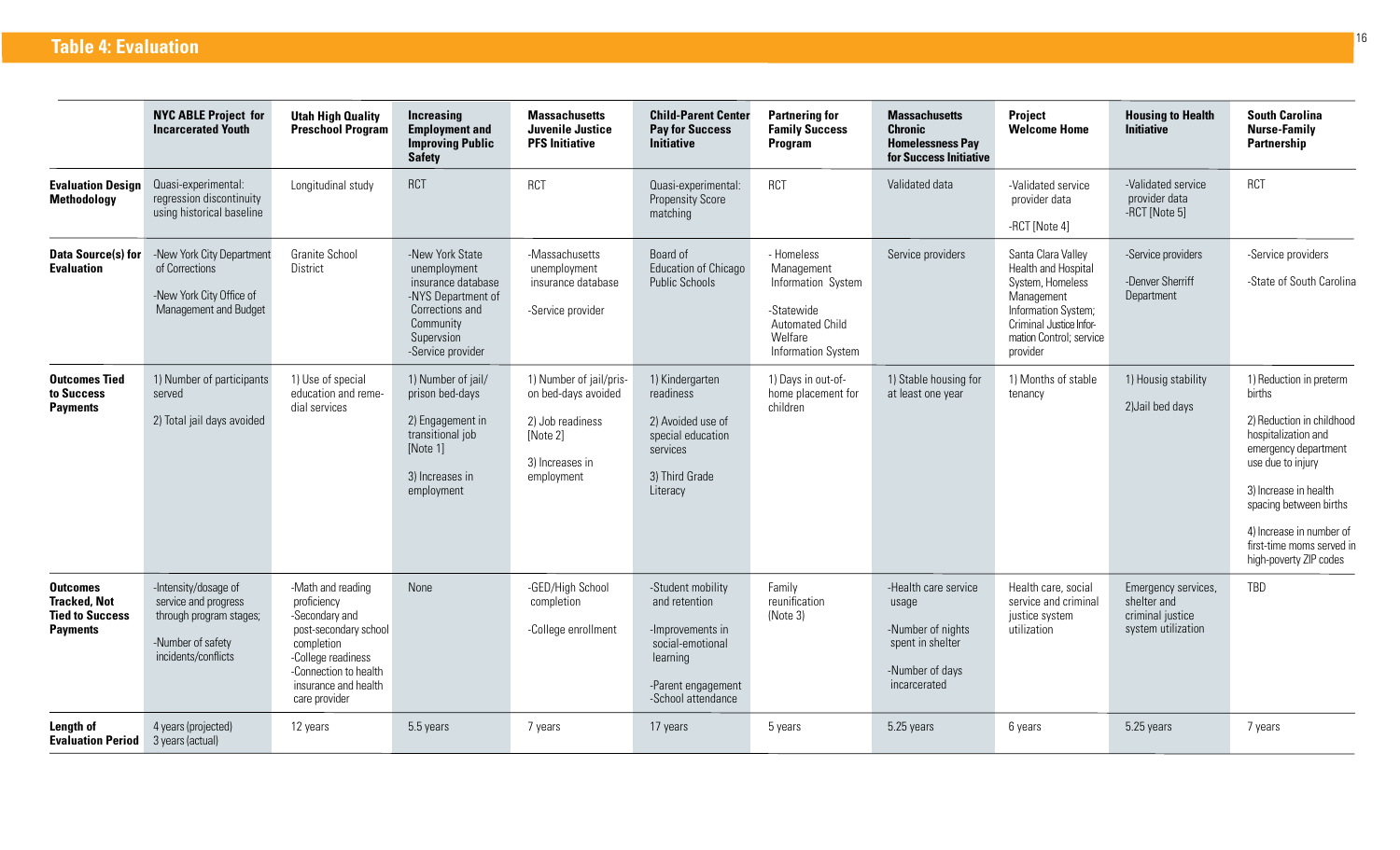### **Table 4: Notes**

**[1]** Transitional, or subsidized, work, is central to the Center for Employment Opportunities' intervention model as a critical step toward achieving employment and avoiding recidivism.

**[2]** Job readiness is measured by the intensity of engagement and level of participation that a participant demonstrates with their assigned service provider staff person during a given period.

**[3]** Evaluator will also conduct a two-year implementation study to determine how different components of the program implementation relate to reduction in out-of-home placement days.

**[4]** The evaluator will use data generated by the service provider to determine whether stable tenancy has been achieved. This is what triggers investor repayment. The RCT will be used to examine differences in health services, social services and criminal justice system utilization, as a means of determining the impact of the PFS program beyond its effect on housing stability, including how permanent supportive housing generates efficiencies and economic benefit for Santa Clara County.

**[5]** The evaluator will also implement a process study to collect data on program implementation. Data collected through this study will be used to institute mid-course corrections as necessary and help interpret results of the RCT.



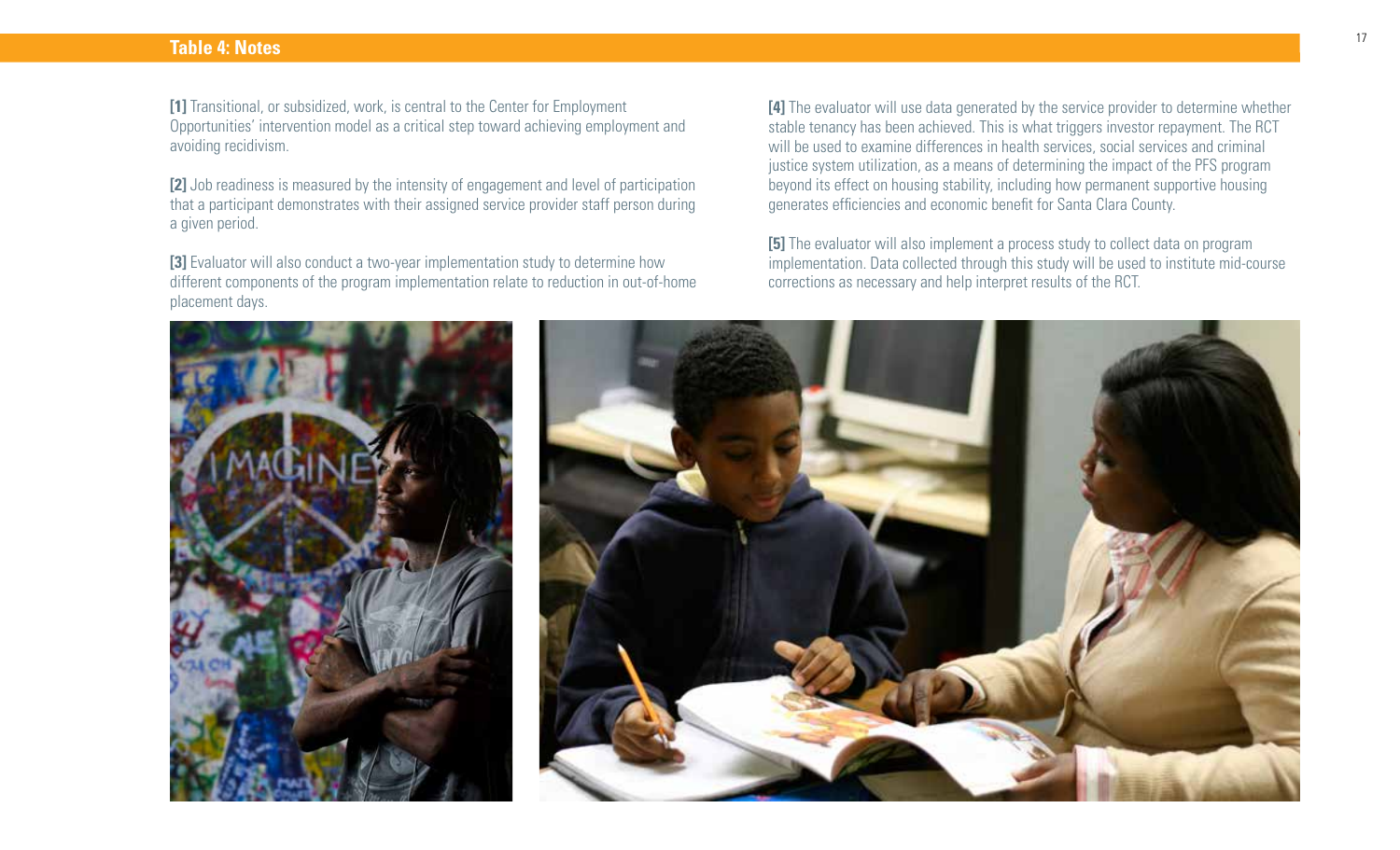**All types of stakeholders can be, and usually are, involved in early learning and exploration of PFS at the local level.** The mechanism for bringing service providers into almost all projects to date has been a government procurement process, usually in the form of one or more requests for proposals (RFP) to solicit the services of a transaction coordinator and a lead service provider. The two exceptions are the Utah and Chicago projects, where PFS is being used to expand programs already operating in public schools. In some cases, governments have issued earlier requests for information (RFI), to solicit ideas of potential areas for PFS application.

**PFS** offers service providers the opportunity to deepen impact and advance **their missions by accessing hard-to-come-by capital for organizational growth and/or innovation.** But, participating in a PFS project demands a lot from a service provider. To date, service providers that have been selected for PFS projects have been predominantly single-issue or single-model organizations with decades of experience in implementation, and many have invested at least a decade in developing and refining their service delivery models, performance management and data collection systems, human capital and strategic planning. Many observers of the field, including many service providers, feel that the bar is too high, and that most service providers will not be able to meet these standards. Thus, there is a danger that PFS becomes a solution or option for only the smallest number of organizations and perpetuates an inequity in the social service sector. On the flip side, there is the danger that service providers jump at the chance to participate in a PFS project without a full consideration of the financial and reputational risks of participation, or a full understanding of their program delivery costs, infrastructure needs and the time it will take from high-level staff to be involved in program design and ongoing monitoring during the implementation phase.

**Service providers are excited about continuous improvement.** As mission-driven organizations, many service providers are eager for opportunities to better understand their impact on the communities and populations they serve, so they are excited by the potential that PFS offers to pursue longer-term and more rigorous evaluations of their program models in a way they have not been able to do before. This should spark conversations in the field about how to increase investment in a broader array of service providers who are eager to invest in their capacity to deliver and track outcomes, not just for those who are pursuing PFS opportunities.

**Expansion and rapid growth can be challenging for service providers, even with an infusion of upfront capital.** One way to address or mitigate this challenge is a program design involving multiple service providers, with each adding a marginal amount of capacity. Multiple service providers can also be practical for projects working in a larger geographic region, like the Massachusetts chronic homelessness project which provides services in a number of communities spread across the state. Looking ahead, there are a handful of projects proposing a collective impact approach, whereby multiple service providers are able to offer a more holistic or comprehensive set of services. An individual service provider can thus play to their own strengths and experiences, and refer clients to other partners for services that they themselves do not offer. Ultimately, this is to the benefit of the client, who receives a combination of services that is most suited to their needs. Multi-provider models do create an added layer of work in the project development and management phases, as there must be a uniform process for eligibility assessment, recruitment and referrals processes, as well as centralized systems for data management.

**"Business as usual" versus innovation in service delivery.** In most cases, services provided with PFS funds are nearly identical to "business as usual" for service providers. However, the recruitment or enrollment process for program participants often relies on a new or deepened partnership with government on the front-end of service delivery for referral and enrollment. This is because demonstrated success is tied to the ability to recruit and serve the population that a back-end payor has prioritized. Thus, there is a level of innovation as well as operational risk that is not part of "business as usual" for service providers. One way to mitigate this operational risk, which is increasingly common in PFS projects, is a ramp-up period that allows project partners a chance to operationalize and refine systems for referrals, enrollments, randomization (if there is an RCT evaluation), and data tracking, and/or phase-in services until the project reaches the target scale. Ramp-up periods take different forms: they can be either before or after formal project launch; they can be funded as part of the PFS transaction or separately by philanthropy; and individuals served may or may not be included in the project evaluation. An additional function of ramp-ups is that it allows projects to take advantage of timing of availability of other resources that are critical to project success, if there is a mismatch in timing with PFS project launch; this was the case in the Massachusetts and Denver housing projects, where service delivery started in advance of project financing being finalized so that service providers could take advantage of available housing units.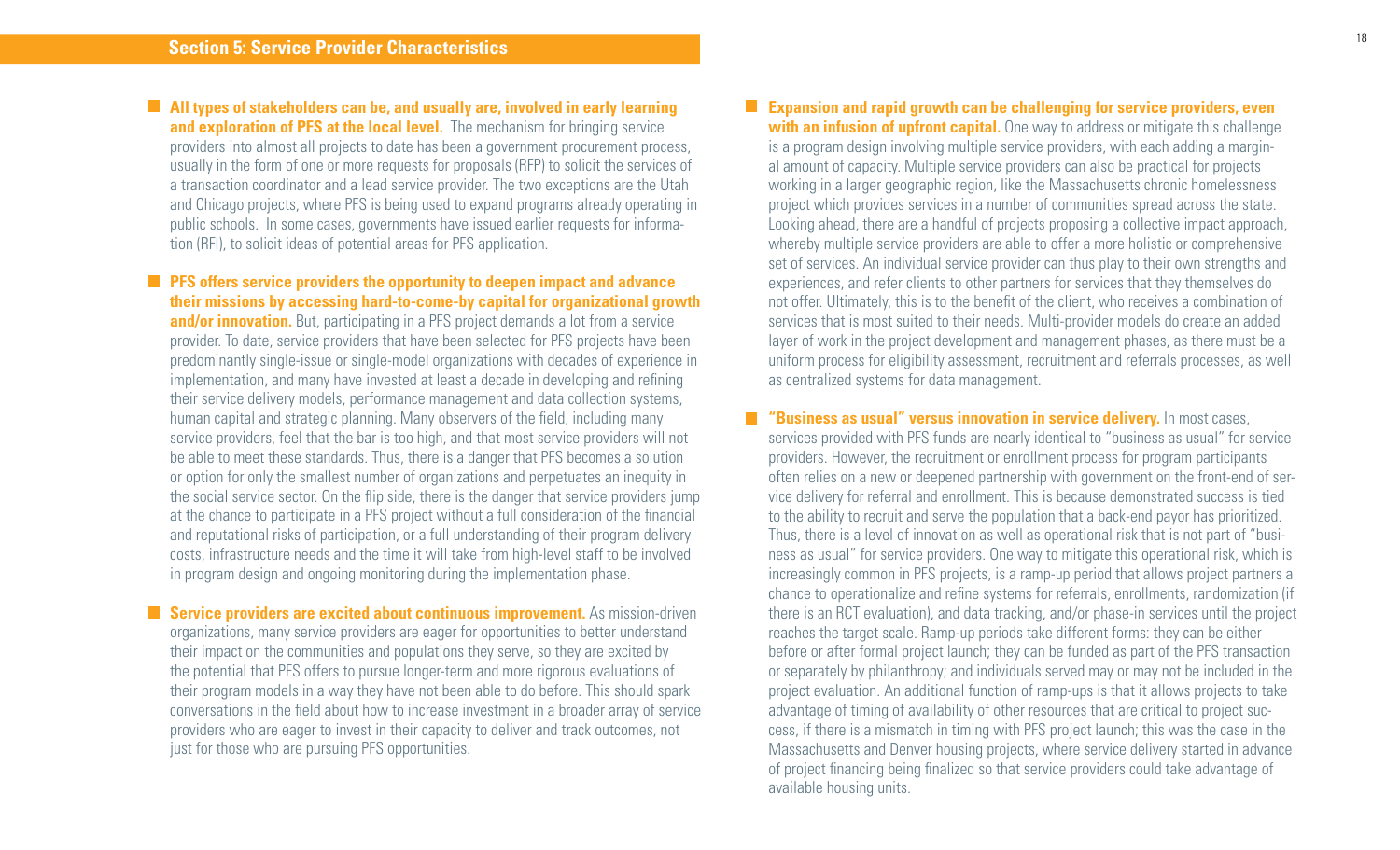|                                                                              | <b>NYC ABLE Project</b><br>for Incarcerated<br>Youth                                                                                                                   | <b>Utah High Quality</b><br><b>Preschool Program</b>                                                | <b>Increasing</b><br><b>Employment and</b><br><b>Improving Public</b><br><b>Safety</b>                                                                                   | <b>Massachusetts</b><br><b>Juvenile Justice</b><br><b>PFS Initiative</b>                                                               | <b>Child-Parent Center</b><br><b>Pay for Success</b><br><b>Initiative</b>                                                                                              | <b>Partnering for</b><br><b>Family Success</b><br>Program                                                             | <b>Massachusetts</b><br><b>Chronic</b><br><b>Homelesness Pay</b><br>for Success Initiative                                                                                     | <b>Project Welcome</b><br>Home                                                                                  | <b>Housing to Health</b><br><b>Initiative</b>                                                                                                                                                 | <b>South Carolina</b><br><b>Nurse-Family</b><br>Partnership                                                                                           |
|------------------------------------------------------------------------------|------------------------------------------------------------------------------------------------------------------------------------------------------------------------|-----------------------------------------------------------------------------------------------------|--------------------------------------------------------------------------------------------------------------------------------------------------------------------------|----------------------------------------------------------------------------------------------------------------------------------------|------------------------------------------------------------------------------------------------------------------------------------------------------------------------|-----------------------------------------------------------------------------------------------------------------------|--------------------------------------------------------------------------------------------------------------------------------------------------------------------------------|-----------------------------------------------------------------------------------------------------------------|-----------------------------------------------------------------------------------------------------------------------------------------------------------------------------------------------|-------------------------------------------------------------------------------------------------------------------------------------------------------|
| <b>Single or multiple</b><br>service providers?                              | Multiple                                                                                                                                                               | Multiple                                                                                            | Single                                                                                                                                                                   | Single                                                                                                                                 | Single                                                                                                                                                                 | Single                                                                                                                | Multiple                                                                                                                                                                       | Single                                                                                                          | Multiple                                                                                                                                                                                      | Multiple                                                                                                                                              |
| <b>Service provider</b><br>type(s) (nonprofit,<br>government,<br>private)    | Nonprofit                                                                                                                                                              | -Public<br>-Nonprofit<br>-Private<br>-Charter school                                                | Nonprofit                                                                                                                                                                | Nonprofit                                                                                                                              | Public                                                                                                                                                                 | Nonprofit                                                                                                             | Nonprofit                                                                                                                                                                      | Nonprofit                                                                                                       | Nonprofit                                                                                                                                                                                     | -Quasi-public<br>-Nonprofit<br>-Public                                                                                                                |
| <b>Service provider</b><br><b>OR site selection</b><br>method                | RFQ to shortlist of local<br>organizations                                                                                                                             | Existing sites, plus<br>expansion sites<br>selected by<br>intermediary                              | Solicited as partner by<br>successful bidder to<br>state RFP for<br>transaction coordinator                                                                              | RFR from state for<br>criminal justice<br>service provider                                                                             | Expansion sites<br>elected by Chicago<br>Public Schools based<br>on demographics and<br>need                                                                           | Alternative<br>procurement method                                                                                     | Selected by project<br>manager from list of<br>qualified providers<br>pre-approved by state                                                                                    | <b>RFP</b>                                                                                                      | <b>RFP</b>                                                                                                                                                                                    | RFP for service<br>provider intermediary                                                                                                              |
| <b>Service Provider</b><br><b>Experience with</b><br><b>PFS</b> Intervention | 1 of 2 service providers<br>had extensive<br>experience running other<br>cognitive behavioral<br>therapy programs                                                      | Public and nonprofit<br>providers had already<br>been implementing<br>program with grant<br>support | PFS intervention is<br>proprietary to service<br>provider                                                                                                                | PFS intervention is<br>proprietary to service<br>provider                                                                              | Existing<br>implementation sites,<br>plus expansion sites                                                                                                              | Experienced with<br><b>Critical Time</b><br>Intervention (core<br>intervention)                                       | Existing sites for<br>Home and Healthy for<br>Good model                                                                                                                       | Experienced with ACT<br>and permanent<br>supportive housing<br>(PSH); currently<br>operates 30+ PSH<br>programs | Experienced providers<br>of ACT, permanent<br>supportive housing<br>and other health and<br>supportive services                                                                               | All existing NFP<br>implementing<br>agencies in South<br>Carolina included in<br>project                                                              |
| <b>Referral Method</b><br>for PFS Target<br><b>Population</b>                | Mandatory for all 16-18<br>year olds attending<br>school while detained<br>at Rikers Island                                                                            | De facto enrollment<br>for all students at PFS<br>program sites                                     | Voluntary enrollment by<br>participants<br>identified as high-risk<br>by parole bureau given<br>directive to participate<br>in program as special<br>condition of parole | Voluntary enrollment<br>by participants<br>identified as high-risk<br>by evaluator and<br>referred to service<br>provider for outreach | De facto enrollment<br>all students enrolled<br>at PFS program sites                                                                                                   | Voluntary enrollment<br>of participants<br>identified through a<br>process led by county                              | Voluntary enrollment<br>with referrals made<br>through providers'<br>outreach and networks;<br>participant eligibility<br>determined using<br>uniform risk/needs<br>assessment | Voluntary                                                                                                       | Voluntary enrollment of<br>participants identified<br>by Denver Police<br>Department with<br>referrals<br>coordinated by Denver<br>Crime Prevention and<br><b>Control Commission</b>          | Voluntary enrollment;<br>referrals made by<br>state Medicaid office;<br>direct marketing to<br>potential participants                                 |
| Did the project<br>have a ramp-up<br>phase? (Y/N; brief<br>description)      | Yes:<br>11 month period<br>operating at half-scale<br>(4 months prior to 7<br>months post-project<br>launch); services during<br>pre-launch period<br>provided in-kind | No                                                                                                  | No                                                                                                                                                                       | No                                                                                                                                     | Yes:<br>1 year service ramp-<br>up period after PFS<br>transaction launch;<br>only outcomes for<br>students enrolled for<br>full year counted in<br>program evaluation | Yes:<br>6 month service ramp-<br>up period prior to PFS<br>transaction launch:<br>28 families served;<br>grant-funded | Yes:<br>6-month early-start<br>clause to allow for<br>service delivery before<br>financing was final-<br>ized; 2 year ramp up to<br>get to full housing unit<br>capacity       | Yes:<br>3 month ramp-up<br>period prior to PFS<br>transaction launch:<br>county-funded                          | Yes;<br>6-month pilot period<br>after project start<br>date, prior to<br>transaction launch;<br>Individuals engaged<br>during pilot period<br>included in only<br>housing success<br>payments | Yes:<br>3-month pilot period<br>prior to project launch;<br>paid for with non-PFS<br>funds; participants<br>tracked but not<br>included in evaluation |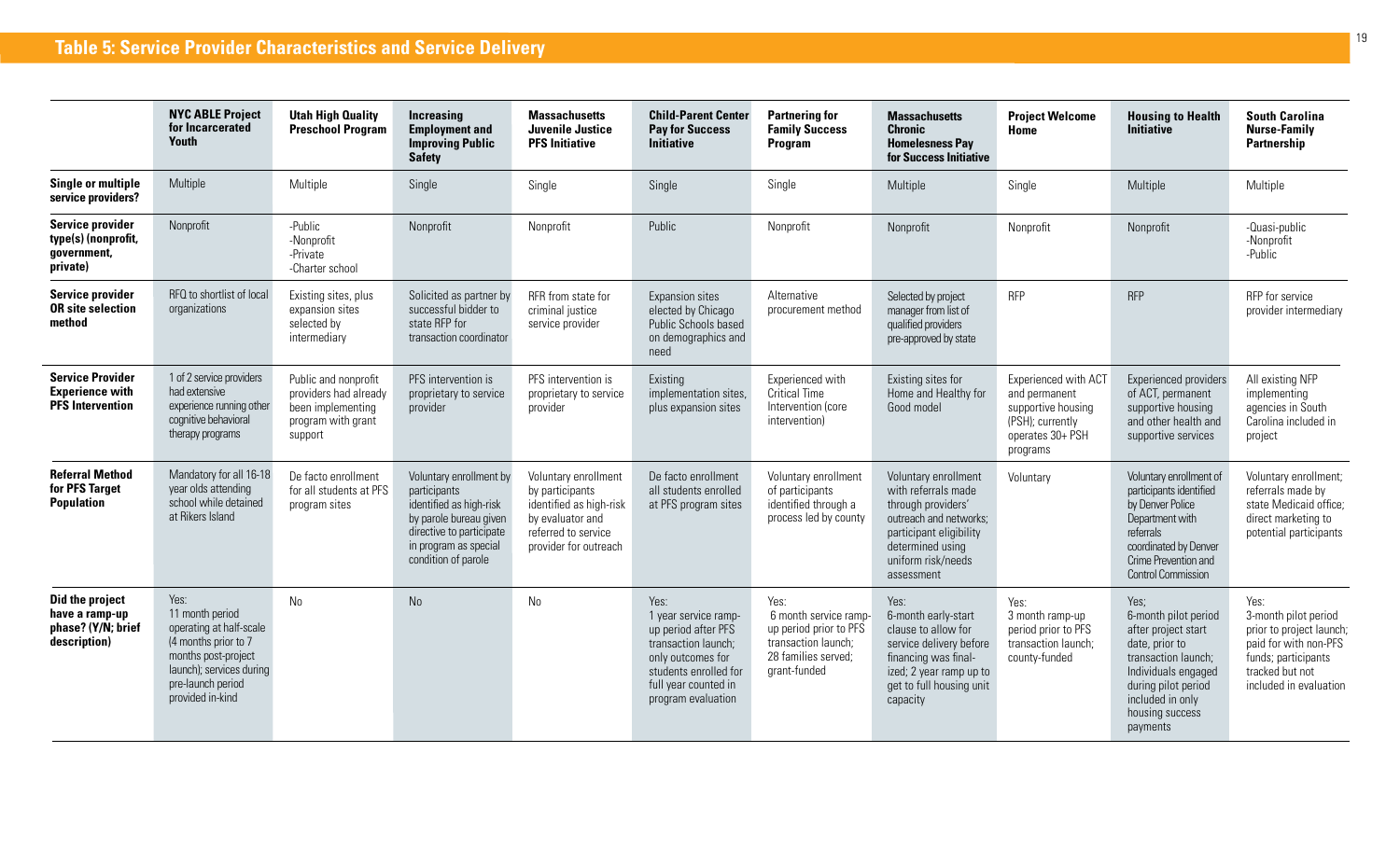**As multi-stakeholder agreements, PFS projects must have clearly-defined structures for project oversight and governance.** These structures are typically laid out in the main PFS contract, which is held by the project manager (or, in many cases, a special purpose vehicle wholly owned and managed by the project manager). Project oversight breaks out into two basic categories: operational and executive.

**The operational oversight role focuses on regular monitoring of project progress**. This can include review and troubleshooting of operational components of the project, and identifying and implementing any necessary course corrections identified in the process. Generally, operational oversight is handled by a committee that includes stakeholders involved in, or most closely tied to, project implementation, including service providers, and staff representatives of the government agencies or departments most closely aligned with the project's target population or the source of repayment. Project managers often play a lead role in organizing and convening these committees and their regular meeting schedule. Data management systems to track and easily generate reports on program outputs and indicators are an important asset to these committees. Indicators or data points tracked at this level of oversight could include things like number of referrals made, number of participants enrolled, or days of services provided. These data points are more similar to the outputs tracked in a traditional government contract, and not necessarily indicative of project success or impact. Still, monitoring these outputs is important as these projects often have a good deal of implementation risk due to changed or deepened partnerships with government around referral and enrollment, and the ability to demonstrate positive impact is tied to service providers being able to hit targets for enrollment and levels of service provided.

**Executive oversight is typically handled by an executive or steering committee that monitors project progress through reports made by the project manager and/or operational committee.** The executive or steering committee has decision-making authority over the PFS project, including for any changes in who fills the project manager and/or service provider roles. This committee is also the level at which any termination events or rights are exercised. Though the composition of the operating and executive committees looks similar in terms of the mix of stakeholders represented, there may be differences in who participates; the executive committee is more likely to have higher-level leadership, and the involvement of political appointees.

They are, in some cases, allowed access to meetings of the operations or executive committees as non-voting members and typically have project termination rights that are defined in the PFS contract. Investors may receive reports on project progress as frequently as monthly. Reporting to investors is typically handled by the project manager.

**There are significant implementation risks in these projects.** These risks are elaborated during the PFS contract development phase and can be incorporated as termination events in the contract. In most PFS contracts, there is at least one project-specific termination event, in addition to and distinct from the standard terms and language that are part of most contracts—PFS or otherwise. Some of these implementation risks are related to performance and capacity of project stakeholders, so there may be clauses for replacement of service providers or project managers, as well as clauses for contract termination and project wind-down if stakeholders are terminated but not replaced. There may also be termination events related to program design elements that are critical to project success but beyond the control of a project's service providers or project manager. This is most apparent in the Cuyahoga, Santa Clara County and Denver Housing to Health projects, which both rely on access to or commitments of publicallyfunded housing resources and, in the Santa Clara and Denver cases, Medicaid reimbursement for services provided. These resources are funded outside of the PFS transaction, but are integral to project design and intended impact. In cases like these, termination events can be exercised in the event that a public partner fails to commit adequate resources to ensuring project success.

■ The potential failure by the back-end payor to fulfill its repayment obligations is **often highlighted as a concern of investors.** In reality, the repayment risk for a PFS project is not that different from that borne by a service provider in a multi-year contract with government. But, entering into agreements with private investors is a diversion from business as usual for government when it comes to contracting for social services; this practice is standard in municipal finance for public infrastructure and capital projects. Given the newness of the model, addressing appropriations risk has been an instrumental part of increasing investor confidence in early projects. The method of accomplishing this has varied by geography, and often requires legislative authority. The most common method is a set-aside account or sinking fund, where back-end payments are appropriated in whole or part; failure to do so can be grounds for contract termination in some cases. The most extreme example is Massachusetts, which has established a Social Innovation Financing Trust Fund backed by the full faith and credit of the Commonwealth.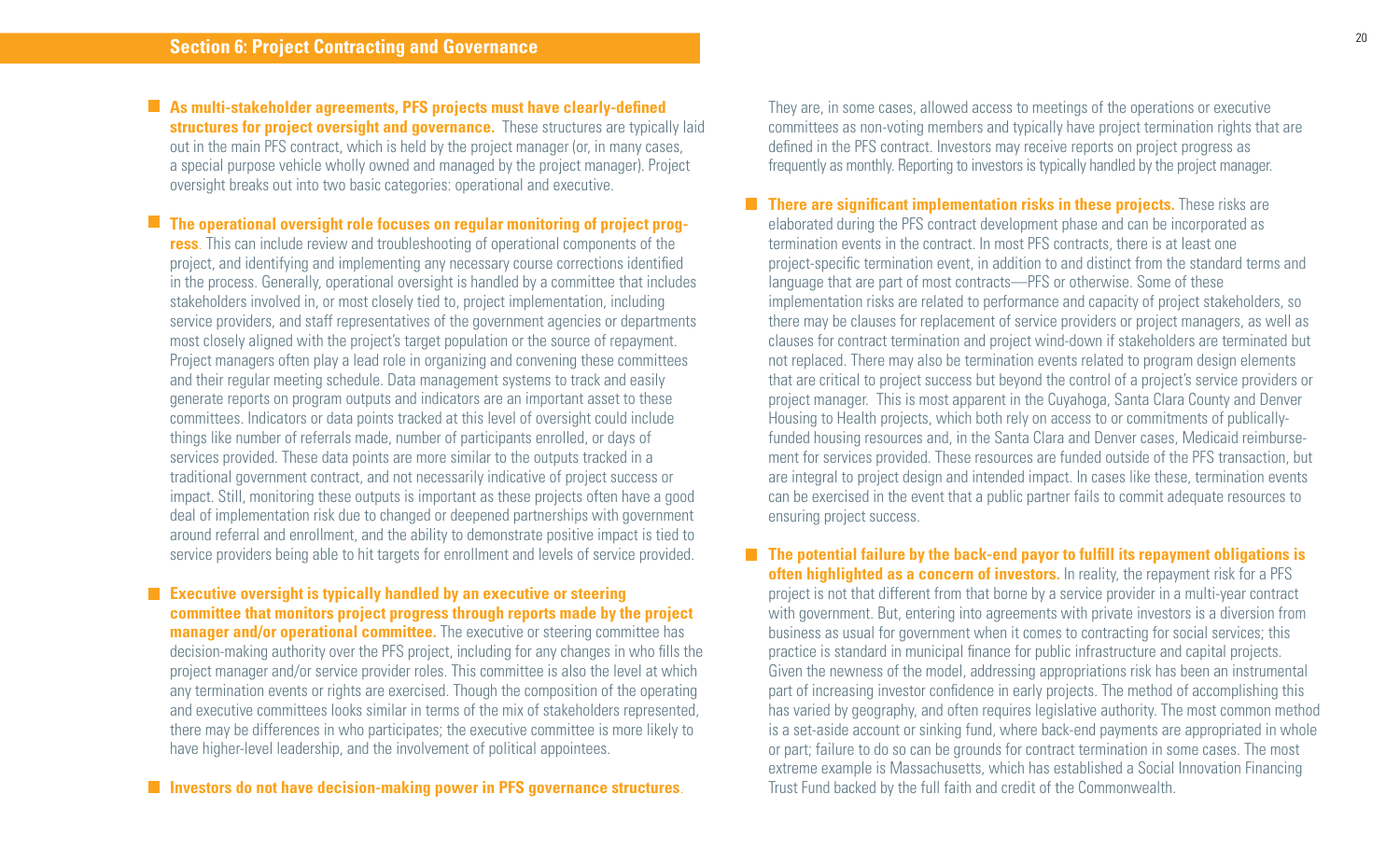|                                                                       | <b>Table 6: PFS Project Contracting and Governance</b>                                                                                                             |                                                                                                                                                                                                                                                                                           |                                                                                                                                                                                                                                                                    |                                                                                                                                                                                                                                                           |                                                                                                                            |                                                                                                                                                                            |                                                                                                                                                                                                     |                                                                                                                                                                     |                                                                                                                                                                                                       |                                                             |  |  |  |  |
|-----------------------------------------------------------------------|--------------------------------------------------------------------------------------------------------------------------------------------------------------------|-------------------------------------------------------------------------------------------------------------------------------------------------------------------------------------------------------------------------------------------------------------------------------------------|--------------------------------------------------------------------------------------------------------------------------------------------------------------------------------------------------------------------------------------------------------------------|-----------------------------------------------------------------------------------------------------------------------------------------------------------------------------------------------------------------------------------------------------------|----------------------------------------------------------------------------------------------------------------------------|----------------------------------------------------------------------------------------------------------------------------------------------------------------------------|-----------------------------------------------------------------------------------------------------------------------------------------------------------------------------------------------------|---------------------------------------------------------------------------------------------------------------------------------------------------------------------|-------------------------------------------------------------------------------------------------------------------------------------------------------------------------------------------------------|-------------------------------------------------------------|--|--|--|--|
|                                                                       | <b>NYC ABLE</b><br><b>Project for</b><br><b>Incarcerated Youth</b>                                                                                                 | <b>Utah High Quality</b><br><b>Preschool Program</b>                                                                                                                                                                                                                                      | Increasing<br><b>Employment and</b><br><b>Improving Public</b><br><b>Safety</b>                                                                                                                                                                                    | <b>Massachusetts</b><br>Juvenile Justice<br><b>PFS Initiative</b>                                                                                                                                                                                         | <b>Child-Parent</b><br><b>CenterPay for</b><br><b>Success Initiative</b>                                                   | <b>Partnering for</b><br><b>Family Success</b><br><b>Program</b>                                                                                                           | <b>Massachusetts Chronic</b><br><b>Homelessness Pay for</b><br><b>Success Initiative</b>                                                                                                            | <b>Project</b><br><b>Welcome Home</b>                                                                                                                               | <b>Housing to Health</b><br><b>Initiative</b>                                                                                                                                                         | <b>South Carolina</b><br><b>Nurse-Family</b><br>Partnership |  |  |  |  |
| <b>Operational</b><br><b>Oversight Structure</b><br>[Note 1]          | <b>Operational Committee</b><br>made up of project<br>manager and service<br>providers' staff                                                                      | United Way of Utah as<br>project intermediary<br>manages day-to-day<br>operations of program<br>and reports to School<br><b>Readiness Board</b>                                                                                                                                           | Management<br>Committee made up of<br>NY State Depts. of<br>Corrections and<br><b>Community Supervision</b><br>and Labor representatives,<br>service provider, project<br>manager and Government<br>Performance Lab                                                | <b>Operating Committee</b><br>includes representatives of<br>project manager;<br>Commonwealth<br>Department of Youth<br>Services, and Executive<br>Office of Administration<br>and Finance; service<br>provider; intermediary;<br>evaluator by invitation | Steering committee<br>includes payors, project<br>manager, technical<br>assistance provider and<br>local education experts | Operating<br>Committee includes<br>service provider,<br>project manager, county<br>representative and<br>evaluator                                                         | Board of Managers<br>includes two<br>representatives of<br>project manager, and one<br>representative each of<br>fiscal agent and technical<br>assistance provider                                  | Operating<br>Committee includes 1<br>County<br>representative and service<br>provider staff                                                                         | Operating Committee in-<br>cludes Denver Department<br>of Finance and Division of<br><b>Behavioral Health</b><br>Strategies, service<br>providers, evaluator, and<br>project manager                  | Not available                                               |  |  |  |  |
| <b>Frequency of meetings</b>                                          | Every 1-2 weeks                                                                                                                                                    | n/a                                                                                                                                                                                                                                                                                       | Monthly                                                                                                                                                                                                                                                            | Monthly                                                                                                                                                                                                                                                   | Monthly in first year,<br>quarterly thereafter                                                                             | 1-2 times/month                                                                                                                                                            | Monthly                                                                                                                                                                                             | Monthly                                                                                                                                                             | 2 times/month for first six<br>months of project; monthly<br>thereafter                                                                                                                               | Not available                                               |  |  |  |  |
| <b>Executive Oversight</b><br><b>Structure [Note 2]</b>               | Program monitoring<br>committee made up of<br>New York City<br>Department of<br><b>Corrections and Mayor's</b><br>Office, service providers<br>and project manager | School Readiness Board<br>housed within Governor's<br>Office of Management and<br>Budget includes Dept. of<br>Workforce Services and<br>Board of Education<br>representatives, appointees<br>of State Charter School Board,<br>and state House of Represen-<br>tatives and Senate leaders | <b>Executive Steering</b><br>Committee made up of<br>state officials from<br>executive branch, Depts.<br>of Corrections and<br><b>Community Supervision</b><br>and Labor, and project<br>manager; service provider<br>participation as special<br>advisor/observer | Oversight Committee<br>includes representatives of<br>project manager,<br>intermediary, service<br>provider executive<br>director, commissioner of<br>Dept. of Youth Services,<br>and secretary of Executive<br>Office of Administration<br>and Finance   | Not available                                                                                                              | Governance Committee<br>includes service provider,<br>project manager and<br>county                                                                                        | Includes representatives of<br>Commonwealth<br>Department of Housing<br>and Community<br>Development and<br>Executive Office of<br>Administration and<br>Finance, and Government<br>Performance Lab | Executive steering<br>committee includes 2<br>county representative<br>and 2 service provider<br>representatives                                                    | Governance Committee<br>includes City of Denver<br>Chief Financial Officer,<br>evaluator, service<br>providers, project<br>manager and investors                                                      | Not available                                               |  |  |  |  |
| <b>Frequency of meetings</b>                                          | Monthly                                                                                                                                                            | Quarterly                                                                                                                                                                                                                                                                                 | Periodically, with<br>quarterly updates                                                                                                                                                                                                                            | Quarterly                                                                                                                                                                                                                                                 | Not available                                                                                                              | Quarterly                                                                                                                                                                  | Quarterly                                                                                                                                                                                           | Quarterly                                                                                                                                                           | Quarterly                                                                                                                                                                                             | Not available                                               |  |  |  |  |
| Investor role in project<br>qovernance?                               | None                                                                                                                                                               | None                                                                                                                                                                                                                                                                                      | None                                                                                                                                                                                                                                                               | Can attend quarterly meet-<br>ings of Oversight Committee,<br>and up to two meetings of<br>Operating Committee, as<br>non-voting member                                                                                                                   | Can attend any<br>operational or<br>governance meeting<br>by request                                                       | Can attend any<br>operational or governance<br>meeting by request                                                                                                          | Can attend any<br>operating or steering<br>committee meeting as<br>non-voting member<br>[Note 5]                                                                                                    | Can attend any operating<br>or steering committee<br>meeting as non-voting<br>member<br>[Note 2]                                                                    | -May attend any<br>operating committee<br>meeting<br>-Included in governance<br>committee                                                                                                             | Not available                                               |  |  |  |  |
| <b>Frequency of reporting</b><br>to investors                         | Monthly reports; Quarterly<br>meetings                                                                                                                             | Quarterly                                                                                                                                                                                                                                                                                 | Quarterly                                                                                                                                                                                                                                                          | Quarterly                                                                                                                                                                                                                                                 | Annually                                                                                                                   | Quarterly                                                                                                                                                                  | As needed, with<br>quarterly reports to state                                                                                                                                                       | Quarterly                                                                                                                                                           | Quarterly                                                                                                                                                                                             | Not available                                               |  |  |  |  |
| <b>Non-standard Contract</b><br><b>Termination Events</b><br>[Note 3] | 1) Non-performance<br>by service provider or<br>intermediary                                                                                                       | None                                                                                                                                                                                                                                                                                      | 1) Termination of project<br>manager by state for<br>non-responsibility with<br>no replacement of project<br>manager by state                                                                                                                                      | 1) Commonwealth and<br>Senior lender have<br>termination rights if<br>cumulative program<br>attrition exceeds Roca<br>historical baseline by<br>350% or more at end of<br>year 2 or 3                                                                     | None                                                                                                                       | 1) Insufficient referrals or<br>enrollments<br>2) Unavailability of<br>adequate housing<br>3) Medicaid contract<br>downsizing or termination<br>4) Increase in labor costs | 1) Availability of 200<br>housing units by end of<br>year 2<br>2) State failure to allocate<br>housing and Medicaid<br>resources<br>3) Low retention of<br>participants in housing                  | 1) Insufficient referrals/<br>underenrollment<br>2) Insufficient supply of<br>adequate housing<br>3) Substantial reduction in<br>Medi-Cal funding                   | 1) Inadequate volume of<br>referrals or housing units/<br>subsidies<br>2) Changes to Medicaid 3)<br>Policy changes that affect<br>jail bed days<br>4) Housing stability rate<br><50% by end of year 3 | Not available                                               |  |  |  |  |
| <b>Appropriations Risk</b><br><b>Mitigation Strategy</b><br>[Note 4]  | None                                                                                                                                                               | Annual appropriation<br>earmarked through<br>legislation, reserved in<br>restricted fund                                                                                                                                                                                                  | Multi-year budget<br>appropriations                                                                                                                                                                                                                                | Success payments backed<br>by full faith and credit of<br>Commonwealth                                                                                                                                                                                    | <b>Annual Appropriations</b><br>into Escrow Account                                                                        | <b>Annual Appropriations</b><br>into set-aside account                                                                                                                     | Success payments backed<br>by full faith and credit of<br>Commonwealth                                                                                                                              | -Annual appropriations<br>part of county baseline<br>budget<br>-Service provider can<br>terminate contract for<br>cause in case of annual<br>appropriations failure | Success payments held in<br>set-aside account                                                                                                                                                         | Not available                                               |  |  |  |  |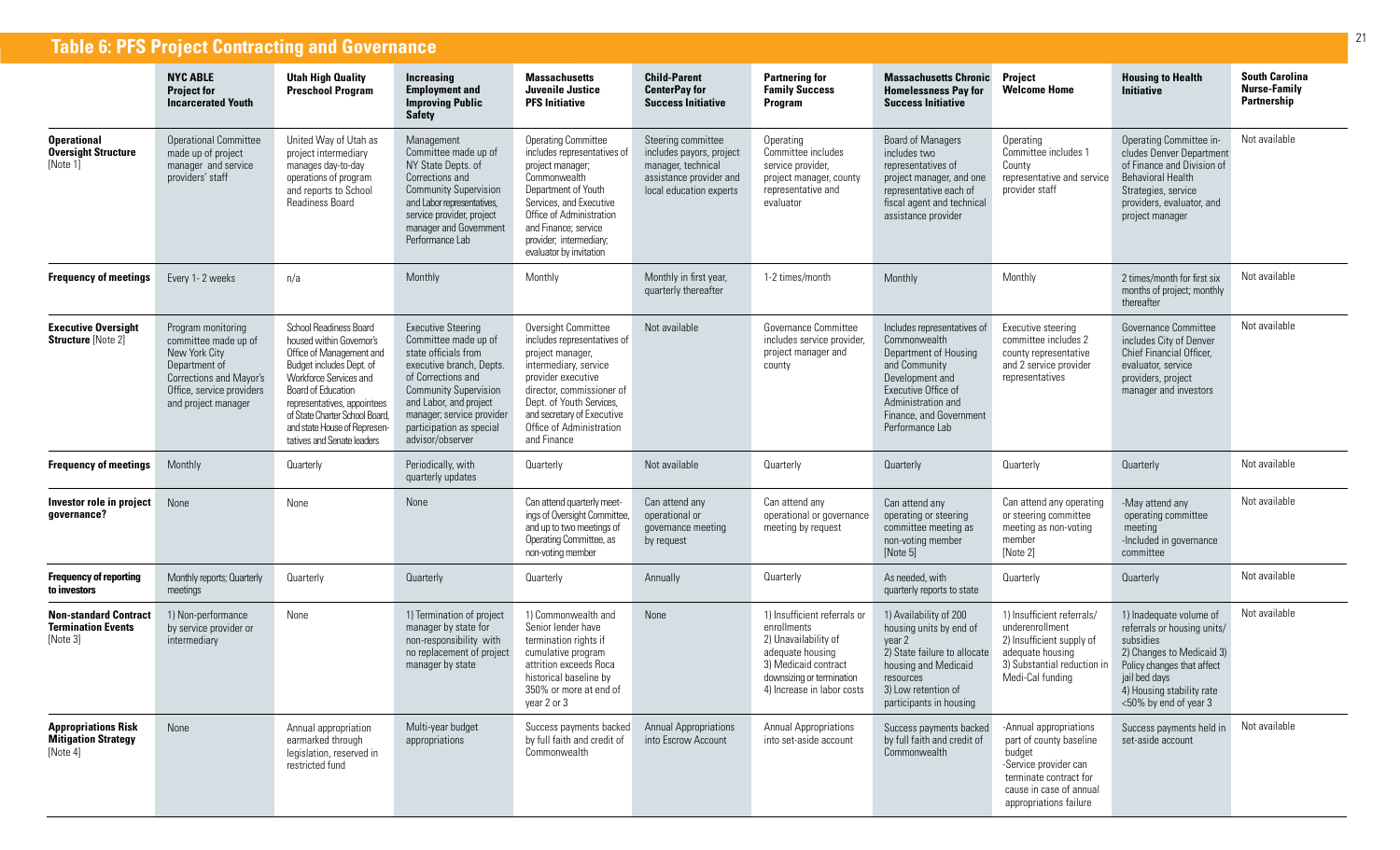### **Table 6: Notes**

**[1]** Committee or working group involved in regular and/or day-to-day monitoring of project progress

**[2]** Oversight and decision-making body for PFS project

[3] Events which allow stakeholders to exit their contractual obligations, beyond those typically found in loan agreements and contracts

**[4]** Means by which to mitigate risk that funding is not available for investor repayment

**[5]** CSH and the United Way of Massachusetts Bay and Merrimack Valley are both investors in the project. They are also part of the MASH Board of Directors as members of the project intermediary and the technical assistance provider and fiscal agent, respectively.

**[6]** Under certain circumstances, investors can direct the service provider not to approve a certain course of action recommended by the operating or steering committee. This is articulated in the agreement between the investors and the service provider, which was not available for this report.

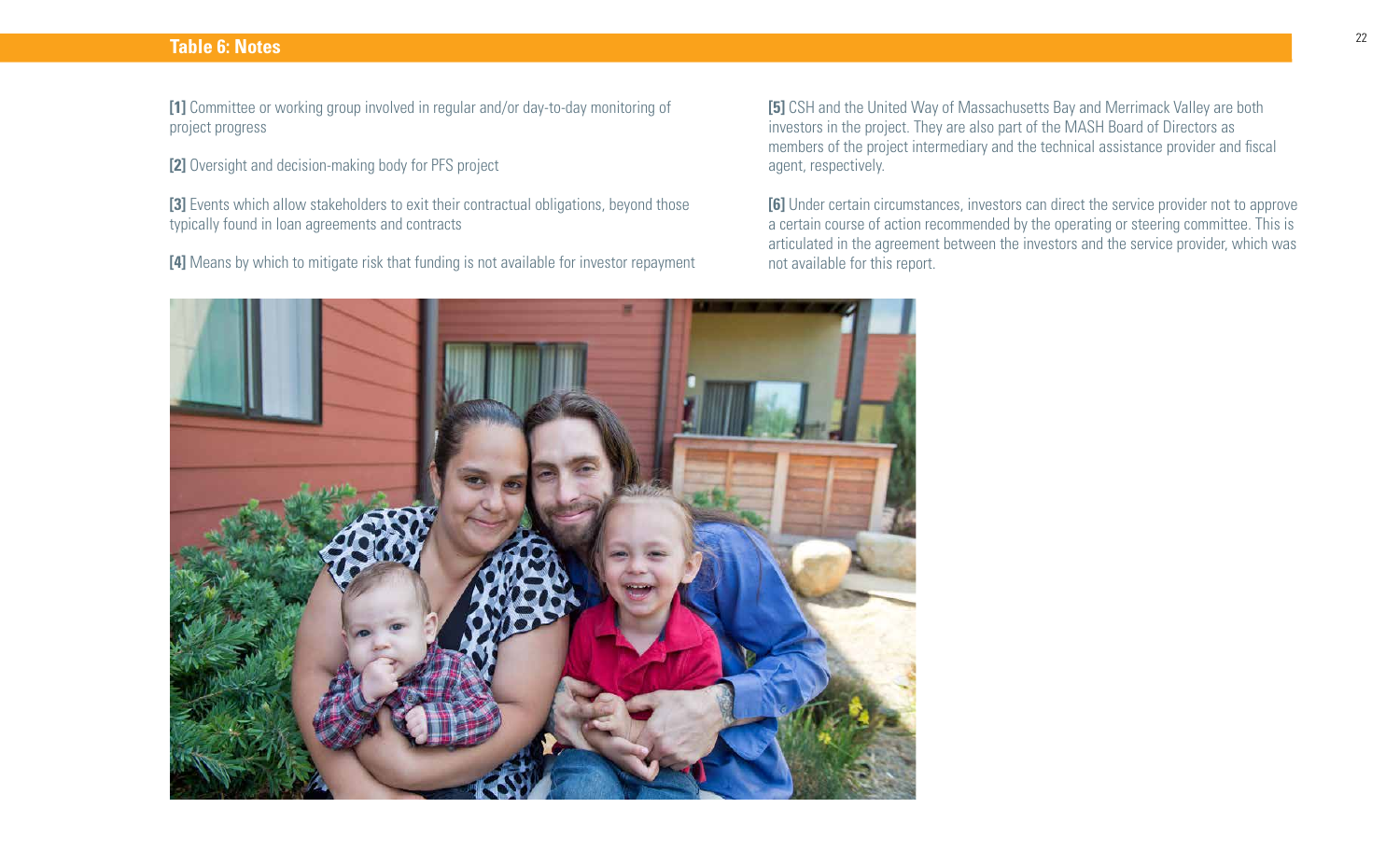23

**Contracting mechanism vs. financing structure.** Increasingly, there is a distinction made in the PFS field between PFS as a contracting mechanism, and the way contracted services are financed. PFS as a contracting mechanism refers to the means by which an end payor contracts for the delivery of outcomes-based services. PFS financing that involves third-party, upfront investment as a source of funding for the outcomes-oriented service delivery is often referred to as social impact bonds, a term borrowed from the United Kingdom that has proven confusing. It is possible that a PFS contract could exist without financing from a third-party. But most service providers, who are predominantly nonprofit organizations, do not necessarily have strong enough financial positions to cover the upfront cost of service delivery over the life of a PFS contract, particularly with the risk of not being repaid. Further, one of the most exciting aspects of the PFS model when it was first introduced was its potential to attract new sources of capital to the social sector. Traditionally, private and nonprofit investors have focused their social sector investments in real estate, through direct lending and the low-income housing and new markets tax credits, and to a lesser extent in working capital loans and small business development. PFS financing presents the opportunity for direct investment in the outcomes produced by preventative and early intervention services—a largely untapped opportunity. It also provides an opportunity to align diverse stakeholders while enabling them to play to their core strengths: for service providers, this is delivering high-quality services; for investors, this is assessing and assuming financial risk.

**PFS financing mechanisms have not been structured as bonds, but rather as direct loans.** This is the source of confusion about the term social impact bond, noted above. Most projects to date have involved multiple investors, and the most common arrangement emerging is a layered capital stack with investments divided into senior and subordinate positions. Traditionally, senior investors have their capital repaid first and thus bear less risk than subordinate lenders; in exchange for this lower risk position, they are compensated with a lower potential rate of return. Subordinate investors are compensated with higher returns for agreeing to be repaid only after the senior investors. In PFS financing, this model has been inverted: most subordinate investors are bearing more risk by accepting repayment after senior investors, and a lower rate of return. On the continuum of impact versus financial return, this casts subordinate investors as "impact first" participants. This makes sense, given that subordinate lenders in deals to date have been philanthropies—entities accustomed to prioritizing impact above financial return with their investing and giving.

### **There is little precedent or methodology for adjusting financial returns according to risk for social service program outcomes.** As a result, the distinctions between senior and subordinate investors on projects to date have been highly negotiated and reflect the relative differences in risk tolerance between investors. Most deals to date have offered relatively modest returns for all investors, so the real distinctions between investor classes have been around priority and timing of repayment and, in Santa Clara County and Denver, payment on different outcomes. In both Denver and Santa Clara deals, one class of investor will be repaid on a shorter (and presumably less risky) success metric of housing stability, which is presumed to be a safe proxy for longer-term positive impacts.

**The pool of investors in PFS projects to-date is small, with some repeat investors, but has included a range of investor types:** commercial banks, private, corporate and family foundations, philanthropic intermediaries (mainly United Ways), community development financial institutions (CDFIs) and high net worth individuals. High net worth individuals and institutional investors seeking impact investment opportunities remain largely untapped as sources of capital. Notable exceptions are: the New York State project, which used Bank of America Merrill Lynch's private wealth management platform to raise money from individual investors; and an investment from Boeing, in the South Carolina project. The relatively small size of investments may be an impediment to attracting these types of investors, as well as other sources of commercial investment. A next frontier of this work may be to create pools, or portfolios of projects, which could absorb larger infusions of capital and spread money (and risk) over multiple projects. But, this requires having a robust pipeline of projects, and would also create additional administrative and management costs.

**There is very little consistency across PFS projects in terms of the size of investment, composition of the capital stack, and the relative investment size of investors by type.** Capital raised for PFS projects ranges from \$3.5 million to \$21.6 million. Some transaction coordinators also report the commercial investors are looking for larger investment opportunities than most early projects have offered. Senior investment does tend to account for the greatest share of investment, though there has been a notable shift away from this trend in recent deals in Cuyahoga County, Massachusetts and Santa Clara County. This may be a reflection of a positive trend of more investors being interested in participating in PFS financing, or a less positive scenario of a limited, and risk-averse, pool of senior investors interested in PFS.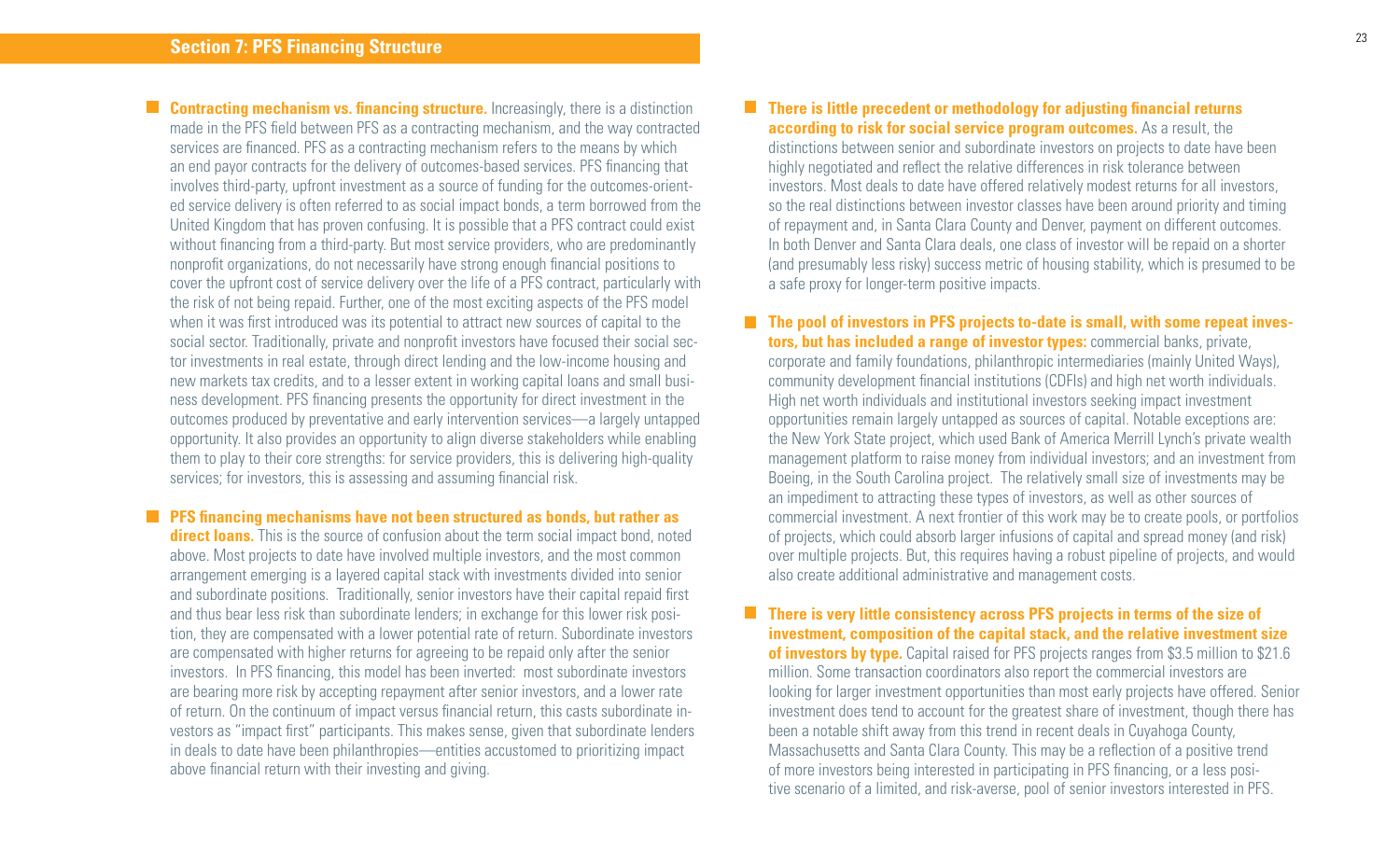Alternately, it may be a response to the economics of the PFS projects themselves, where the relatively narrow margin between total project costs and the maximum repayment committed by the back-end payor requires most investors to be repaid at a lower rate. In any scenario, having multiple investors—as many as eight in the Denver Housing to Health project—creates the added challenge of investor coordination during the due diligence, underwriting and contracting process. Transactions that rely on larger numbers of investors may need to identify new ways to more efficiently coordinate investor activity during the final stages of project development.

M **PFS financing may be designed to leverage other public resources.** Notably, the five most recent projects—Cuyahoga County through South Carolina—have relied on the leveraging and targeted use of public resources in the form of housing subsidies and vouchers, and Medicaid-funded health services. Thus, the project budget for achieving the target outcomes is larger than the capital raised through the PFS financing mechanism. But, the financial modeling for the project—and the amount of money which is eligible for repayment—is limited to the capital raised from private sources.

П

**CDFIs have been involved in five of the first ten projects, including Nonprofit** Finance Fund, CSH, TRF, Enterprise and IFF. CDFIs have filled a number of roles in the project development and implementation phases: not just as investors but also as transaction coordinators, project managers and technical assistance providers. The PFS investment opportunity provides CDFIs with the chance to apply their experience as financing intermediaries and lenders to the social sector, and respond to the needs of the sector in a new way. Some see the PFS market as a natural extension of their work in community development financing, with Community Reinvestment Act investing, low income housing and new markets tax credit investing and pooled investment funds. Still, the learning curve for all investors in PFS projects is steep, given that they are underwriting service provider performance rather than cash flow (or collateral), which involves a fundamentally different set of risks where outcomes are influenced by a lot of factors outside the control of the service provider. Most investors have limited experience in evaluating outcomes-based contracts and the corresponding type of risks that PFS projects present, including implementation risk related to program delivery, reliance on government for referrals and other resources critical to program success (e.g. housing, health care), varying degrees of evidence supporting interventions, and appropriations risk. Further, there are more possible outcome scenarios for PFS projects which can make calculating the likelihood of repayment difficult. Lastly, traditional

community development investing is typically done to support capital projects and is secured by real estate and sometimes, cash, receivables, future revenues or other personal property of the borrower. In PFS financing, the investors may only be secured by a lien on the account where project funds are held, and perhaps an assignment to partial repayment in the event of early project termination.

**Philanthropy has played a role in all projects to date,** and many early projects would likely not have been possible without significant philanthropic subsidy in the form of funds to support project development, subordinated investments, grants or guarantees, all of which essentially act as a form of credit enhancement to senior investors by providing increased assurance of repayment. This is an addition to critical philanthropic support for service providers for their ongoing service delivery, as well as capacity building efforts that enable them to participate in PFS projects. Philanthropy has also participated in PFS projects outside of the contract financing by funding evaluation or providing ongoing support to service providers and project managers. Some foundations have made their investments in PFS projects as program related investments (PRIs), which are defined as below-market rate investments whose primary purpose is charitable and not financial. For this reason, subordinate investments in PFS projects are a good fit for PRIs and may be used more frequently as foundations pursue impact investing strategies that broaden their traditional grant making activities.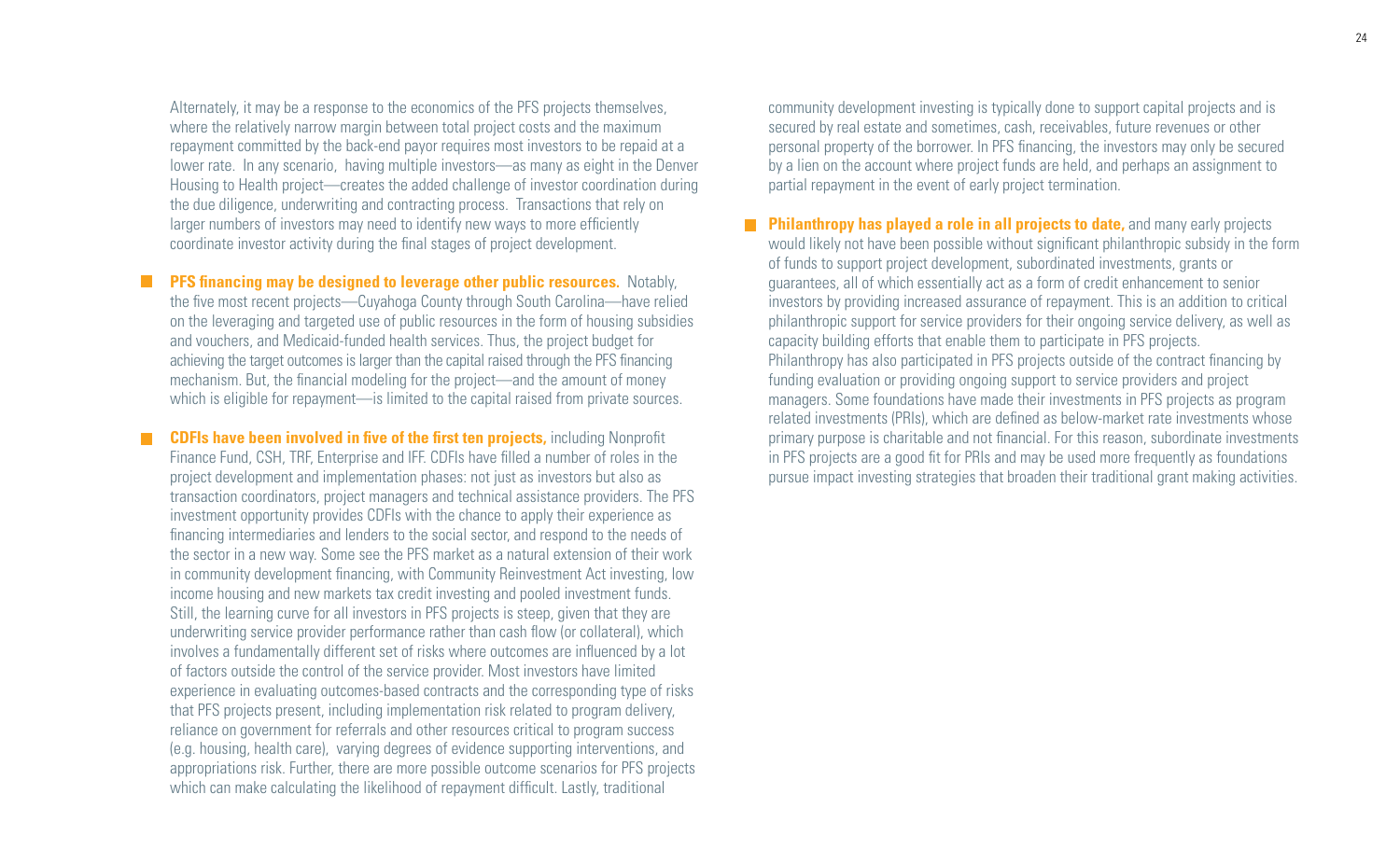**Table 7: Investors**

|                                                                                                          | <b>NYC ABLE Project</b><br>for Incarcerated<br>Youth | <b>Utah High Quality</b><br>Preschool<br>Program      | Increasing<br><b>Employment and</b><br><b>Improving Public</b><br><b>Safety</b> | <b>Massachusetts</b><br><b>Juvenile</b><br><b>Justice PFS</b><br><b>Initiative</b>                                       | <b>Child-Parent</b><br><b>Center Pay for</b><br><b>Success Initiative</b>    | <b>Partnering for</b><br><b>Family Success</b><br>Program<br>[Note 5]                                                                                                                              | <b>Massachusetts</b><br>Chronic<br><b>Homelessness</b><br><b>Pay for Success</b><br>Initiative [Note 6]                         | Project<br><b>Welcome Home</b><br>[Note 7]                                                                                                                              | <b>Housing to Health</b><br><b>Initiative</b><br>[Note 8.9]                                                                                                                                                                                                                                                                                                                               | <b>South Carolina</b><br><b>Nurse-Family</b><br>Partnership<br>[Note 10]                                                                                                                                                                                                                     |
|----------------------------------------------------------------------------------------------------------|------------------------------------------------------|-------------------------------------------------------|---------------------------------------------------------------------------------|--------------------------------------------------------------------------------------------------------------------------|------------------------------------------------------------------------------|----------------------------------------------------------------------------------------------------------------------------------------------------------------------------------------------------|---------------------------------------------------------------------------------------------------------------------------------|-------------------------------------------------------------------------------------------------------------------------------------------------------------------------|-------------------------------------------------------------------------------------------------------------------------------------------------------------------------------------------------------------------------------------------------------------------------------------------------------------------------------------------------------------------------------------------|----------------------------------------------------------------------------------------------------------------------------------------------------------------------------------------------------------------------------------------------------------------------------------------------|
| <b>Senior Investor/</b><br><b>Lender and Total</b><br><b>Senior Investment</b><br>(SMM)                  | Goldman Sachs<br>(\$9.6)                             | Goldman Sachs<br>(\$4.6)                              | <b>Bank of America</b><br>Merrill Lynch (\$13.5)<br>[Note 11]                   | Goldman Sachs<br>(\$9)                                                                                                   | -Goldman Sachs<br>(\$7.33)<br>-Northern Trust<br>(\$5.33)<br>(\$12.66 total) | The Reinvestment<br>Fund (\$1.575)                                                                                                                                                                 | -Santander Bank (\$1)<br>-United Way of<br>Massachusetts Bay<br>and Merrimack Valley<br>(S1)<br>$-CSH$ (\$0.5)<br>(\$2.5 total) | -The Reinvestment<br>Fund (\$0.5)<br>$-CSH(S0.5)$<br>$($1$ total)                                                                                                       | <b>Housing Stability Outcome:</b><br>-Northern Trust (\$3)<br>-Walton Family Foundation (\$1)<br>Piton Foundation (\$0.5)<br><b>Jail Bed Day Outcome:</b><br>-Nonprofit Finance Fund (\$0.435)<br>-Laura and John Arnold<br>Foundation (\$1.7)<br>-Walton Family Foundation<br>-Living Cities (\$0.5)<br>-Colorado Health Foundation (\$1)<br>-Denver Foundation (\$0.5)<br>(\$8.6 total) | -The Duke Endowment<br>(S8)<br>-Consortium of private<br>funders (\$4)<br>-BlueCross BlueShield<br>of South Carolina<br>Foundation (\$3.5)<br>-The Boeing Company<br>(S0.8)<br>-Greenville, SC First<br>Steps (\$0.7)<br>-Laura and John<br>Arnold Foundation<br>(\$0.49)<br>(\$17.49 total) |
| <b>Subordinate</b><br><b>Investor/Lender and</b><br><b>Total Subordinate</b><br><b>Investment (\$MM)</b> | None                                                 | J.B. and M.K Pritzker<br>Family Foundation<br>(\$2.4) | None                                                                            | -The Kresge<br>Foundation (\$1.5)<br>-Living Cities (\$1.5)<br>(\$3 total)                                               | J.B. & M.K. Pritzker<br><b>Family Foundation</b><br>$($ \$4)                 | -George Gund<br>Foundation (\$1)<br>-Nonprofit Finance<br>Fund (\$0.325)<br>-The Cleveland<br>Foundation (\$0.750)<br>-Sisters of Charity<br>Foundation of<br>Cleveland (\$0.2)<br>(\$2.275 total) | None                                                                                                                            | -The Sobrato Family<br>Foundation (\$1.5)<br>-The California<br>Endowment (\$1)<br>-The Health Trust (\$1)<br>-The James Irvine<br>Foundation (\$0.28)<br>(\$3.8 total) | None                                                                                                                                                                                                                                                                                                                                                                                      | None                                                                                                                                                                                                                                                                                         |
| <b>Deferred Fee</b><br><b>Source and Total</b><br>$(SMM)$ [Note 1]                                       | None                                                 | None                                                  | None                                                                            | -Roca Inc. (\$3.26)<br>-Third Sector Capital<br>Partners Inc. (\$0.05)<br>$(S3.76 \text{ total})$                        | None                                                                         | None                                                                                                                                                                                               | None                                                                                                                            | Abode Services (\$0.5)                                                                                                                                                  | None                                                                                                                                                                                                                                                                                                                                                                                      | None                                                                                                                                                                                                                                                                                         |
| <b>Recoverable Grant</b><br><b>Source and Total</b><br>$(SMM)$ [Note 2]                                  | None                                                 | None                                                  | <b>None</b>                                                                     | None                                                                                                                     | None                                                                         | Sisters of Charity<br>Foundation of<br>Cleveland (\$0.15)                                                                                                                                          | None                                                                                                                            | $-Google.org ($0.5)$                                                                                                                                                    | None                                                                                                                                                                                                                                                                                                                                                                                      | None                                                                                                                                                                                                                                                                                         |
| Non-recoverable<br><b>Grant Source and</b><br>total (\$MM) [Note 3]                                      | None                                                 | None                                                  | None                                                                            | -Laura and John Arnold<br>Foundation (\$3.7)<br>-New Profit, Inc. (\$2)<br>-The Boston Foundation<br>(\$0.3) (\$6 total) | None                                                                         | None                                                                                                                                                                                               | -Santander Bank (\$0.25)<br>-United Way of<br>Massachusetts Bay<br>and Merrimack Valley<br>(\$0.75) (\$1 total)                 | Laura and John Arnold<br>Foundation (\$1)                                                                                                                               | None                                                                                                                                                                                                                                                                                                                                                                                      | None                                                                                                                                                                                                                                                                                         |
| <b>Guarantor and</b><br><b>Guarantee (SMM)</b><br>[Note 4]                                               | Bloomberg<br>Philanthropies (\$7.2)                  | None                                                  | Rockefeller<br>Foundation (\$1.3)                                               | None                                                                                                                     | None                                                                         | None                                                                                                                                                                                               | None                                                                                                                            | None                                                                                                                                                                    | <b>None</b>                                                                                                                                                                                                                                                                                                                                                                               | None                                                                                                                                                                                                                                                                                         |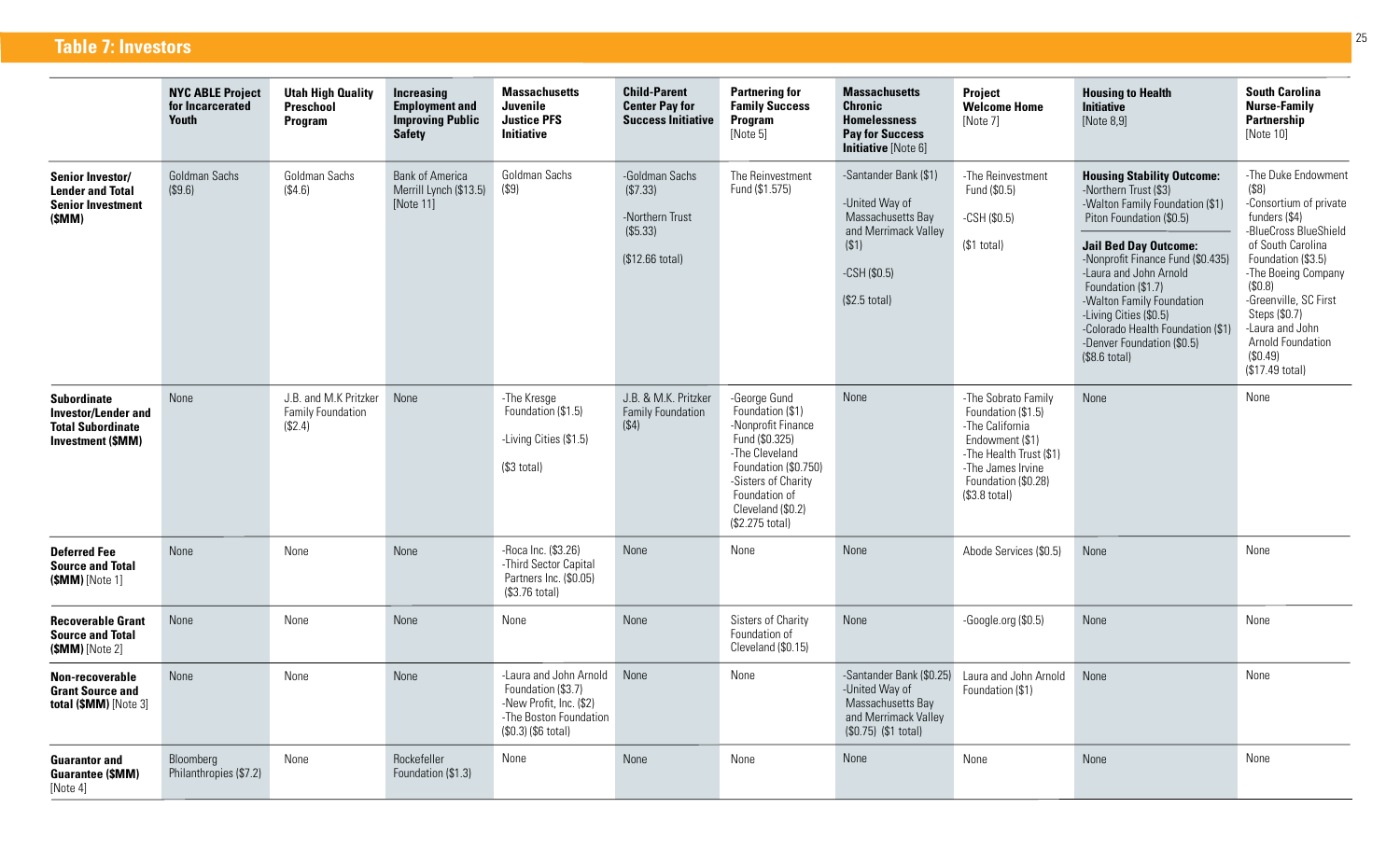**[1]** Deferred fees are delayed payments for the services provided by service providers, transaction coordinators and/or project managers. Deferred fees are one way of structuring projects so that more stakeholders have a financial interest in ensuring project success.

**[2]** Philanthropies can use either their regular grant making protocols, or protocols for program-related investments (PRIs), to contribute to PFS capital stacks. If a foundation does not use a PRI, their investment may be structured as either a loan or a recoverable grant. The distinction between the two is in the expectation of repayment. A loan, even if from a philanthropic source, is expected to be repaid, and structured accordingly. A recoverable grant does not bear the same expectation of repayment.

**[3]** Non-recoverable grants are traditional grants contributed to capital stacks; if the project is successful and generates full repayment, the non-recoverable grants can remain with the service provider or project manager, or be recycled by the original funder.

**[4]** Guarantees were used in early projects as a credit enhancement for senior investors. Guarantees limit potential investor loss by repaying a certain portion of the investment in the case that repayment is not retriggered by project outcomes. Guarantees are not considered as part of the total capital stack, or PFS transaction funds.

**[5]** The success of the Pay for Success intervention in Cuyahoga County relies on connection to stable housing. The Cuyahoga Metropolitan Housing Authority (CMHA), Emerald Development & Economic Network, Inc. and Famicos Foundation are local housing providers that will provide public housing and/or voucher-based housing resources for the program's families. CMHA created a high-priority public housing preference for caregivers enrolled in the PFS program. The value of these housing units and vouchers is not included in the project budget or initial capital raised.

 **[6]** Massachusetts Chronic Homelessness PFS Project leverages \$18 million in public funding including \$7 million for 145 project-based housing vouchers allocated by the Massachusetts Department of Housing and Community Development, and \$11 million in health care services reimbursed by managed care entities.

**[7]** Project Welcome Home leverages \$7.7 million in Medicaid-reimbursable mental health services and \$4 million in County-subsidized housing units and vouchers.

**[8]** The Housing to Health Initiative assumes leverage of an additional \$16.15 million in public resources to support project service delivery, split as follows: \$5.17 million in Medicaid funding; \$5.42 million in housing vouchers from the Colorado Department of Housing; \$5.42 million in housing vouchers from the Denver Housing Authority; and \$143,000 in SSI/SSDI funding. In addition, the project relies on the construction of 210 new housing units, financed with a \$2.7 million low-income housing tax credit allocation and \$3.2 million in gap financing from the city and state.

**[9]** The Housing to Health Initiative did not use a senior/subordinate structure, but created two tranches of investors. The first tranche, listed here as senior, receives payment on an outcome related to housing stability, and on an annual basis throughout the life of the project starting in year 2. The second tranche, listed here as subordinate, receives payment on an outcome related to jail bed day reduction, which is only measured at the end of the project period.

**[10]** In addition to the \$17 million raised from private sources, Medicaid will fund approximately \$13 million via a 1915(b) Medicaid Waiver, awarded to the South Carolina Department of Health and Human Services by the federal Centers for Medicare and Medicaid Services.

**[11]** Bank of America Merrill Lynch raised \$13.5 million through its private wealth management division. The investor group included 40 individuals, foundations, and family foundations. Several of the large foundations included in the investor group, including the Robin Hood Foundation, are not eligible for credit enhancement from the Rockefeller Foundation, the guarantor, but are otherwise subject to the same repayment terms as other investors.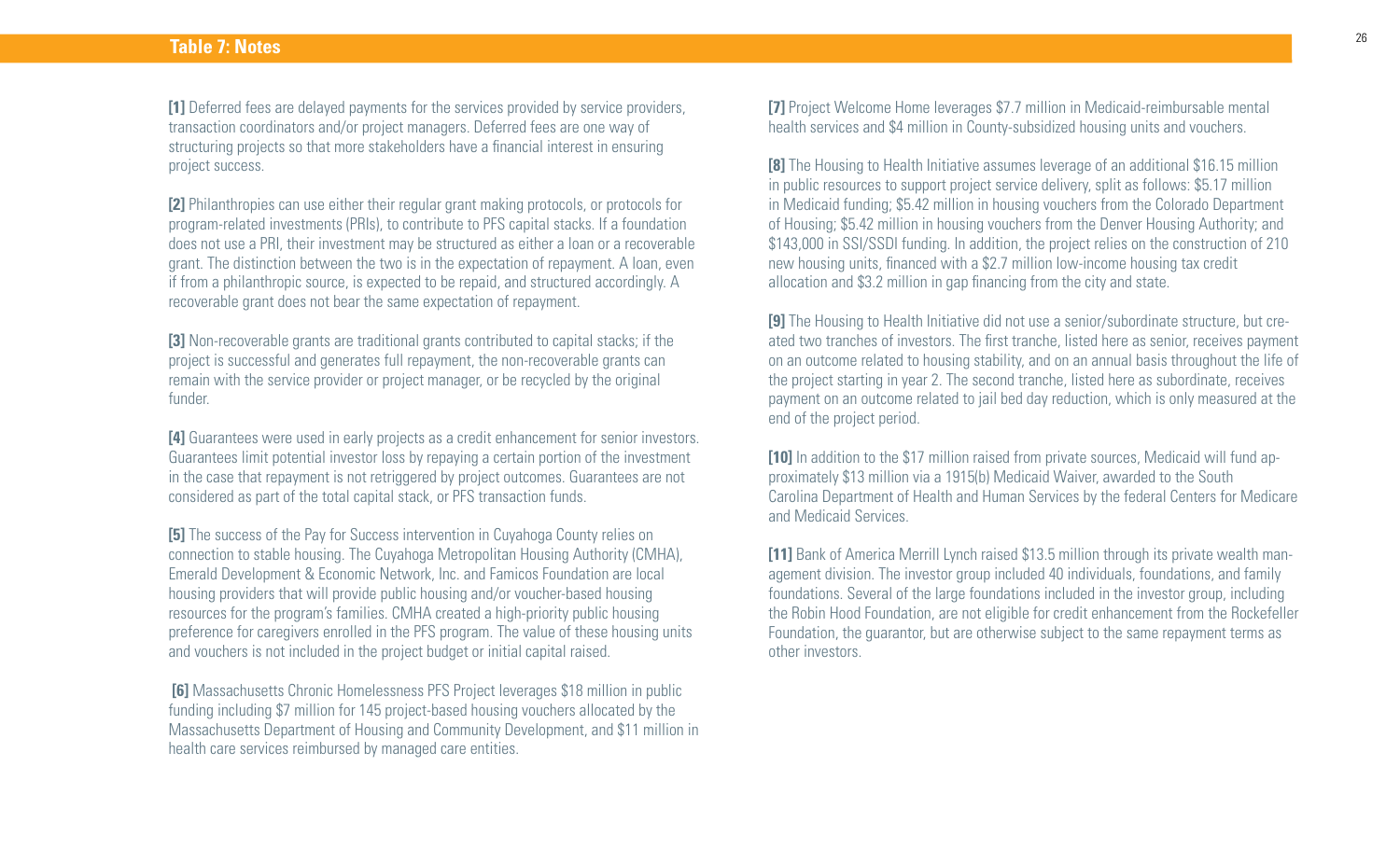

- **Corporate**
- Service Provider(s)
- **HNWI**
- **Philanthropic-Recoverable**
- **Philanthropic-Non-Recoverable**
- **CDFI**
- **Commercial Bank**



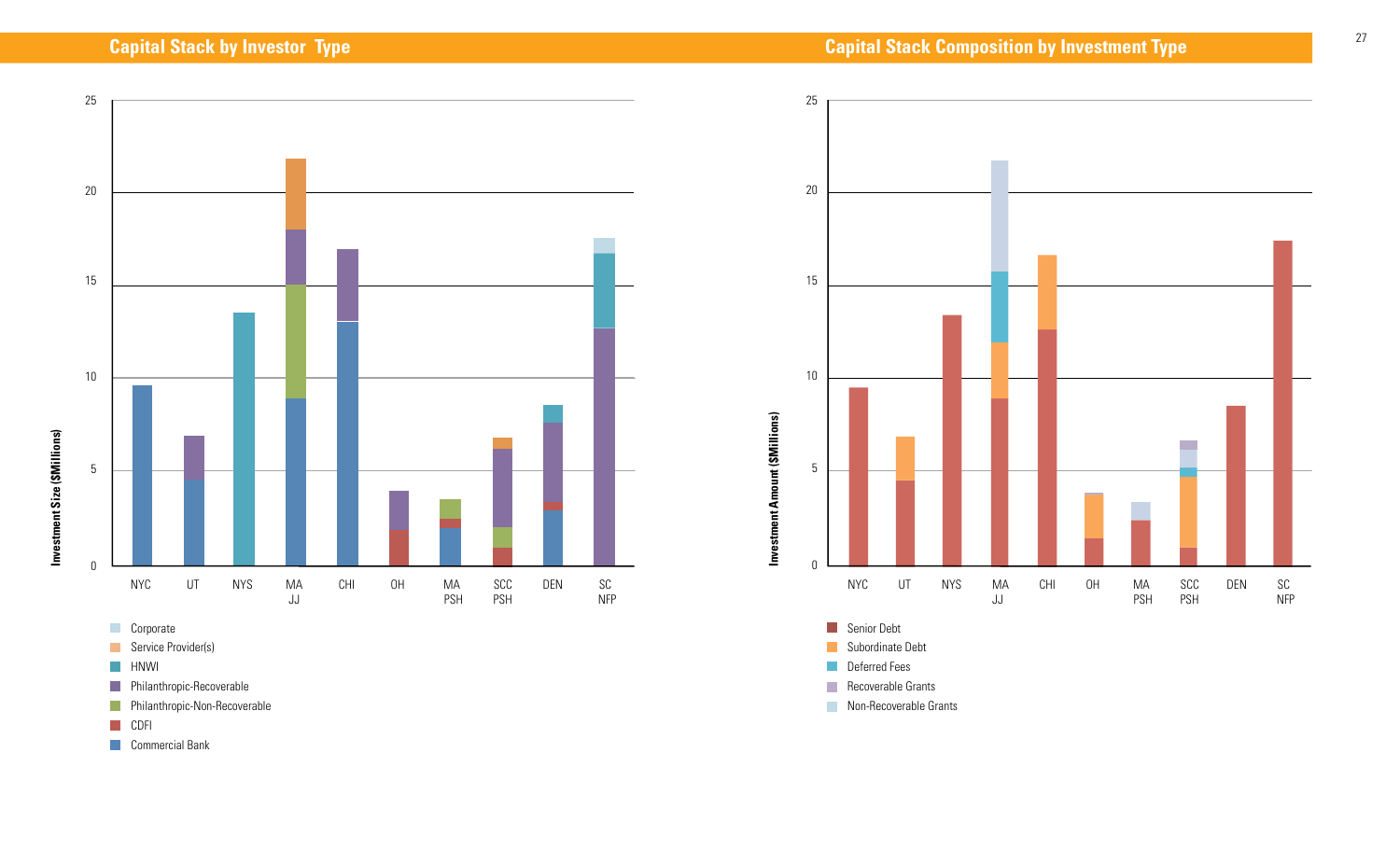### **There can be up to three types of payments to investors in a PFS transaction: annual interest; repayment of investment or principal; and return on**

**investment.** Annual interest can be paid regardless of project performance or outcomes, while capital repayment and success payments are tied to performance of the service provider and the achievement of pre-agreed upon outcomes, as measured and confirmed by the project's evaluator. Investor repayment can occur throughout the life of the project's implementation, after the project's conclusion, or both. In some projects, the timing of repayment is the differentiating factor between senior and subordinate investors, with senior investors getting repaid first.

### **Repayment may be based on observed differences between the project's treatment and control group, or on outcomes observed for individual**

**participants served.** This can be observed in the different events that trigger repayment. For example, in the New York City, New York State, Cuyahoga County and Denver projects, there is a minimum threshold of difference between the treatment and control or comparison groups which must be met in order for any repayment of principal to be made. In contrast, other projects make repayment based on any observed positive outcome amongst the treatment group using a set per person or per outcome rate.

**In most cases, investors can be partially repaid their principal, with full** repayment of upfront investment, as well as any potential return on investment, tied to higher rates of outcomes being achieved. Rates of return may also vary according to level of outcome achievement, as in the Massachusetts Chronic Homelessness project. There is no standard methodology for calculating investor return, and the methodology for doing so is agreed upon investor contracts which are not available publically and were not included in this report's analysis. Projects may use return on investment (ROI) or internal rate of return (IRR) methodology to determine repayment calculations. In general, rates of return are below market. This can actually be an enabling factor for philanthropies who are using PRIs, which are defined, in part, as below-market investments.

**The timing of investor repayment varies based on the type of outcome, evaluation methodology and investor class**. Most PFS projects have service delivery periods in the range of four to six years, but the horizon for investor repayment is often longer because the period of observation over which to measure the target outcomes

extends longer. Indeed, this longer time horizon is linked to the core tenet of PFS of tying funding to outcomes. By definition, outcomes are observed in a longer time frame than outputs, which can be tracked in real-time. For example, a workforce development program could report on a number of outputs within the short term: individuals who completed a job training program, received a skills certification, and found a job. But, a success outcome might be the number of people who find and keep a job for a period of several years, and exhibit sustained and increasing earnings; this would be indicative of longer-term stability in their lives. For this reason, there is often a lag between when the service delivery period ends, and final repayment is announced based on evaluation results. Early childhood projects, in particular, can have a long "tail" in terms of investor repayment because evaluations may involve longitudinal tracking of students. Both the Chicago and Utah projects track students through sixth grade; for subordinate investors, who are only repaid if and when the senior investors have been fully repaid, this can result in very long horizons for full repayment: 17 and 12 years, respectively.

### **Recent projects have also used different outcomes to trigger repayments to senior and subordinate investor groups,** or tranches of investors in the case of the Denver Housing to Health Initiative. This is a reflection of differences in risk tolerance, and is only possible for interventions where there exist some strong short-term proxy measures that can be linked by strong evidence to longer term measures of success. For example, in housing projects, housing stability for one year with minimal interruptions is considered to be a strong indicator of longer term stability and retention in housing, with the associated positive benefits of improved health, and reduced use of emergency services and criminal justice systems. Similarly, for early childhood education programs, measures such as kindergarten readiness can be correlated to greater rates of academic achievement continuing through primary and secondary school, based on existing longitudinal studies.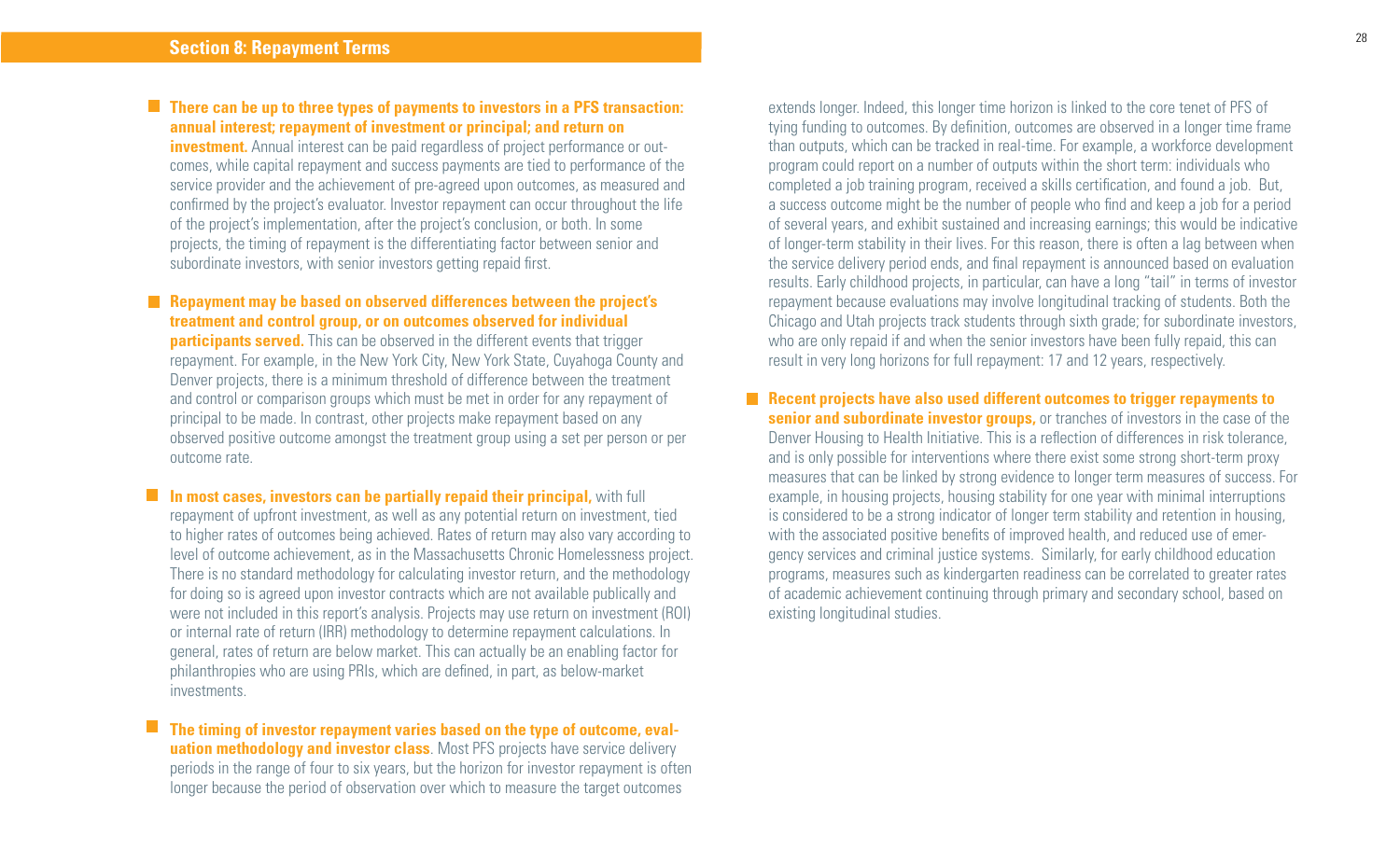|                                                                   | <b>NYC</b><br><b>ABLE Project</b><br>for<br><b>Incarcerated Youth</b>                                     | <b>Utah High Quality</b><br><b>Preschool Program</b> | <b>Increasing</b><br><b>Employment and</b><br><b>Improving Public</b><br><b>Safety</b> | <b>Massachusetts</b><br>Juvenile Justice<br><b>PFS Initiative</b>                                                                                                                                                                                       | <b>Child-Parent</b><br><b>Center</b><br><b>Pay for Success</b><br><b>Initiative</b> | <b>Partnering for</b><br><b>Family Success</b><br><b>Program</b>                                     | <b>Massachusetts</b><br><b>Chronic</b><br><b>Homelessness</b><br><b>Pay for Success</b><br><b>Initiative</b> | <b>Project</b><br><b>Welcome Home</b>                                                                                                                      | <b>Housing to Health</b><br><b>Initiative</b> | <b>South Carolina</b><br><b>Nurse-Family</b><br>Partnership                                                                |
|-------------------------------------------------------------------|-----------------------------------------------------------------------------------------------------------|------------------------------------------------------|----------------------------------------------------------------------------------------|---------------------------------------------------------------------------------------------------------------------------------------------------------------------------------------------------------------------------------------------------------|-------------------------------------------------------------------------------------|------------------------------------------------------------------------------------------------------|--------------------------------------------------------------------------------------------------------------|------------------------------------------------------------------------------------------------------------------------------------------------------------|-----------------------------------------------|----------------------------------------------------------------------------------------------------------------------------|
| <b>Initial Investment (\$Millions)</b>                            | \$9.6                                                                                                     | \$7.0                                                | \$13.5                                                                                 | \$21.76                                                                                                                                                                                                                                                 | \$16.9                                                                              | \$4.0                                                                                                | \$3.5                                                                                                        | \$6.9                                                                                                                                                      | \$8.6                                         | \$17                                                                                                                       |
| <b>Maximum Repayment Funds Committed</b><br>by Payor (\$Millions) | \$11.7                                                                                                    | Not available                                        | \$21.6                                                                                 | \$27.0                                                                                                                                                                                                                                                  | \$34.0                                                                              | \$5.0                                                                                                | \$6.0                                                                                                        | \$12.0                                                                                                                                                     | \$11.4                                        | \$24.5                                                                                                                     |
| Full service delivery term (years)                                | 4 (projected)<br>3 (actual)                                                                               | $\overline{4}$                                       |                                                                                        | $\overline{ }$                                                                                                                                                                                                                                          | $\overline{4}$                                                                      | 4                                                                                                    | 5                                                                                                            | 6                                                                                                                                                          | 5                                             | 4                                                                                                                          |
| <b>Full repayment period (years)</b>                              | 4 (projected)<br>3 (actual)                                                                               | 12                                                   | 5.5                                                                                    | 7                                                                                                                                                                                                                                                       | 17                                                                                  | 5                                                                                                    | $6\overline{6}$                                                                                              | 6.25                                                                                                                                                       | $5\phantom{.0}$                               | 5                                                                                                                          |
| Interim outcomes reported?<br><b>Tied to payments?</b>            | Yes/Yes                                                                                                   | Yes/Yes                                              | Yes/No                                                                                 | Yes/Yes                                                                                                                                                                                                                                                 | Yes/Yes                                                                             | No/No                                                                                                | Yes/Yes                                                                                                      | Yes/Yes                                                                                                                                                    | Yes/Yes<br>[Note 6]                           | Not available                                                                                                              |
| <b>Sustainability/Recycling of Funds</b>                          | Any unspent portion<br>of quarantee to be<br>used by intermediary<br>to facilitate future<br>transactions | None specified                                       | None specified                                                                         | 1) State could serve<br>an additional 390<br>individuals if the<br>project is successful,<br>using federal grant<br>funds<br>2) Any repaid<br>philanthropic support<br>will be invested in<br>future PFS projects<br>and/or service<br>provider scaling | None specified                                                                      | Philanthropic funding<br>could be remitted<br>to service provider<br>if repaid as success<br>payment | 1)Housing<br>vouchers and<br>Medicaid services<br>will remain with<br>participants                           | 1) Recoverable grant<br>will be reinvested<br>into service provider<br>for capacity building<br>2) Nonrecoverable<br>grant will be<br>reinvested in county | None specified                                | Philanthropic<br>supporters will invest<br>any sucess payments<br>in service provider<br>for sustained service<br>delivery |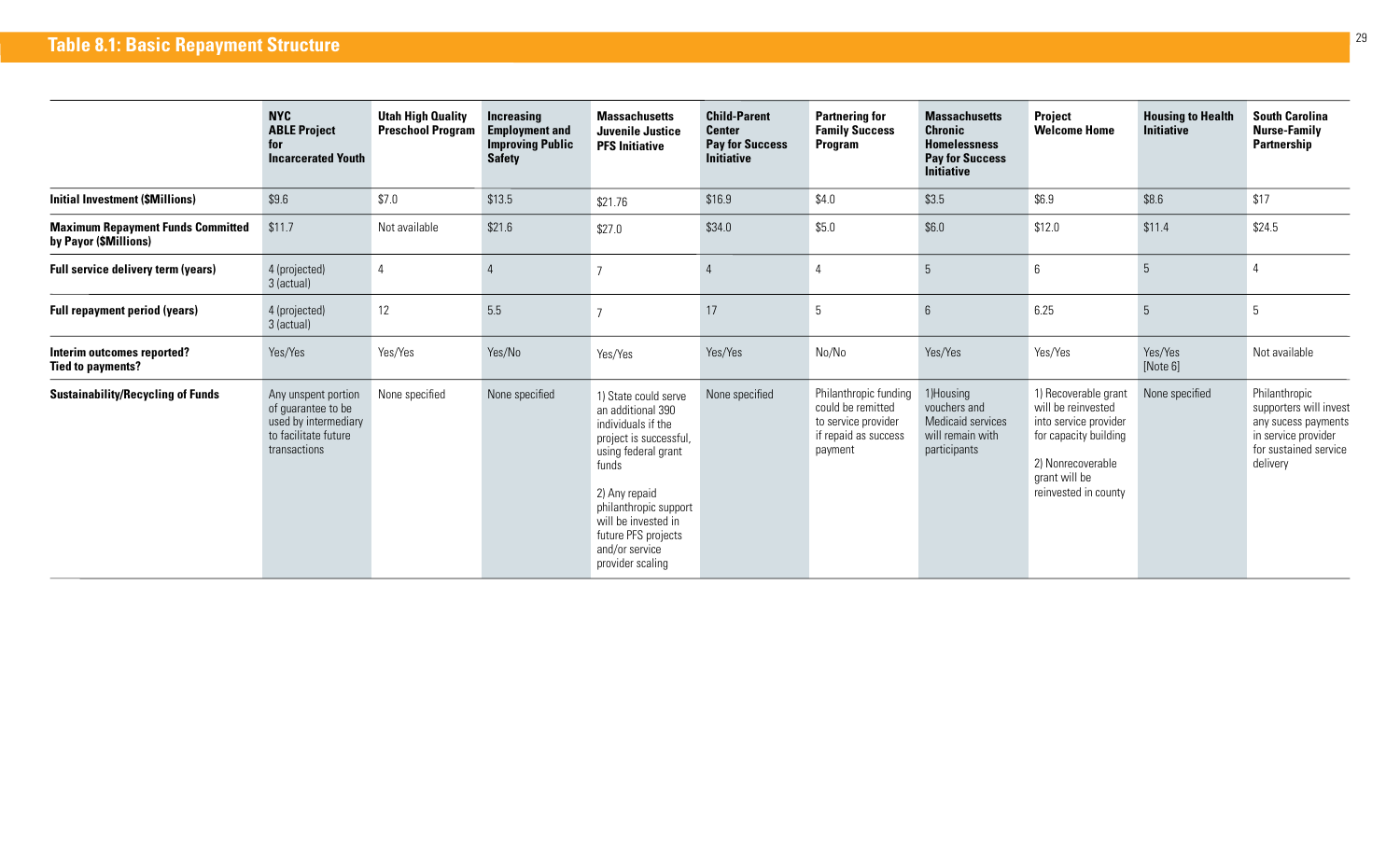| <b>Table 8.2: Detailed Repayment</b>                                       |                                                                    |                                                                                                                                    |                                                                                                                                                                                                                          |                                                                                                                                                                                                                                                                         |                                                                                                                                                                                                                                                                                 |                                                                                              |                                                                                                              |                                                                  |                                                                                                                       |                                                             |
|----------------------------------------------------------------------------|--------------------------------------------------------------------|------------------------------------------------------------------------------------------------------------------------------------|--------------------------------------------------------------------------------------------------------------------------------------------------------------------------------------------------------------------------|-------------------------------------------------------------------------------------------------------------------------------------------------------------------------------------------------------------------------------------------------------------------------|---------------------------------------------------------------------------------------------------------------------------------------------------------------------------------------------------------------------------------------------------------------------------------|----------------------------------------------------------------------------------------------|--------------------------------------------------------------------------------------------------------------|------------------------------------------------------------------|-----------------------------------------------------------------------------------------------------------------------|-------------------------------------------------------------|
|                                                                            | <b>NYC</b><br><b>ABLE Project for</b><br><b>Incarcerated Youth</b> | <b>Utah High Quality</b><br><b>Preschool Program</b>                                                                               | Increasing<br><b>Employment and</b><br><b>Improving Public</b><br><b>Safety</b>                                                                                                                                          | <b>Massachusetts</b><br>Juvenile Justice<br><b>PFS Initiative</b>                                                                                                                                                                                                       | <b>Child-Parent</b><br><b>Center Pay for</b><br><b>Success Initiative</b>                                                                                                                                                                                                       | <b>Partnering for</b><br><b>Family Success</b><br><b>Program</b>                             | <b>Massachusetts</b><br><b>Chronic</b><br><b>Homelessness</b><br><b>Pay for Success</b><br><b>Initiative</b> | Project<br><b>Welcome Home</b>                                   | <b>Housing to Health</b><br><b>Initiative</b>                                                                         | <b>South Carolina</b><br><b>Nurse-Family</b><br>Partnership |
| <b>Interest</b>                                                            | None                                                               | None                                                                                                                               | None                                                                                                                                                                                                                     | 5% (senior) and 2%<br>(subordinate) base<br>annual rate                                                                                                                                                                                                                 | Not available                                                                                                                                                                                                                                                                   | 5% (senior) and 0%<br>or 2% (subordinate)<br>annual rate                                     | $0-5.33%$ annually,<br>based on success<br>rates [Note 5]                                                    | 5%; (senior);<br>2% (subordinate/<br>PRI); 0%<br>(Philanthropic) | None                                                                                                                  | Not available                                               |
| <b>Trigger for initial repayment of principal</b><br>[Note 1]              | 8.5% reduction<br>between control and<br>treatment                 | Any difference<br>between predicted<br>and actual use of spe-<br>cial education services quarter employment<br>for treatment group | 1)Employment<br>outcome: 5%<br>increase in 4th<br>compared to control<br>group<br>2) Recidivism and<br>transitional work<br>outcome:~37 day<br>decrease in average<br>incarceration days<br>compared to control<br>group | 1) Jail Bed-Day<br>Outcome:<br>5.2% decrease in<br>days incarcerated<br>2) Job readiness<br>outcome: Participant<br>engages with youth<br>worker $\geq 9$ times in<br>one quarter<br>3) Employment<br>outcome: Participant<br>earnings $\geq$ \$1,000 in<br>one quarter | 1)Special Education<br>Outcome: Any positive<br>difference between<br>treatment and control<br>group<br>2) Kindergarten<br>Readiness Outcome:<br>Any positive<br>difference between<br>treatment group and<br>national averages<br>3) Third Grade Litera-<br>cy: Same as above. | 2% difference<br>between treatment<br>and control groups<br>in out-of-home<br>placement days | 40% rate of 12<br>months of housing<br>stability                                                             | Client achievement<br>of three months of<br>housing stability    | 1) Housing Stability:<br>Client achievement<br>of 12 months of<br>housing stability<br>2) Jail Days:<br>20% reduction | Not available                                               |
| Threshold for full repayment of principal                                  | 10% reduction<br>between control and<br>treatment                  | ~90% avoidance of<br>special educationfor<br>students deemed<br>at-risk                                                            | 10% reduction in<br>recidivism                                                                                                                                                                                           | 40% reduction in<br>incarceration days                                                                                                                                                                                                                                  | Not available                                                                                                                                                                                                                                                                   | 25% reduction in<br>out-of-home<br>placement days                                            | 80% rate of 12<br>months of housing<br>stability                                                             | Not available                                                    | 1) Housing Stability:<br>83%<br>2) Jail Days:<br>30% reduction                                                        | Not available                                               |
| Threshold for full repayment of principal<br>plus maximum success payments | 20% reduction<br>between control and<br>treatment                  | Not available                                                                                                                      | 40% reduction in<br>recidivism                                                                                                                                                                                           | 70% reduction in<br>incarceration days                                                                                                                                                                                                                                  | Not available                                                                                                                                                                                                                                                                   | 40% reduction in<br>out-of-home<br>placement days                                            | 94% rate of 12<br>months of housing<br>stability                                                             | 83% of clients<br>achieve 12 months<br>of housing stability      | 1) Housing Stability:<br>100%<br>2) Jail Days:<br>65% reduction                                                       | Not available                                               |
| <b>Repayment timing</b>                                                    | Year 3 (Final)                                                     | Senior: annually,<br>years 3-10<br>Subordinate: after<br>senior investment<br>repaid                                               | Year 4; Year 5.5                                                                                                                                                                                                         | 1)Incarceration<br>outcome:Bi-quarterly<br>starting in year 5<br>2) Job readiness<br>outcome: Bi-quarterly<br>starting at Q7<br>3)Employment<br>outcome: Bi-quarterly<br>starting in year 5                                                                             | Senior:<br>annually, year 2-9<br>Subordinate:<br>annually, year 10-17                                                                                                                                                                                                           | Year 5                                                                                       | Year 6                                                                                                       | Annually, starting<br>at the end of year 1                       | 1) Housing Stability:<br>annually, starting<br>after quarter 6<br>2) Jail Days:<br>after year 5                       | Not available                                               |
| <b>Return to Investor [Note 2]</b>                                         | 11% to 22%                                                         | $5% +$ municipal<br>money market rate,<br>with a maximum rate<br>of 7.26% [Note 4]                                                 | $~13.2\%$                                                                                                                                                                                                                | -11% maximum<br>(senior lenders)<br>-18% maximum<br>(subordinate lenders)                                                                                                                                                                                               | 6% (average)                                                                                                                                                                                                                                                                    | Success payments<br>up to \$1 million to<br>subordinate lenders                              | See Note 5                                                                                                   | Not available                                                    | 3.5% (expected rate<br>of return)                                                                                     | Not available                                               |
| <b>Success Payment to Other</b><br>Stakeholders? [Note 3]                  | No                                                                 | $\rm No$                                                                                                                           | Yes:<br>Project manager                                                                                                                                                                                                  | Yes:<br>Service provider and<br>project manager                                                                                                                                                                                                                         | Not available                                                                                                                                                                                                                                                                   | See below                                                                                    | No                                                                                                           | Yes<br>[Note 6]                                                  | No                                                                                                                    | Yes:<br>Service provider<br>[Note 8]                        |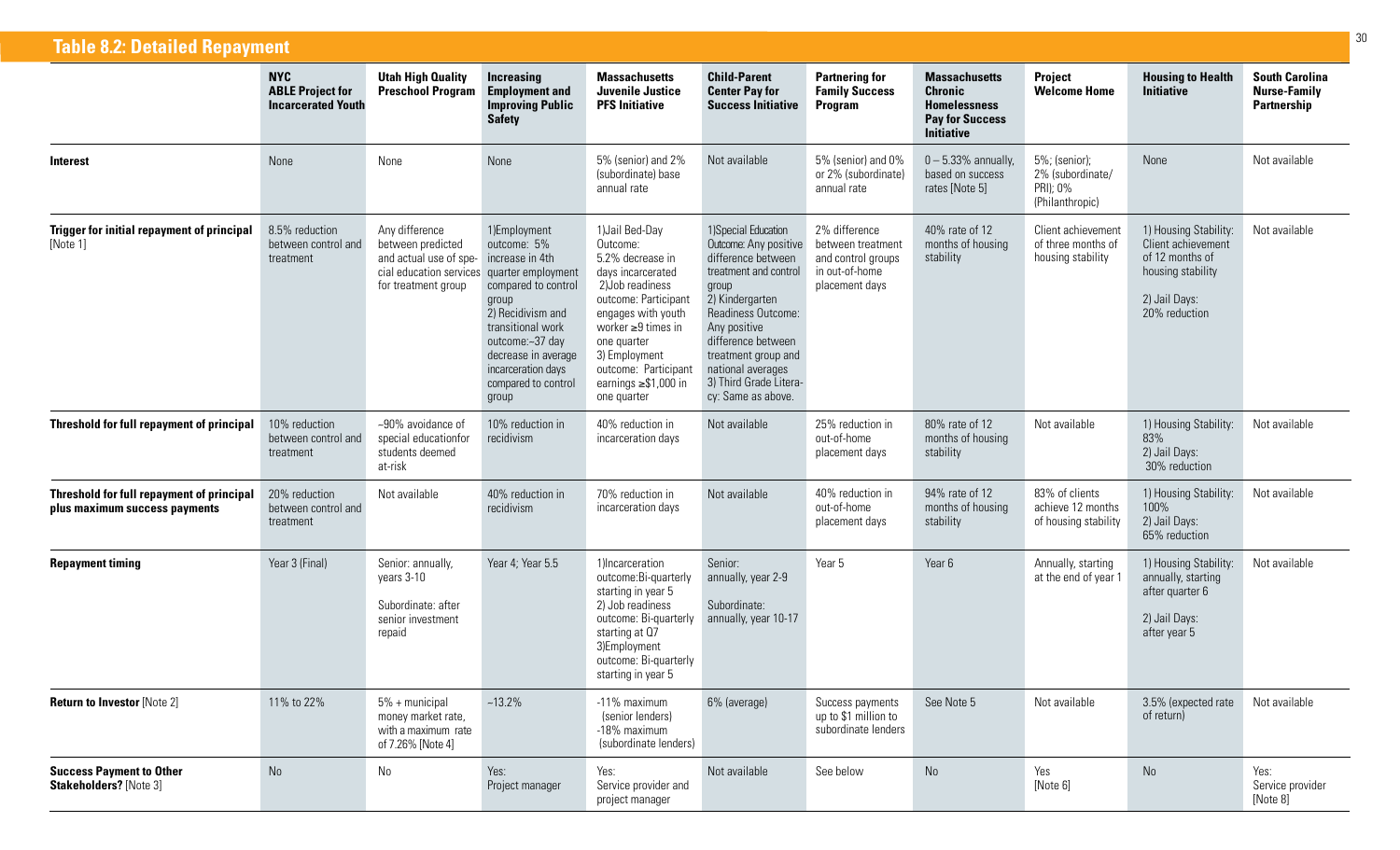### **Table 8.2: Notes**

**[1]** Initial repayment does not equate to full principal return. Investors may recover only part of their principal if projects do not meet a certain level of success.

**[2]** ] There is no standard methodology for calculating investor return. These numbers are what is publically reported, and comparing from one project to another may not be an apples-to-apples comparison for the reason of potentially different calculation methodologies. Calculation methodologies may be provided in investor agreements which are not available publically and were not available for this report's analysis.

**[3]** Success payments for other stakeholders such as project managers and service providers create a financial incentive for project success.

**[4]** For the first cohort of students, investors will be repaid an additional \$1,040 per student year for avoided special education services after principal has been fully repaid.

**[5]** Private investors receive interest at a rate calculated and paid annually, starting at the end of year 2, based upon level of success that is achieved by service providers.

**[6]** Success payments for higher rates of success are made to the service provider, who in turn will pay 25 percent of any success payments received to investors.

**[7]** Housing stability outcomes are reported starting in year two and tied to repayment. An interim report on observed jail bed days for the first three years of program implementation will be released in late 2018, but not tied to repayments.

**[8]** Success payments will be reinvested in service delivery.



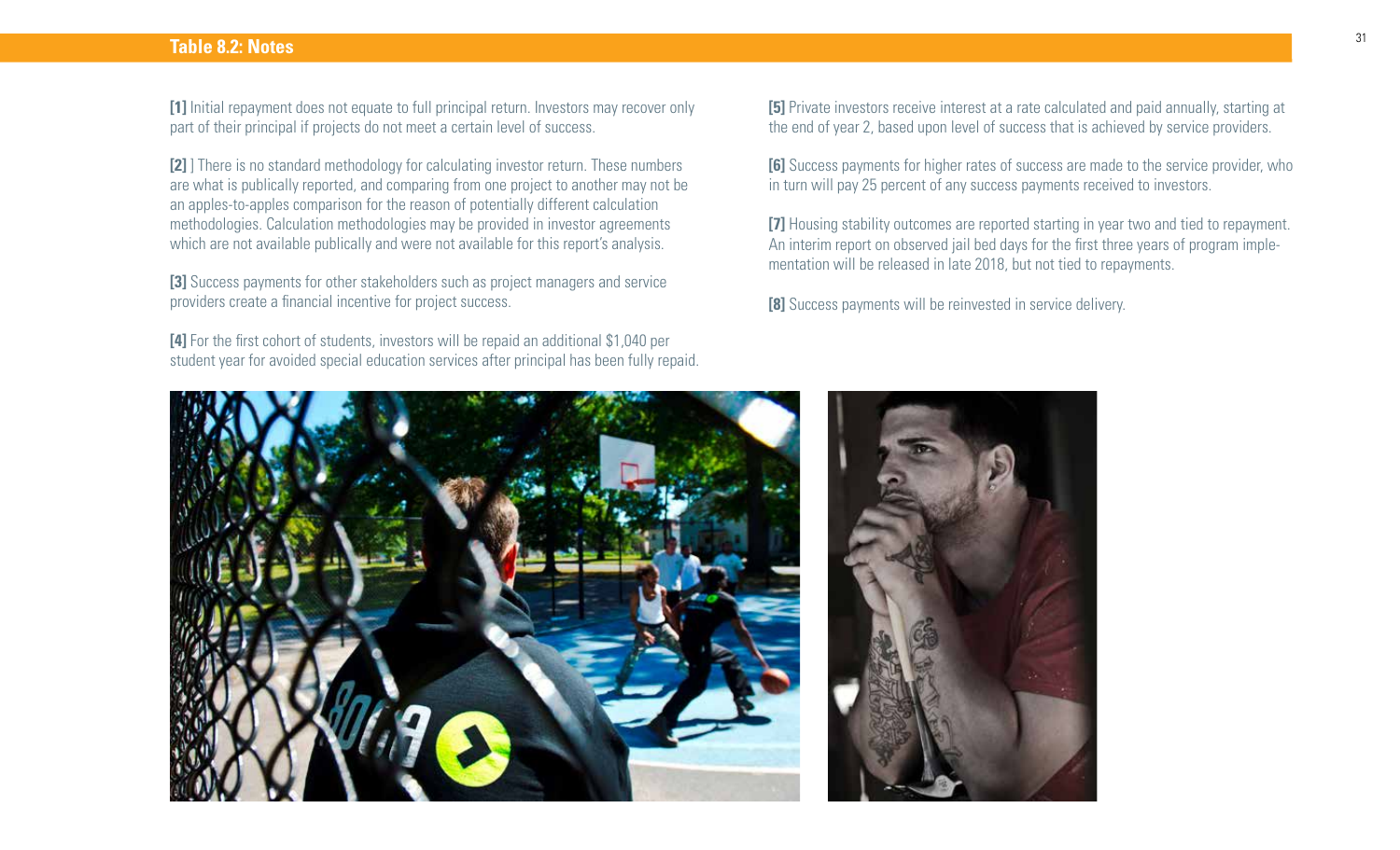**The project development process is long and time-intensive.** This is unsurprising, given the newness of the model, but many stakeholders hope to see the development process shorten as there are more examples in the field to draw on and more expertise available to help expedite project structuring. To date, projects have had development timelines ranging from 18 months to three years and have relied on active participation from all stakeholders in order to reach project launch. The costs incurred by stakeholders are largely provided in-kind to the project or supported by grant funding, and therefore neither compensated using funds raised through PFS financing, nor accounted for in any accounting of project costs.

**Transaction coordinators are typically compensated for their services during the project development phase.** Payment may come through a contract with either the government sponsor or the service provider, or in some cases with philanthropic support. Alternately, some transaction coordinators are pursuing a model of being paid retroactively at project launch using funds from the capital raise. This is typical in traditional structured finance and real estate development deals so it is a model familiar to many investors and financial intermediaries. Further, for some PFS leaders, this arrangement is a way to make the field self-sustaining, and not as reliant on philanthropic funding. A project manager's role during implementation is also covered using transaction funds. This has implications for the size of the overall project investment as well as the project's financial model and budget.

### **All transaction coordinators to date are philanthropically-funded organiza-**

**tions,** in whole or part, which has allowed them to absorb excess costs through their regular business models. Many stakeholders hope to see the reliance on philanthropy and Social Innovation Fund grants decrease as the market matures, which would signify greater sustainability of the field. Still, some degree of philanthropic support will likely continue to be useful to transaction coordinators, who want to retain the ability to engage in project development for projects they find compelling but where project stakeholders might not be able to support the upfront cost of project development. Nevertheless, the need for philanthropic support is one barrier to entry for new entrants to the PFS market. One innovation in the project development phase are development loans, a product developed by Living Cities, to cover project development costs and be repaid by the investment raised for the project. This is supporting a handful projects currently under development.

### **Negotiating program contracts and fundraising are within the regular scope of work for service providers, but the time required by PFS projects has far exceeded initial expectations of all stakeholders and cannot be overstated.**

Further, PFS project development and negotiation requires the time and attention of high-level staff, including chief executive and financial officers and program directors. Few organizations have been fortunate enough to receive dedicated funding for this work, with the exception of several early recipients of Social Innovation Fund support and in a few communities where PFS exploration has been driven by, or in partnership with, the philanthropic community. This was the case in Santa Clara County and Cuyahoga County, where philanthropic support of government, transaction coordinators and/or service providers was critical to the project exploration and development processes. There is also an opportunity cost to pursuing PFS and some service provider leaders have raised the question of what opportunities they missed during the time that their senior leadership was focused on PFS. These costs are difficult to quantify and weigh against the benefits of participating in PFS, which can also be much bigger and farther-reaching than the dollar value of the PFS transaction. For example, many service providers report that the PFS opportunity served as a forcing mechanism for them to focus more intently on connecting program delivery to outcomes, and they see that this heightened focus can help them deepen their impact and mission fulfillment and also potentially open new doors for funding that have not previously been available to them.

### **Transaction costs for early PFS projects have been high and have raised**

**concerns from various stakeholders.** There is no agreed-upon definition for what constitutes a transaction cost, but we use it here to describe the expenses that exist by virtue of a project using a PFS contracting and financing approach, and which would not exist in a more traditional philanthropic grant or government contract. Generally included in the transaction cost category are costs associated with: evaluation design and implementation; legal services for contract development and review; auditing and accounting of the entity or special purpose vehicle that serves as the fiscal sponsor for PFS financing; transaction coordination in the project development phase; and project management by an intermediary in the project implementation phase. It is difficult to compare transaction costs from project to project because there has been significant variation in what is covered by the PFS transaction versus other sources of funding, and what is provided in-kind. As a result, there is no strong or clear consensus on the average or acceptable dollar amount of transaction costs, or the target share of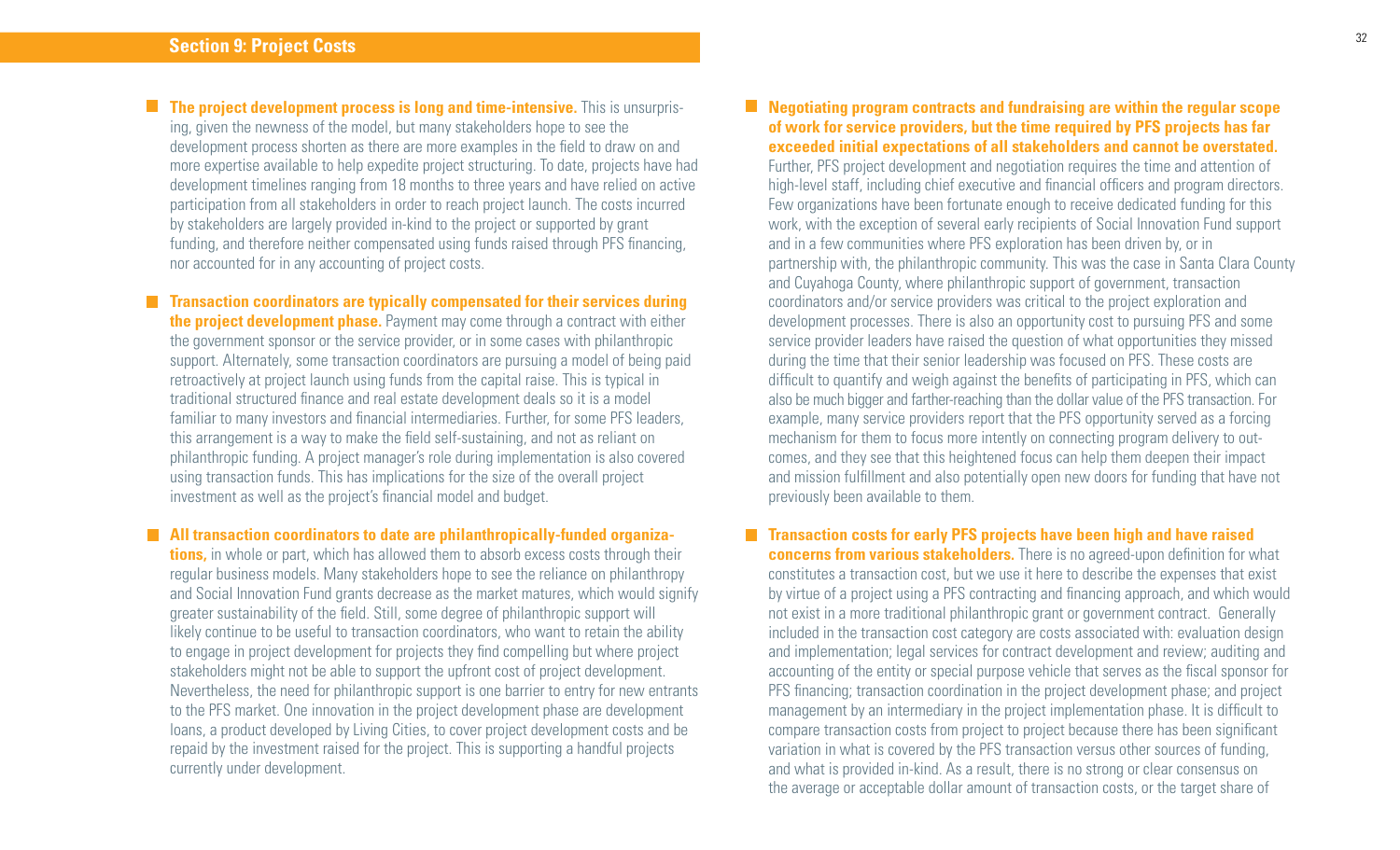transaction costs as a percentage of total capital raises. Additionally, any accounting of project costs begs for deeper dissection to determine how much of what is referred to as project costs are narrowly tied to PFS project development, versus broader, and overdue, investments in government and service provider capacity and infrastructure for data tracking and outcome measurement.

**All projects have relied on sources of support not covered by the PFS transaction in the project development phase as well as in the project implementation phase**. In the project development phase, the most common sources of uncompensated support are pro bono legal services, and technical assistance from the Government Performance Lab in the form of a dedicated government fellow to support project development. An emerging best practice is to have evaluators involved as early as possible in the project development process, which also creates an added cost. In recognition of this, the Laura and John Arnold Foundation made a grant to the Urban Institute in 2015 to provide pro bono technical assistance around evidence and evaluation; this was used in the Housing to Health Initiative.

**In the project implementation phase, there are also often additional costs for resources or program elements that are critical to successful program implementation,** particularly in projects with a housing or health care component. In fact, these projects are designed to leverage existing public resources such as housing vouchers and Medicaid/Medicare expenditure, and allocate them in an efficient and targeted way so as to meet the needs of vulnerable, high-need populations. While these resources are not usually included in the reported project cost or budget, they are critical to project success. Related to this idea of PFS as a tool for achieving more efficient allocation of resources, many government PFS advocates highlight that the cost of PFS project development and associated transaction costs is really the cost of government innovation and behavior change, and that investments made in specific projects will actually have much farther reaching consequences for how governments contract for social services. Thus, as difficult as it is to get to the full picture of project costs, it may be even harder to measure the full benefits produced by PFS work.

**As can be expected with any new product or process, the project development and transaction costs for early projects are high because the learning curve is steep for all stakeholders and there are few examples or templates to draw from.** As the field develops, the time and associated cost of project development may decrease, as there are more examples, resources and experienced stakeholders. Still, it remains to be seen whether the changes to the cost structure will be marginal, which would likely limit the growth of the PFS field, or substantial enough to enable streamlining and mainstreaming of the PFS contracting and financing mechanisms. Alternately, early projects may offer proof of concept or sufficient evidence of program effectiveness to empower government to fund proven programs in their own municipalities without the complexity of the PFS structure.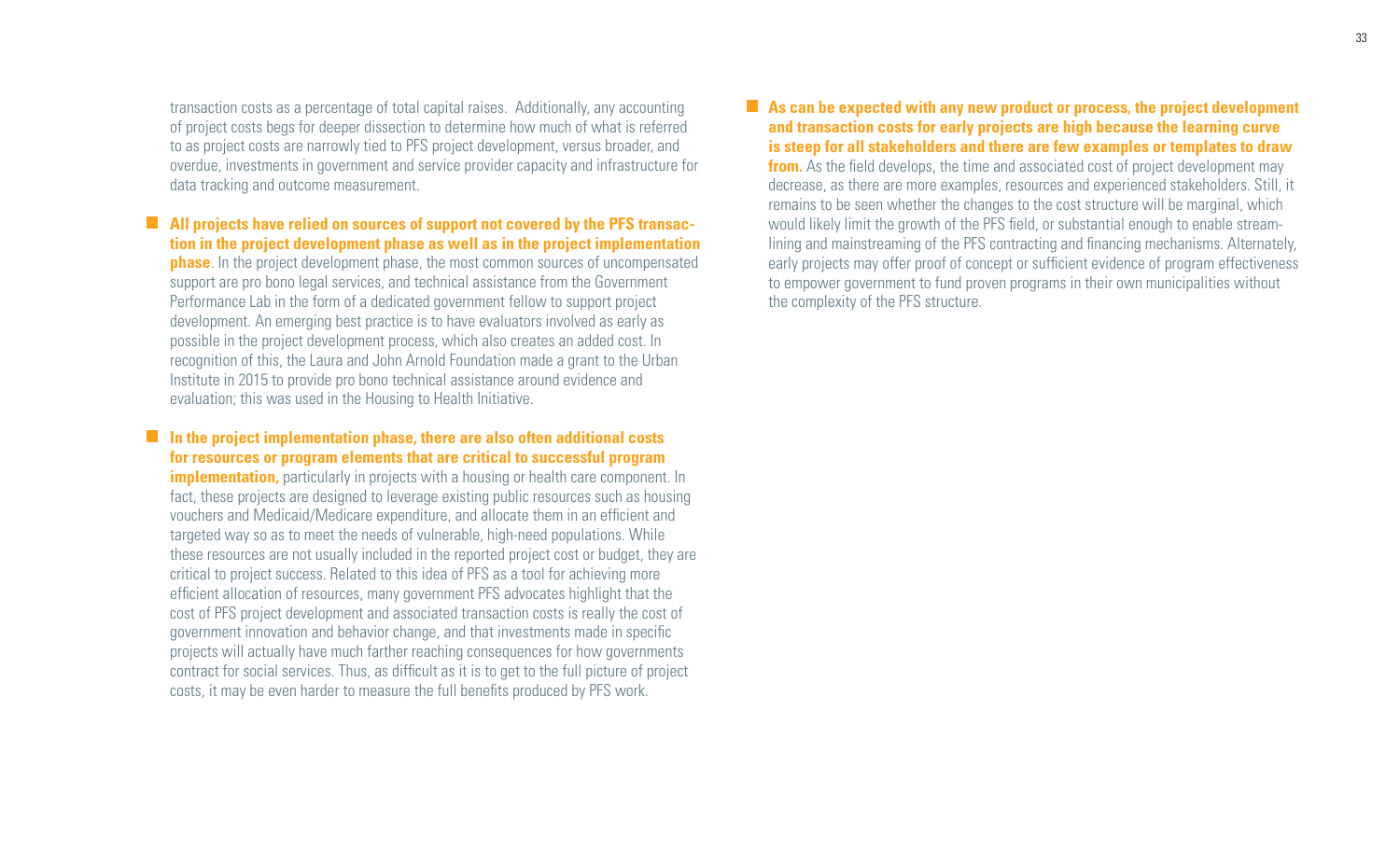|                                                                               | <b>NYC ABLE</b><br><b>Project for</b><br><b>Incarcerated Youth</b> | <b>Utah High Quality</b><br>Preschool<br><b>Program</b>               | <b>Increasing</b><br><b>Employment and</b><br><b>Improving Public</b><br><b>Safety</b>                           | <b>Massachusetts</b><br><b>Juvenile</b><br><b>Justice PFS</b><br><b>Initiative</b> | <b>Child-Parent</b><br><b>Center Pay for</b><br><b>Success</b><br><b>Initiative</b> | <b>Partnering for</b><br>Family<br><b>Success Program</b>                                            | <b>Massachusetts</b><br><b>Chronic</b><br><b>Homelessness</b><br><b>Pay for Success</b><br><b>Initiative</b> | <b>Project</b><br><b>Welcome Home</b>                                                             | <b>Housing to Health</b><br><b>Initiative</b>                                                                                                                                                                       | <b>South Carolina</b><br><b>Nurse-Family</b><br>Partnership                                                                             |
|-------------------------------------------------------------------------------|--------------------------------------------------------------------|-----------------------------------------------------------------------|------------------------------------------------------------------------------------------------------------------|------------------------------------------------------------------------------------|-------------------------------------------------------------------------------------|------------------------------------------------------------------------------------------------------|--------------------------------------------------------------------------------------------------------------|---------------------------------------------------------------------------------------------------|---------------------------------------------------------------------------------------------------------------------------------------------------------------------------------------------------------------------|-----------------------------------------------------------------------------------------------------------------------------------------|
| <b>Project Development Costs</b><br><b>Not Covered by PFS Capital Raise</b>   | Transaction<br>coordinator fees                                    | -Transaction<br>coordinator fees<br>-Technical<br>assistance provider | -Government<br>Performance Lab<br>Fellow<br>-Legal services                                                      | -Government<br>Performance Lab<br>Fellow<br>-Legal services                        | Government<br>Performance Lab<br>Fellow                                             | County and service<br>provider costs for<br>project development                                      | -Government<br>Performance Lab<br>Fellow<br>-Legal services                                                  | -Feasibility<br>assessment<br>-Transaction<br>coordinator fees                                    | -Evaluation design<br>-Evidence review<br>-Legal services<br>-Government<br>Performance Lab<br>Fellow<br>-Transaction<br>coordinator fees                                                                           | -Government<br>Performance Lab<br>Fellow<br>-Transaction<br>coordinator and<br>service provider<br>intermediary fees<br>-Legal services |
| <b>Funding source(s) for project</b><br>development costs, if any             | Bloomberg<br>Philanthropies                                        | United Way of Salt<br>Lake                                            | Pro bono legal<br>support                                                                                        | Pro bono legal<br>support                                                          | Not available                                                                       | -George Gund<br>Foundation<br>-Cleveland<br>Foundation<br>-Sisters of Charity<br>Foundation          | Pro bono legal<br>support                                                                                    | -Health Trust<br>-James Irvine<br>Foundation<br>-Social Innovation<br>Fund<br>-Santa Clara County | -Urban Institute<br>(partial in-kind<br>services)<br>-Pro bono legal<br>support<br>-Social Innovation<br>Fund<br>-The Piton Foundation<br>-Denver Foundation<br>-Kaiser Permanente<br>-Rose Community<br>Foundation | Pro bono legal<br>support                                                                                                               |
| <b>Project Implementation Costs</b><br>not covered by PFS Capital             | -Evaluation<br>-Project<br>Intermediary                            | -Evaluation<br>-Project<br>Intermediary                               | -New York State<br>project and data<br>management costs<br>for evaluation<br>-Validator<br>-Project Intermediary | Not available                                                                      | Evaluation                                                                          | -Medicaid<br>reimbursements<br>-Housing vouchers<br>and units<br>-Ramp-up period                     | -\$7 million in<br>housing vouchers<br>-\$11 million in<br>Medicaid services                                 | -\$7.7 million in<br>Medicaid services<br>-\$4 million in<br>housing units and<br>vouchers        | -\$10.8 million in<br>housing vouchers<br>-\$5.2 million in<br>Medicaid funding<br>-Evaluation                                                                                                                      | -\$13 million in<br>Medicaid-funded<br>services<br>-Project pilot period                                                                |
| <b>Funding sources for implementation</b><br>costs not covered by PFS capital | Bloomberg<br>Philanthropies                                        | State of Utah                                                         | -US Department of<br>Labor<br>-Social Finance<br>(in-kind project<br>management)                                 | Not available                                                                      | Finnegan Family<br>Foundation                                                       | -Laura and John<br>Arnold Foundation<br>-Cuyahoga County<br>-Public and private<br>housing providers | Commonwealth of<br>Massachusetts                                                                             | -Santa Clara County<br>-State of California                                                       | -State of Colorado<br>-City of Denver                                                                                                                                                                               | South Carolina<br>Department of<br>Health and Human<br>Services (via 1915 (b)<br>Medicaid waiver)                                       |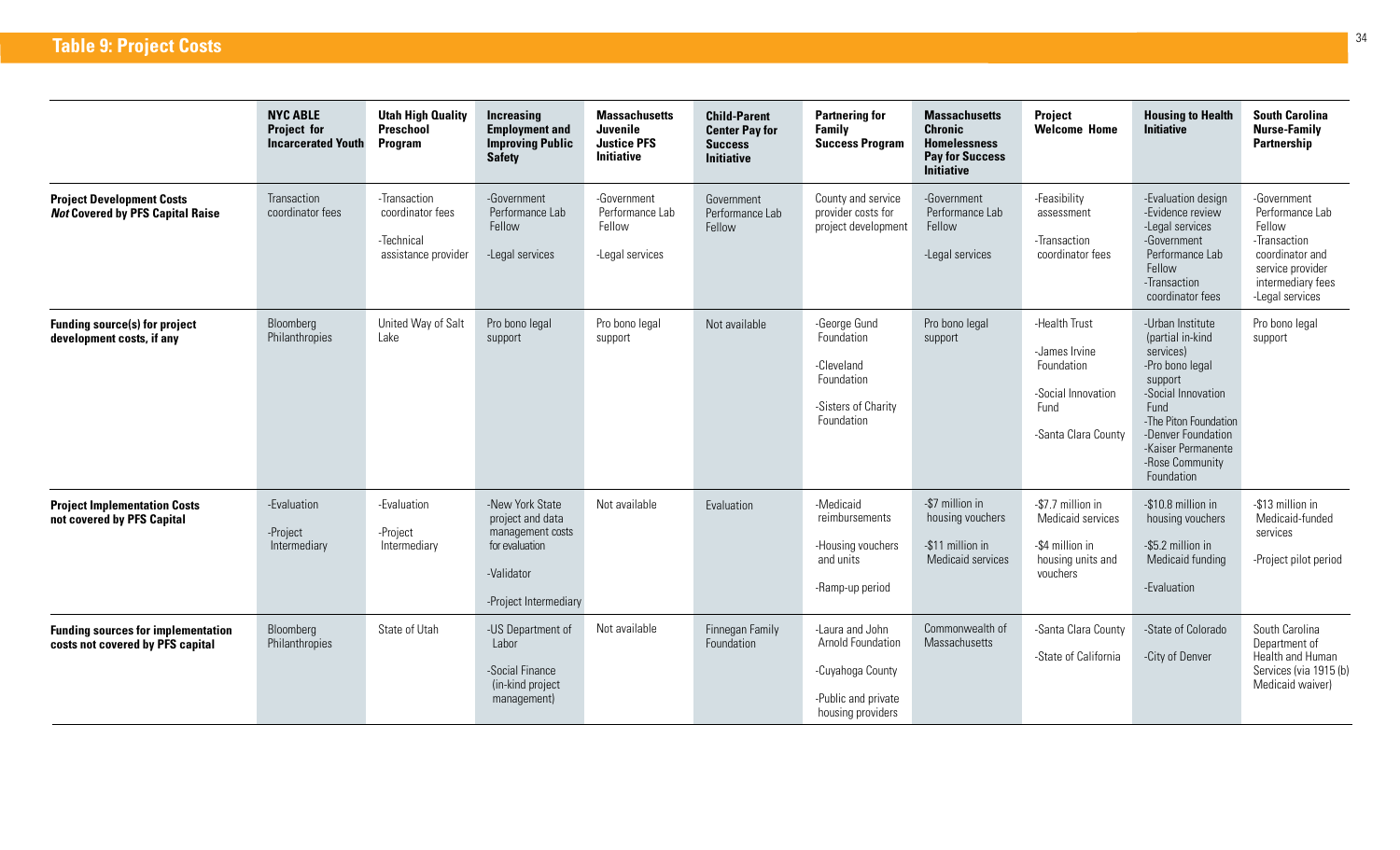### **Conclusion**

Since Pay for Success was first introduced to the United States in 2010, the PFS market has established itself as a small but rapidly growing and evolving feature of the social sector landscape. Ten projects have gone from concept to implementation, and there are dozens more in development. When PFS was first introduced, it was defined fairly narrowly as a tool for scaling proven interventions that could demonstrate cost savings. While the use of evidence and the potential for cost savings remain two powerful motivators, they are not the only reasons why PFS is used. Early projects demonstrate that practitioners have applied the tool creatively, and in ways that depart from the initial construct of PFS, to help advance solutions to persistent community issues and needs.

We do not expect that the first generation of PFS projects, detailed in the report, will serve as a "how to" guide or template for future projects but we do expect that these early projects will help spur even greater momentum around outcomes-based contracting and financing approaches. Further, there may be lessons and opportunities that early projects can offer that can reduce the cost and complexity of future projects by introducing efficiencies in the project development phase. Finally, early projects can inform funders and service providers looking to be more strategic in how they allocate their limited resources in order to achieve better outcomes for the communities they serve. The first ten PFS projects only scratch the surface when it comes to the greater potential that PFS has to spark innovation in delivery, evaluation, contracting and financing. The proliferation of interest in PFS from governments at all levels and in all corners of the United States speaks to the potential of the PFS model as one tool to further much larger, and far-reaching, changes in how social services are provided and funded in this country, by both the public and private sectors.

Already we have seen that PFS efforts require adaptation and collaboration on the part of all stakeholders involved. We anticipate that the next five years of the market's devel opment will bring even greater diversity to the PFS market as stakeholders continue to adapt the model, as more communities that strive to achieve a better alignment between their goals and their deployment of resources. PFS is but one front in a movement toward an outcomes-oriented social sector that better delivers high-quality, effective services to communities in need. Collaboration between service providers, foundations and govern ments is imperative to navigate this systemic shift. Our challenge—and opportunity—in the next phase of the PFS market's development is not to advance a particular financial innovation, but to collectively improve our ability to deliver better results.